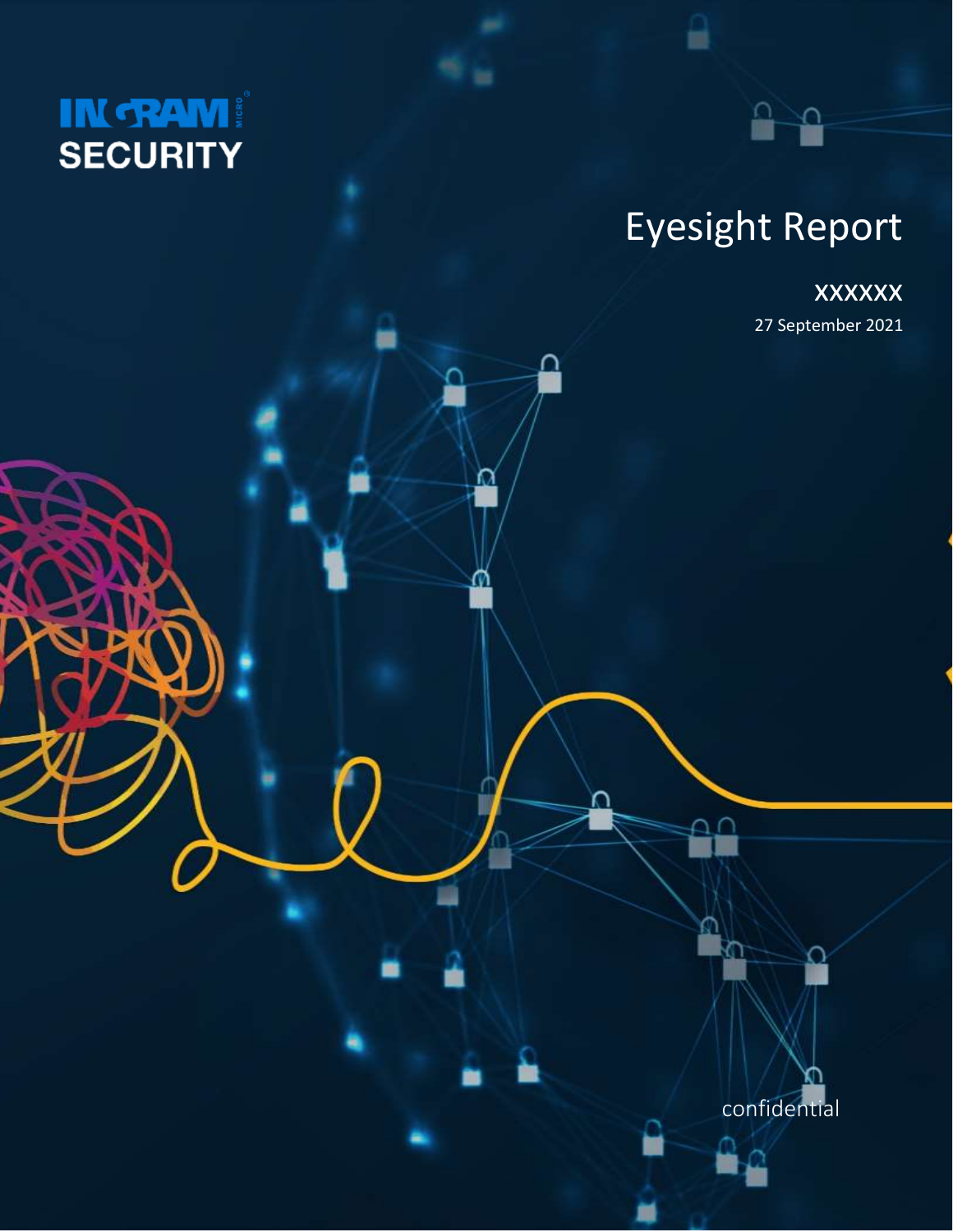### Document details

#### Document

|                                                            | Eyesight Report |
|------------------------------------------------------------|-----------------|
| subject                                                    | XXXXXXXXXX      |
| Target URL xxxxxx.pl<br>---------------------------------- |                 |

#### Document Version

| Version | Date              | <b>Changes</b>                    | Author (s)                                 |
|---------|-------------------|-----------------------------------|--------------------------------------------|
| O 1     | September<br>2021 | <b>Initial Version</b>            | Aswin Gopalakrishnan                       |
| 1 O     | September<br>2021 | Internally Reviewed Final Version | Sebastian Eitel, Brian Verburg, Hugo Inigo |

#### Contact information

| <b>Name</b>    | "RD |
|----------------|-----|
| Function       | "RD |
| E-mail address | "RD |
|                |     |

#### Disclaimer

Ingram Micro Cyber Security Center of Excellence ©.

This document is provided by Ingram Micro Cyber Security Team and classified as confidential.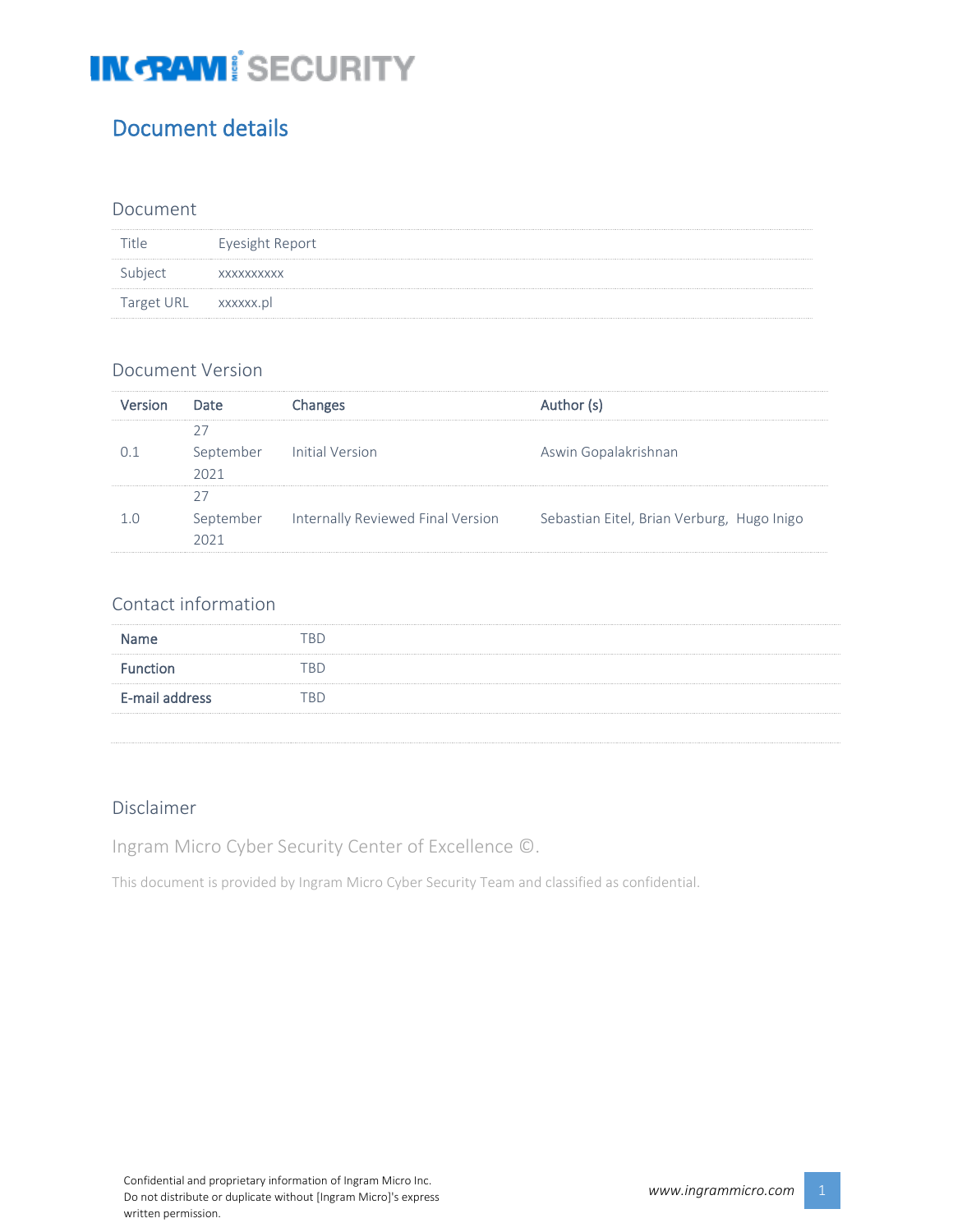### Executive Summary

The Cyber Security Center of Excellence of IngramMicro conducted a comprehensive public discovery report (PDR) of xxxxxx by gathering data from public sources such as those available on the Internet. The intelligence information was gathered, analysed and converted into a human readable form, which was reviewed, and risks identified. The objective of this assessment is to provide the xxxxxx management team an understanding of the domain information exposed to the public Internet.

#### Scope

The test scope for this engagement is: xxxxxxxxx

Testing was performed on 27.September 2021. Additional days were utilized to produce the report.

Assessment was performed using industry-standard open source intelligence tools and frameworks, including Shodan, Censis.io, Fierce, Tidos Framework, the Google-Dorks, Alienware Threat intelligence, Recon-ng , theHarvester, Metagoofil, SpiderFoot, Recorded-Future and Maltego.

#### Limitations

It is not within the scope of this engagement to evaluate the security posture of the target. The primary objective is to gather relevant information about the domain that may be utilised by hackers for conducting cyber-attacks. None of the identified risks were exploited during this engagement; these risks should only be treated as plausible threats with a likelihood of causing damage to the organisation.

The findings in the report are not conclusive, as the results are generated automatically using a collection of industrystandard open source intelligence (OSINT) tools and frameworks. For more conclusive and thorough investigation of the domain or network, refer to other Cyber Security Service offerings of Ingram Micro. For more information, please reach out to your channel partner.

#### Methodology

The intelligence information gathered from publicly available resources are evaluated to identify risks and threats on any given target. These resources include search engines, paste sites, blogs, social networking sites, metadata and digital files, dark web resources geolocation, and anything available in the public internet.

The PDR (aka OSINT) assessment distinguishes from other form of assessments because the collected information is legally accessible to the public without breach of any copyright or privacy laws. Therefore, the information accumulated, and methodologies used retrieve them strictly adhere to the legal and compliance regulations at Ingram Micro, and pose no risk to the customer's systems or information.

The image below describes the tactical intelligence gathered in this report:



#### Outcome

The following provide an overview of the findings identified during the engagement.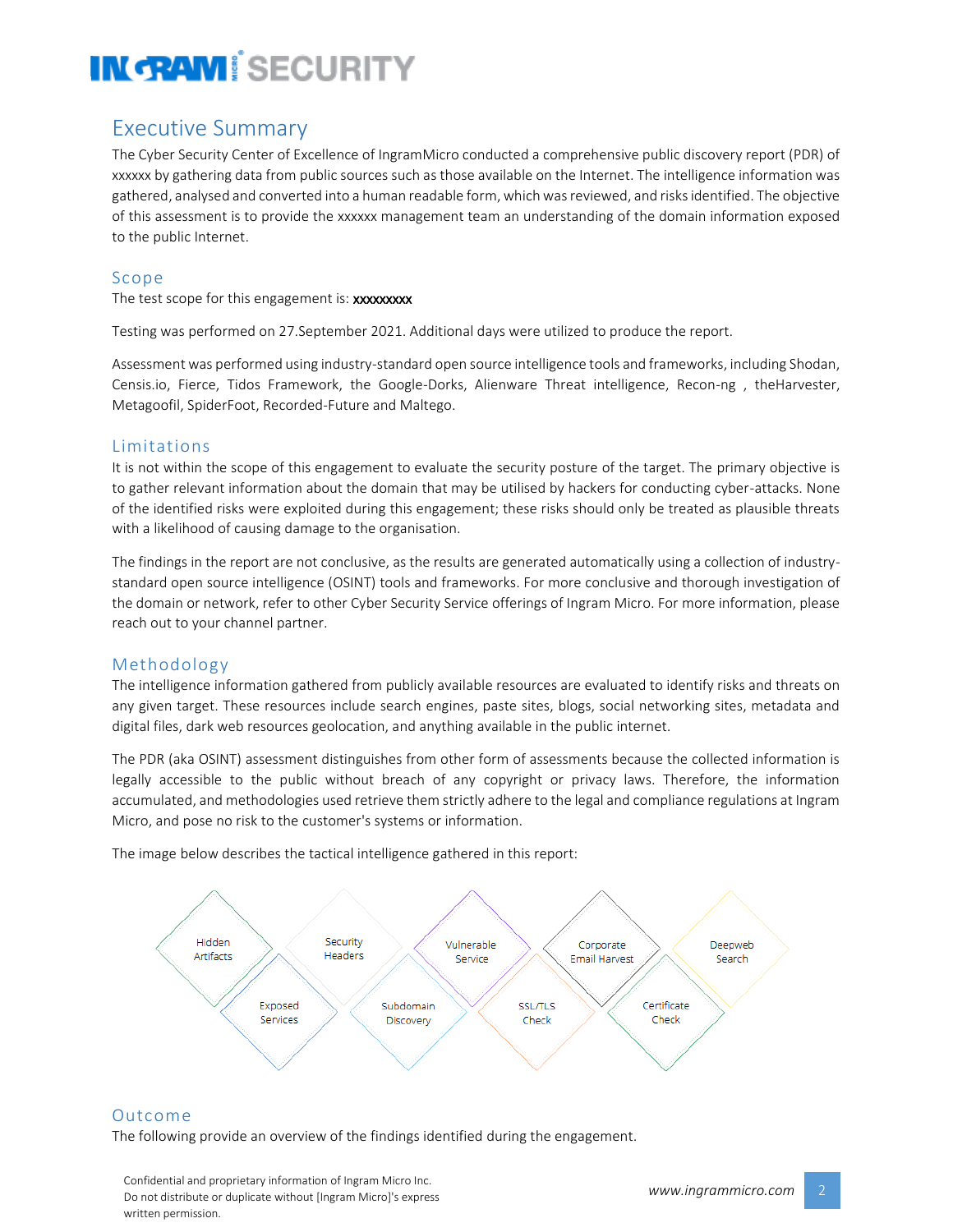

Since the business impact is hard to evaluate by us, all findings and their corresponding risks must be interpreted by Pl in the context of the system.

The outcome of the Eyesight investigation is below:

High finding one: An effective authentication mechanism was missing on the domain. Email is one of most dominant modes of communication in today's world and because it was not designed with security in mind, adversaries often exploit its security flaws to their advantage. One common attack form is email spoofing wherein an attacker sends malicious email posing as a legitimate user of the organisation.

High finding two: Eyesight discovered outdated software(s) installed on the target server(s) associated with the domain. Outdated software(s) are unmaintained and cannot integrate with new applications, nor can it run smoothly on new platforms. As a result, outdated software might not be able to withstand an up-to-date cyber-attack thereby making the systems more vulnerable to ransomware attacks, malware and data breaches. This risk affects confidentiality, integrity and availability of the application.

Medium finding one: Eyesight was able to discover corporate email accounts in the database of hacked websites and leaked passwords. This may be due to the data breach which occurred in the recent past or caused due to an ongoing cyber-attack. A data breach occurs when a hacker gains access to the data-base of a service or company which contains users' private information. This information can range from user-names and pass-words to social security numbers, addresses and even payment details. An adversary might use the compromised accounts for a variety of purposes including spam, phishing, fraud, and identity theft attacks. The risk affects the confidentiality of user data.

Medium finding two: Modern browsers have security features in place that can improve web application security to protect against clickjacking, cross-site scripting, and other common attacks. These are referred to as HTTP headers and they provide an extra layer of security by restricting behaviours that the browser and server allow once the web application is running. Eyesight discovered that the application server does not enforce relevant security headers to protect modern browsers from encountering vulnerabilities. These findings impact confidentiality, integrity and availability of data.

Medium finding three: Expired SSL certificate does not offer any protection to the customer data. By installing an SSL certificate on your website's server, it allows you to host it over secure, encrypted connections between your site and its visitors. Moreover these certificates produce scary browser warnings that drive customers due to the fear that the website does not secure their credentials. Both brand reputation and customer trust are damaged here. The risk affects confidentiality and Integrity of user data.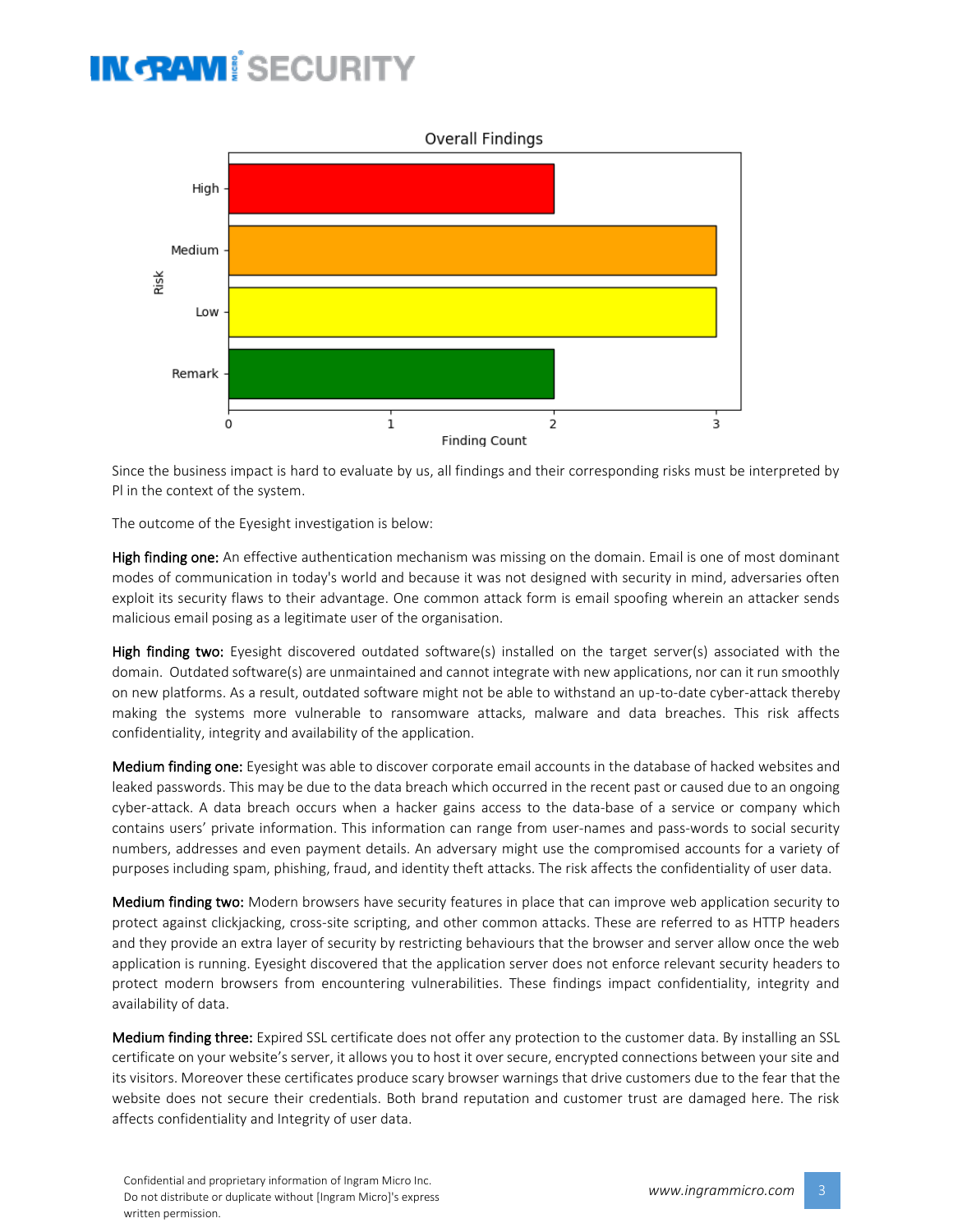Low finding one: Open ports increase the risk of a data breach as these are doorways to the organisation's secure perimeter. The services listening on these ports may be misconfigured, unpatched, vulnerable to exploits, or may have poor network security rules. An attacker may exploit the services hosted on these ports and gain access to the internal network of the organisation.

Low finding two: Revealing system information makes life easier for an attacker and gives them a playbook of vulnerabilities they can probe for in the internet. Eyesight upon evaluating the responses from the server identifies sensitive information about the installed technologies. This information may be used by an attacker to search for known or common misconfiguration that would assist in more complex cyber-attacks. When a zero-day vulnerability is discovered, hackers will immediately find ways to exploit them and if the website leaks information about the technology it uses, the organisation may become victim of an automated cyber-attack.

Low finding three: Using depreciated SSL protocols places the integrity of the data at risk. Since the majority of modern browsers and clients implement TLS 1.2, a non-technical user would think that they should be safe. Unfortunately, this is not true and having support for earlier versions of TLS poses a security threat to users of even modern clients and servers. Adversaries can perform attacks that force victims to use older, more vulnerable versions of software are called downgrade attacks.

#### Technical Summary

- Sensitive Exposed Ports: Each exposed port to the public internet is a front door for the attacker to try and infiltrate. During reconnaissance, certain services were identified that were publicly accessible which may be unused by the application. When legitimate services are exposed to the public internet, these may be exploited through code execution or miss-configurations.
	- Recommendation: Opening ports to public internet should be on a "need-to-be" basis. Implement continuous monitoring technologies to identify risks in these open ports.
- Breached Email Accounts: Some of the corporate email accounts were found in the database of hacked websites and leaked passwords. This may be serious consequences as the Cyber-Criminals could take control of breached account email account and send fraudulent emails to known contacts and steal their personal and financial information.
	- Recommendation: Check and update your computer's security. Use the latest Endpoint Security software and update its malware database regularly. Further, enforce strong password policies in the corporate network. Use added security features like Multi-Factor authentication to addition login security. Enforce Password-Rotations every two months. Lastly, refrain from clicking on links without validating its legitimacy.
- Service Information Disclosure: The HTTP response header(s) disclose information about the installed technologies on the server. This type of issues is non-exploitable in most cases and considered as web application security issues that allow attackers to gather information about the application server which can be used later in the attack lifecycle.
	- Recommendation: Configure the technologies such that their headers or messages (success or error) do not disclose information regarding their version and properties.
- **Missing Security headers:** The security headers are fundamental to the development of a web application as these protect against attacks which most websites are vulnerable such as Cross-Site-Scripting (XSS), code injection, click-jacking, etc.
	- Recommendation: Enforce the relevant security headers by default, unless there are overriding concerns in which case, such specific headers should be removed or modified.
- **Expired SSL/TLS Certificate:** Certificate seems to have been expired on services of the domain. This puts the personal information of the customers at risk especially when sensitive operations such as financial transaction are carried out. This can also result in decline in sales and revenue as customers do not trust site anymore.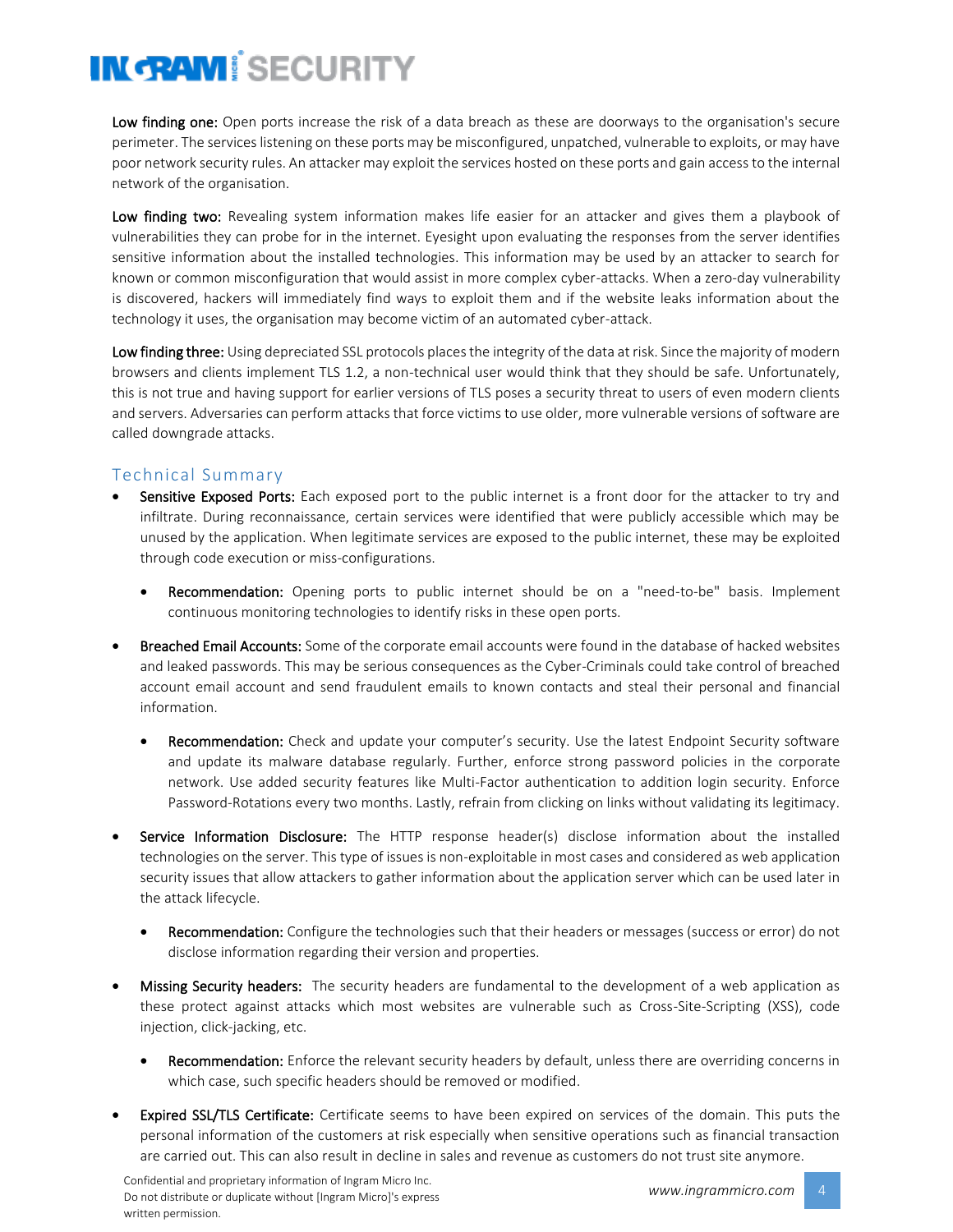- Recommendation: Renew certificate from reputed certificate authorities to ensure trust from the customers.
- DMARC Missing: Domain-based Message Authentication, Reporting, and Conformance (DMARC) is a mechanism for policy distribution by which an organization that is the originator of an email ensures that it is protected from phishing, spoofing or fraud attacks. It ensures that legitimate emails are properly authenticated and fraudulent activity which appear to come a domain under the organisation control is blocked before reaching end customer.
	- Recommendation: A DMARC policy allows a sender's domain to indicate that their emails are protected by SPF and/or DKIM, and tells a receiver what to do if neither of those authentication methods passes - such as to reject the message or quarantine it. The policy can also specify how an email receiver can report back to the sender's domain about messages that pass and/or fail.
- **Outdated Software:** There are technologies installed on the server which were identified as outdated and have vulnerabilities. If there are known exploits in exploit databases( or deep web) for these vulnerabilities, an attacker may leverage them and gain access to the organisation network.
	- The software hosted on TCP port 587 in host IP Xxxx.xxxx.xxxx.xxxx is running an outdated software Exim smtpd 4.91
	- The software hosted on TCP port 80 in host IP Xxxx.xxxx.xxxx.xxxx is running an outdated software Apache httpd 2.4.25
	- The software hosted on TCP port 443 in host IP Xxxx.xxxx.xxxx.xxxx is running an outdated software Apache httpd 2.4.25
	- The software hosted on TCP port 631 in host IP Xxxx.xxxx.xxxx.xxxx is running an outdated software Apache httpd 2.2.16
		- Recommendation: Update the relevant technology to the latest version or install the necessary patch to fix the vulnerability. If there are dependencies on legacy application or libraries, install industryrecommended endpoint security solutions to detect and prevent attacks.
- **SSL/TLS Version:** The target domain uses outdated cypher suites that are often vulnerable to attacks. These protocols may be affected by vulnerabilities such as FREAK, POODLE, BEAST, and CRIME. If you must still support TLS 1.0, disable TLS 1.0 compression to avoid CRIME attacks.
	- Recommendation: Use modern cryptographic cypher suites and algorithms with desirable performance and security properties TLS/SSL protocols-based attacks.

#### Vendor Recommendation

• Please refer to Appendix: Recommendation for more information.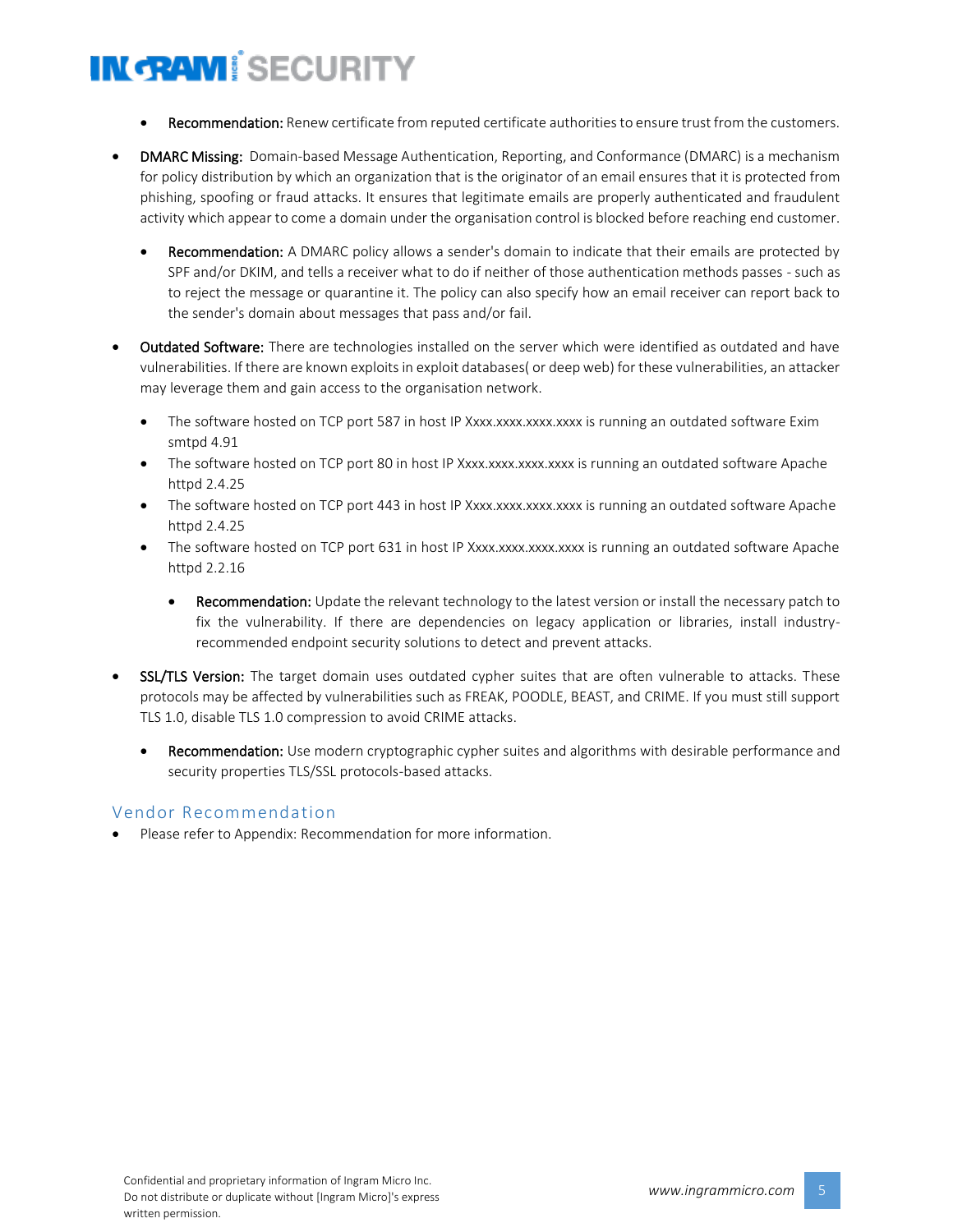#### Investigation

This chapter lays out the information gathering that was performed regarding xxxxxx internet-facing infrastructure. More information sources were queried than reported in this chapter; sources that did not yield relevant information were left out.

#### HTTP Headers

A great deal of information can be gathered in a check of the HTTP Headers from a web server. Server-side software can be identified often down to the exact version running. Cookie strings, web application technologies and other data can be gathered from the HTTP Header. This information can be used when troubleshooting or when planning an attack against the web server.

| <b>HTTP Header Info</b>                                                                                                                |
|----------------------------------------------------------------------------------------------------------------------------------------|
| <b>HTTP/1.1 200 OK</b>                                                                                                                 |
| Date: Mon, 27 Sep 2021 08:19:36 GMT                                                                                                    |
| Server: Apache/2                                                                                                                       |
| X-Powered-By: PHP/7.0.32                                                                                                               |
| Link: <http: wp-json="" xxxxx=""></http:> ; rel="https://api.w.org/", <http: 20="" pages="" v2="" wp="" wp-json="" xxxxxx="">;</http:> |
| rel="alternate"; type="application/json", <http: xxxxxxx=""></http:> ; rel=shortlink                                                   |
| Upgrade: h2, h2c                                                                                                                       |
| <b>Connection: Upgrade, Keep-Alive</b>                                                                                                 |
| Vary: Accept-Encoding, User-Agent                                                                                                      |
| Content-Encoding: gzip                                                                                                                 |
| Content-Length: 8404                                                                                                                   |
| Keep-Alive: timeout=2, max=100                                                                                                         |
| Content-Type: text/html; charset=UTF-8                                                                                                 |

The following information was identified from the web server

- Server (Apache/2)
- X-Powered-By (PHP/7.0.32)

#### Finding 1: The HTTP response header(s) disclose information on the installed technology. An attacker can use that information to research vulnerabilities in those technologies to attack the application and breach the system. *[ Severity of this risk: LOW ]*

These HTTP responses were inspected to identify the various security header implemented on the web application. These headers prevent modern browsers from running into easily preventable vulnerabilities.

These following security headers were missing from web application response:

- Strict-Transport-Security: This header informs the browser that it should never load the website using HTTP and should automatically convert all HTTP request to HTTPS request instead.
- X-Frame-Options: Indicates whether the browser should render a page in <frame>, <iframe>, <embed> or <object>. This header can prevent click-jacking attacks by ensuring content is not embedded into other sites.
- X-Content-Type-Options: Ensures that marker used to indicate the MIME type of the Content-Type is not allowed to be changed or tampered. This response HTTP headers prevents MIME type sniffing stacks.
- **Content-Security-Policy:** Offers an added layer of protection that help mitigate certain types of attacks, such as Cross Site Scripting (XSS) and data injection attacks. Such attacks are often used for data theft, site defacement and malware distribution.
- X-Permitted-Cross-Domain-Policies: Enforces the cross-domain policies which client like Flash and Adobe could use. This is to prevent Flash and Adobe Acrobat from loading content from one's domain from another website which may lead to unexpected data disclosure.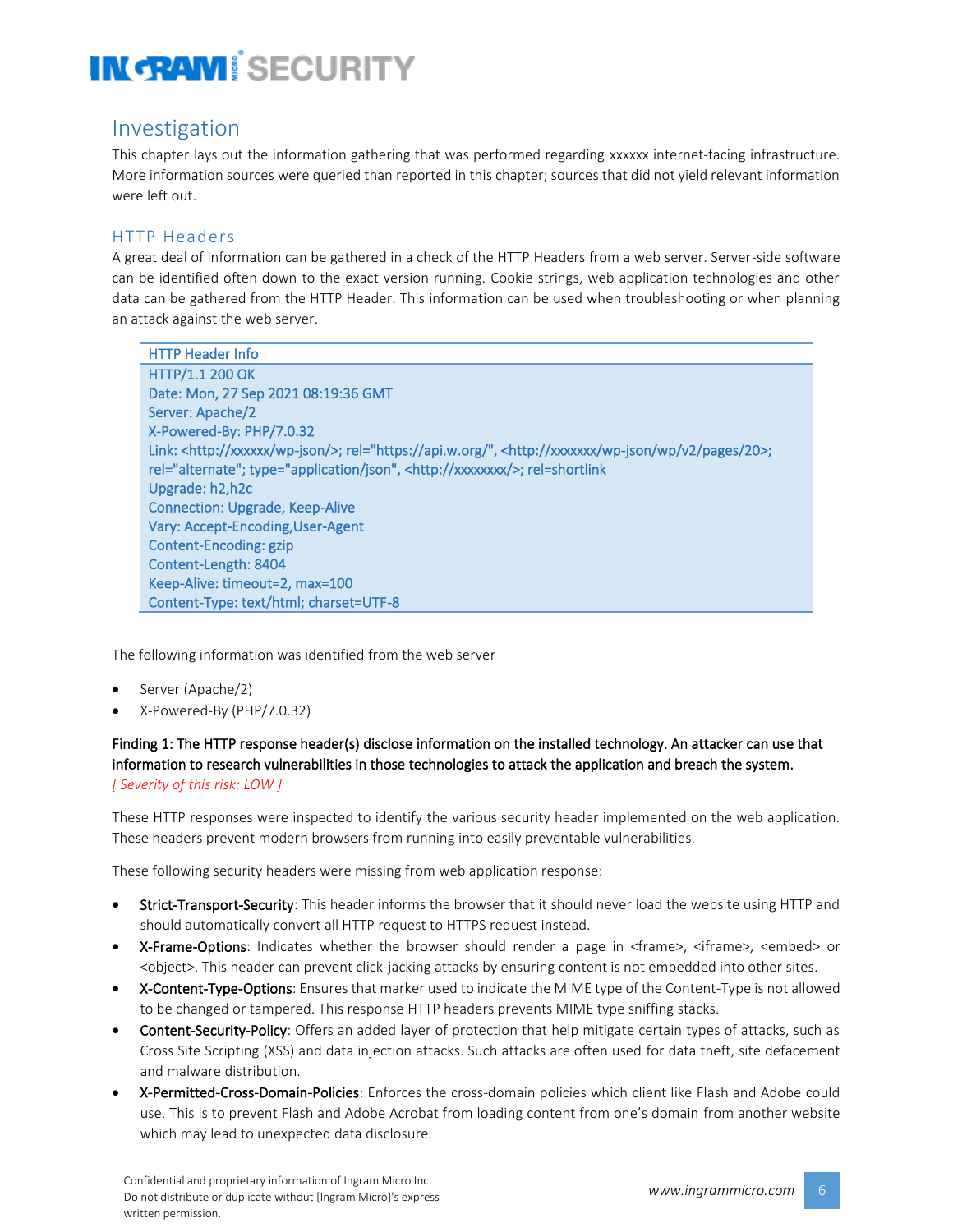- Referrer-Policy: Controls how much referrer information should be included with the request. Flags such as "noreferrer" ensures that no referrer information is sent along a request.
- Expect-CT: Allows sites to report or enforce Certificate transparency requirements to prevent the use of mississued certificates for that site from going unnoticed.
- X-XSS-Protection: Prevents a website from loading when they detect reflected cross-site-scripting attack. Although modern browsers use Content-Security-Policy headers which disables the use of in-line JavaScript, on older browser this header can still provide protection.

Finding 2: The security headers are fundamental to the development of a web application as these protect against attacks which most websites are vulnerable such as Cross-Site-Scripting(XSS), code injection, click-jacking, etc. *[ Severity of this risk: MEDIUM ]*

#### Discoverable Links

The section displays the links of the website from all public sources.

| <b>Links</b>      |
|-------------------|
| http://xxxxxxx.pl |
| http://xxxxxxx.pl |
| http://xxxxxxx.pl |
| http://xxxxxxx.pl |
| http://xxxxxxx.pl |
| http://xxxxxxx.pl |
| http://xxxxxxx.pl |
| http://xxxxxxx.pl |
|                   |

Remark: The severity of disclosed link is best realised by the organisation. The results are included as point of interest. *[ Severity: Remark ]*

#### Organisation Email Addresses

The section displays domain specific emails addresses gathered from public sources. Organisational email addresses are often subjected to phishing attacks, which helps an attacker gain foothold in their internal network.

| <b>Email Addresses</b> |
|------------------------|
| wxxxxxx@xxxxxx.pl      |
| mxxxxxxxxx@xxxxxx.pl   |
| dxxxxx@ xxxxxx.pl      |
| gxxxxxx@ xxxxxx.pl     |
| gxxxxxxx@ xxxxxx.pl    |
| txxxxxxx@xxxxxx.pl     |
| xxxxxxxx@ xxxxxx.pl    |
| mxxxxxxx@ xxxxxx.pl    |
| mxxxxxx@ xxxxx.pl      |
| wxxxxxx@xxxxxx.pl      |
| xxxxxxx@ xxxxxx.pl     |
| axxxxxx@ xxxxxx.pl     |
| gxxxxxxx@xxxxxx.pl     |
| rxxxxxx@ xxxxxx.pl     |
| wxxxxxx@xxxxxx.pl      |
| zxxxxxx@xxxxxx.pl      |

The gathered email addresses were further verified by checking against hacked and breached databases. The following was found: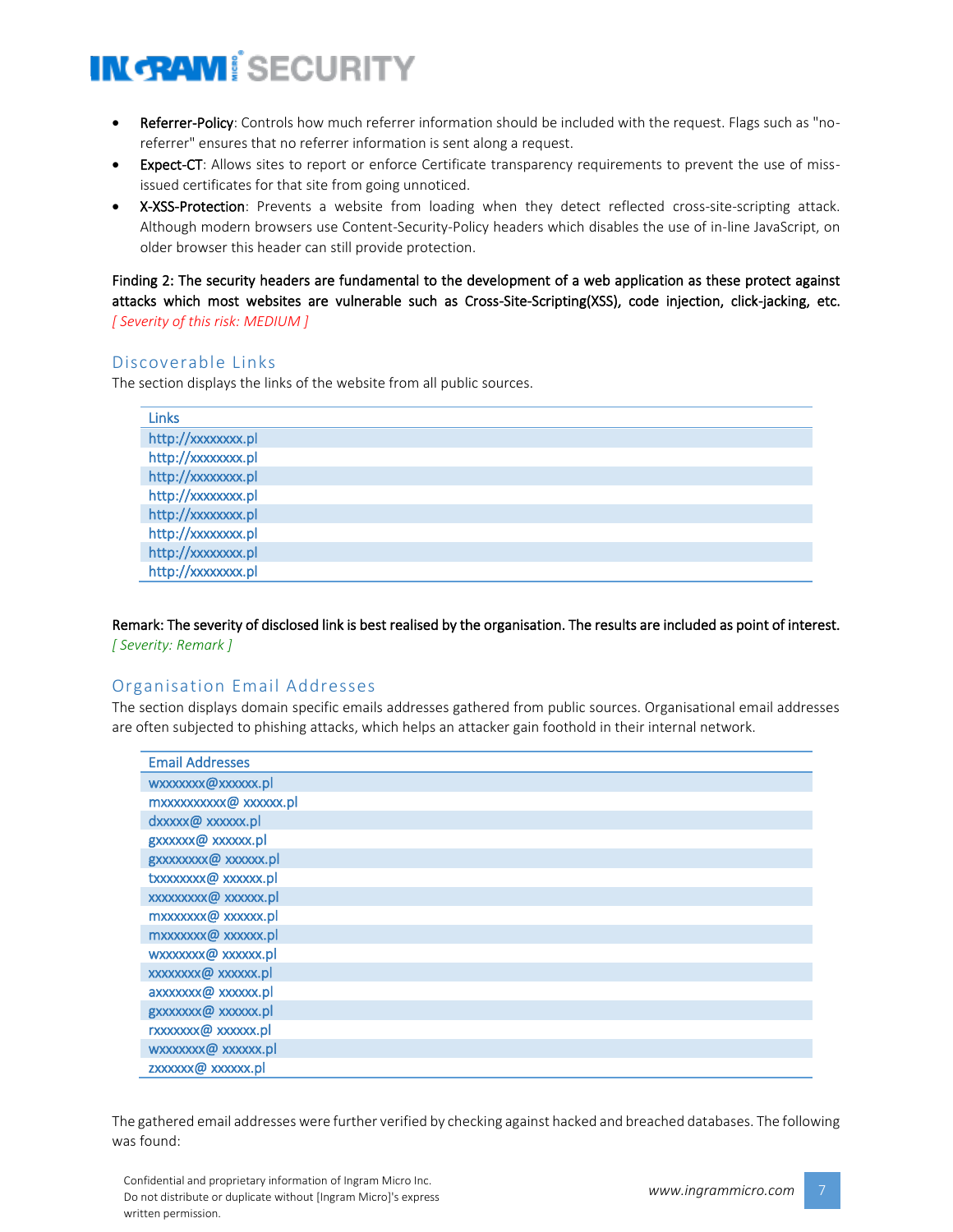| <b>Email Addresses</b> | <b>Breach Database</b>           |
|------------------------|----------------------------------|
| wxxxxxx@xxxxxx.pl      | <b>MyHeritage</b>                |
| dxxxxxx@xxxxxx.pl      | Dailymotion                      |
| sxxxxxxx@xxxxxx.pl     | Dailymotion, Dropbox             |
| mxxxxxxx@ xxxxxx.pl    | CitOday                          |
| w.xxxxxx@xxxxxx.pl     | CitOday, Dailymotion             |
| zxxxxxxxx@xxxxxx.pl    | CitOday, Dailymotion, MyHeritage |
| axxxxxxx@ xxxxxx.pl    | AntiPublic                       |
| gxxxxxxxx@xxxxxx.pl    | AntiPublic, CitOday              |
| rxxxxxxxx@xxxxxx.pl    | AntiPublic, CitOday, Collection1 |

Note that certain sources may be marked as "Sensitive Source". This is because revealing the source may compromise an on-going investigation or the affected site is of a controversial nature.

For more information on the above listed breaches, refer to Appendix B: Known Breaches

It is imperative to understand how the email addresses were compromised. This is likely to happen in few ways:

- The software security in place is not up-to-date.
- A weak password policy is in place, which was easily cracked, or brute forced.
- Vulnerable to social engineering attack. An unsuspecting user may click on a malicious link in an email, IM conversation, or on a social engineering site, or webpage.
- Insufficient security enforcements like password rotation or Multi-Factor Authentications.

Finding 3: Some of the corporate email accounts were found in the database of hacked websites and leaked passwords. This may be serious consequences as the Cyber-Criminals could take control of breached account email account and send fraudulent emails to known contacts and steal their personal and financial information. *[Severity of this risk: MEDIUM]*

#### Reverse DNS for Subdomain Enumeration

Reverse DNS helps discover the domain name associated with an IP Address by returning its PTR Record. This is one of the common techniques used by attacker to build organisation footprint.

| <b>Domain</b>   | <b>IP Address</b>   |
|-----------------|---------------------|
| xxxxxx.pl       | XXXX.XXXX.XXXX.XXXX |
| ca10.xxxxxx.pl  | XXXX.XXXX.XXXX.XXXX |
| c1. xxxxxx.pl   | XXXX.XXXX.XXXX.XXXX |
| c2. xxxxxx.pl   | XXXX.XXXX.XXXX.XXXX |
| dns2. xxxxxx.pl | XXXX.XXXX.XXXX.XXXX |
| ir. xxxxxx.pl   | XXXX.XXXX.XXXX.XXXX |
| c3. xxxxxx.pl   | XXXX.XXXX.XXXX.XXXX |

#### DMARC Check

Domain-based Message Authentication, Reporting, and Conformance (DMARC) is a mechanism for policy distribution by which an organization that is the originator of an email ensures that it is protected from phishing, spoofing or fraud attacks. It ensures that legitimate emails are properly authenticated and fraudulent activity which appear to come a domain under the organisation control is blocked before reaching end customer.

No DMARC Record found for Xxxx.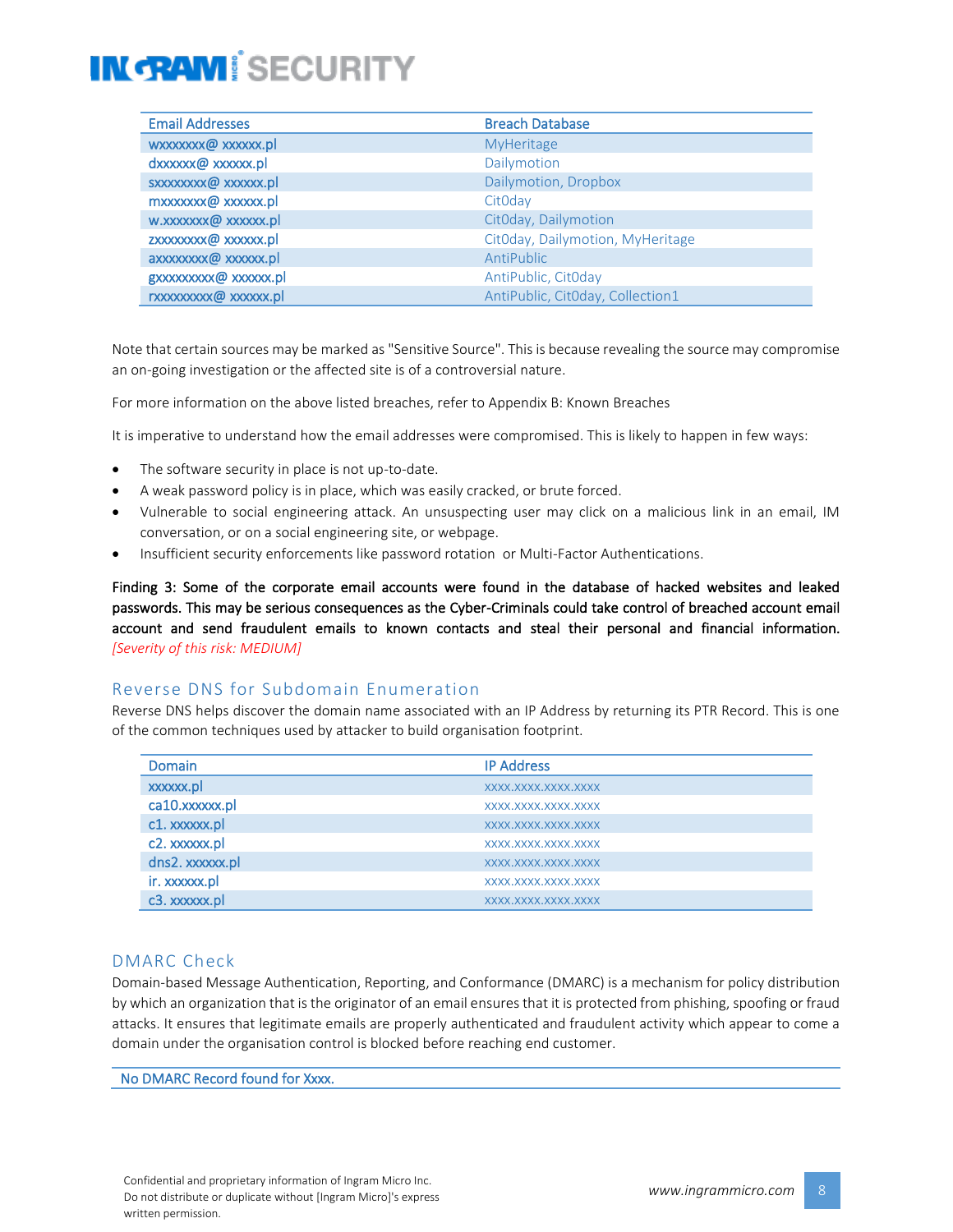Finding 4: The domain is missing the DMARC authentication mechanism. Without DMARC, the attacker would be able sent fake emails to organisations, and SMTP by default would not have any protection against fake "From" addresses. *[ Severity of this risk: HIGH ]*

A DMARC policy allows a sender's domain to indicate that their emails are protected by SPF and/or DKIM, and tells a receiver what to do if neither of those authentication methods passes - such as to reject the message or quarantine it. The policy can also specify how an email receiver can report back to the sender's domain about messages that pass and/or fail.

#### Geolocation Information

Eyesight determines the geolocation of the IP addresses asssociated to the organisation. Eyesight attempts to pinpoint which country an IP address is associated with using information from the RIRs ( Regional Internal Registries) and other location data.

| <b>IP Address</b>        | Geolocation               |
|--------------------------|---------------------------|
| XXXX.XXXX.XXXX.XXXX      | xxxxxxxxxxxxxxxxx, Europe |
| XXXX.XXXX.XXXX.XXXX.XXXX | xxxxxxxxxxxxxxxxx, Europe |
| XXXX.XXXX.XXXX.XXXX      | XXXXXXXXXXXXXXXXX, Europe |
| XXXX.XXXX.XXXX.XXXX.     | xxxxxxxxxxxxxxxxx, Europe |
| XXXX.XXXX.XXXX.XXXX      | XXXXXXXXXXXXXXXXX, Europe |
| XXXX.XXXX.XXXX.XXXX.XXXX | XXXXXXXXXXXXXXXXX, Europe |
| XXXX.XXXX.XXXX.XXXX      | XXXXXXXXXXXXXXXXX, Europe |
| XXXX.XXXX.XXXX.XXXX.     | XXXXXXXXXXXXXXXXX, Europe |
| XXXX.XXXX.XXXX.XXXX      | XXXXXXXXXXXXXXXXX, Europe |
| XXXX.XXXX.XXXX.XXXX      | XXXXXXXXXXXXXXXXX, Europe |
| XXXX.XXXX.XXXX.XXXX.     | xxxxxxxxxxxxxxxxx, Europe |
| XXXX.XXXX.XXXX.XXXX      | XXXXXXXXXXXXXXXXX, Europe |
| XXXX.XXXX.XXXX.XXXX.XXXX | xxxxxxxxxxxxxxxxx, Europe |
| XXXX.XXXX.XXXX.XXXX      | XXXXXXXXXXXXXXXXX, Europe |
| XXXX.XXXX.XXXX.XXXX      | xxxxxxxxxxxxxxxxx, Europe |
| XXXX.XXXX.XXXX.XXXX      | XXXXXXXXXXXXXXXXX, Europe |
| XXXX.XXXX.XXXX.XXXX      | xxxxxxxxxxxxxxxxx, Europe |
| XXXX.XXXX.XXXX.XXXX.     | XXXXXXXXXXXXXXXXX, Europe |
| XXXX.XXXX.XXXX.XXXX      | xxxxxxxxxxxxxxxxx, Europe |
| XXXX.XXXX.XXXX.XXXX.XXXX | XXXXXXXXXXXXXXXXX, Europe |
| XXXX.XXXX.XXXX.XXXX      | xxxxxxxxxxxxxxxxx, Europe |
| XXXX.XXXX.XXXX.XXXX.XXXX | XXXXXXXXXXXXXXXXX, Europe |
| XXXX.XXXX.XXXX.XXXX      | XXXXXXXXXXXXXXXXX, Europe |

#### Management Access Advisory From Aruba

In the past few years, there has been an increased focus across the security industry on the risks of exposing internal services to the public Internet. The explosion of the Internet-of-Things trend, with the addition of (frequently insecure) web interfaces to small devices in corporate and home networks, has helped push the risks that exposing internal network services to the Internet can pose into the general consciousness.

Eyesight leverages Shodan search engine to expose insecure Aruba server instances across the Internet. This module guides administrators through the process of limiting access to the management interfaces of the Aruba Access Point, Aruba Controller and Aruba ClearPass products.

#### This is not an Aruba instance.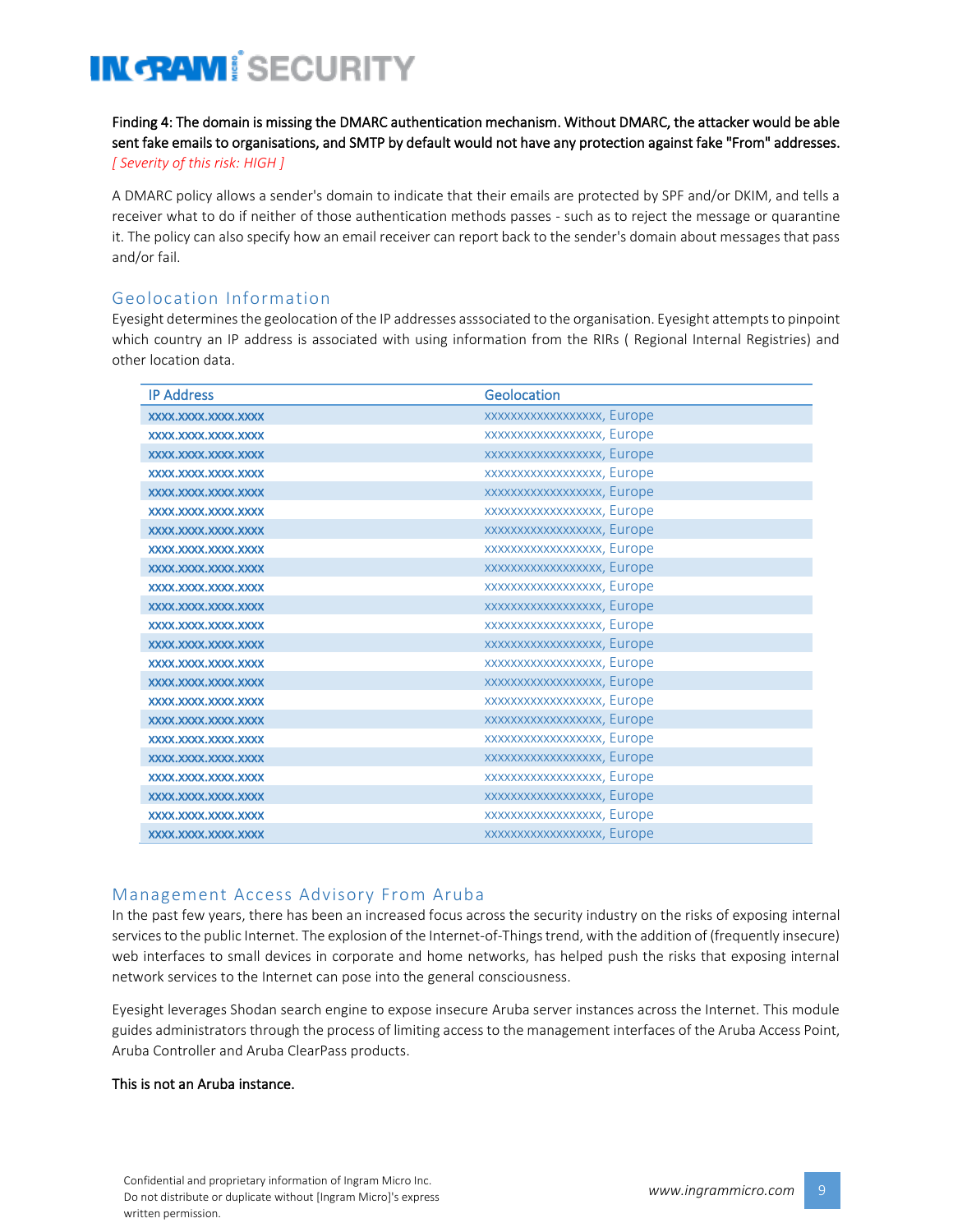#### Cisco Umbrella Risk Score

The Umbrella Investigate Risk Score is based on an analysis of the lexical characteristics of the domain name and patterns in queries and requests to the domain. It is scaled from 0 to 100, with 100 being the highest risk and 0 being no risk at all. Periodically Umbrella updates this score based on additional inputs. A domain blocked by Umbrella receives a score of 100.

#### The Cisco Umbrella has classified this domain to be Low Risk.

#### Malicious Domain Check

Cisco Umbrella keeps a database of all websites that have been known to be malicious and prevents users from accessing the site. The results from the subdomain discovery were further verified against Cisco Umbrella database to identify these malicious domains.

#### No malicious domains were identified associated with the domain provided.

The Umbrella Investigate integration with Cisco AMP Threat Grid shows samples from the ThreatGrid database associated with a domain, IP or URL that you're looking to find out more information about. Information about samples is provided in the form of checksums associated when looking up a specific host or IP.

| <b>Malware Sample Number</b> |                                                              |
|------------------------------|--------------------------------------------------------------|
| File Type:                   | PE32 executable (GUI) Intel 80386, for MS Windows            |
| sha256 hash:                 | 7b5782eb288699944d9247003ef12cde58844289617e4e9a5f19a2137175 |
| Lastseen Date:               | 2019-09-11 15:28:23                                          |
| Sample Size:                 | 11983872                                                     |
| <b>Threat Score:</b>         | 100                                                          |

| <b>Malware Sample Number</b> |                                                              |
|------------------------------|--------------------------------------------------------------|
| File Type:                   | PE32 executable (GUI) Intel 80386, for MS Windows            |
| sha256 hash:                 | 3e36dabddfbc80998f29ba82833a4167d4e0b5bcccd242cbf5e841ed3d28 |
| Lastseen Date:               | 2019-11-06 01:28:45                                          |
| Sample Size:                 | 14894080                                                     |
| <b>Threat Score:</b>         | 100                                                          |

| <b>Malware Sample Number</b> |                                                              |
|------------------------------|--------------------------------------------------------------|
| File Type:                   | PE32 executable (GUI) Intel 80386, for MS Windows            |
| sha256 hash:                 | 7a5acafa7c3d72991ed3e9cbceacacd1b5627911831cadb9367f18595be4 |
| Lastseen Date:               | 2019-12-13 03:06:08                                          |
| Sample Size:                 | 15235584                                                     |
| <b>Threat Score:</b>         | 100                                                          |

Note that "threat score" given to a particular sample based on the analysis performed by Threat Grid. A threatScore is a measure of the amount of system weakening, obfuscation, persistence, modification, data exfiltration, and other behaviors which may be a threat to the host system's integrity. It is intended as an overall threat indicator that can be used as a guide to the likelihood that a submission is malicious. The Threat Score is not an authoritative classification of good and bad software.

#### Open Network Ports

Publicly accessible ports increase organisation's security risk especially when these belong to sensitive application on the server. The following section identifies all the open ports/services accessible publicly.

| IP Address Xxxx.xxxx.xxxx.xxxx                                                                                                   |                            |     |
|----------------------------------------------------------------------------------------------------------------------------------|----------------------------|-----|
| Port                                                                                                                             | <b>Version or Response</b> |     |
| Confidential and proprietary information of Ingram Micro Inc.<br>Do not distribute or duplicate without [Ingram Micro]'s express | www.ingrammicro.com        | -10 |
| written permission.                                                                                                              |                            |     |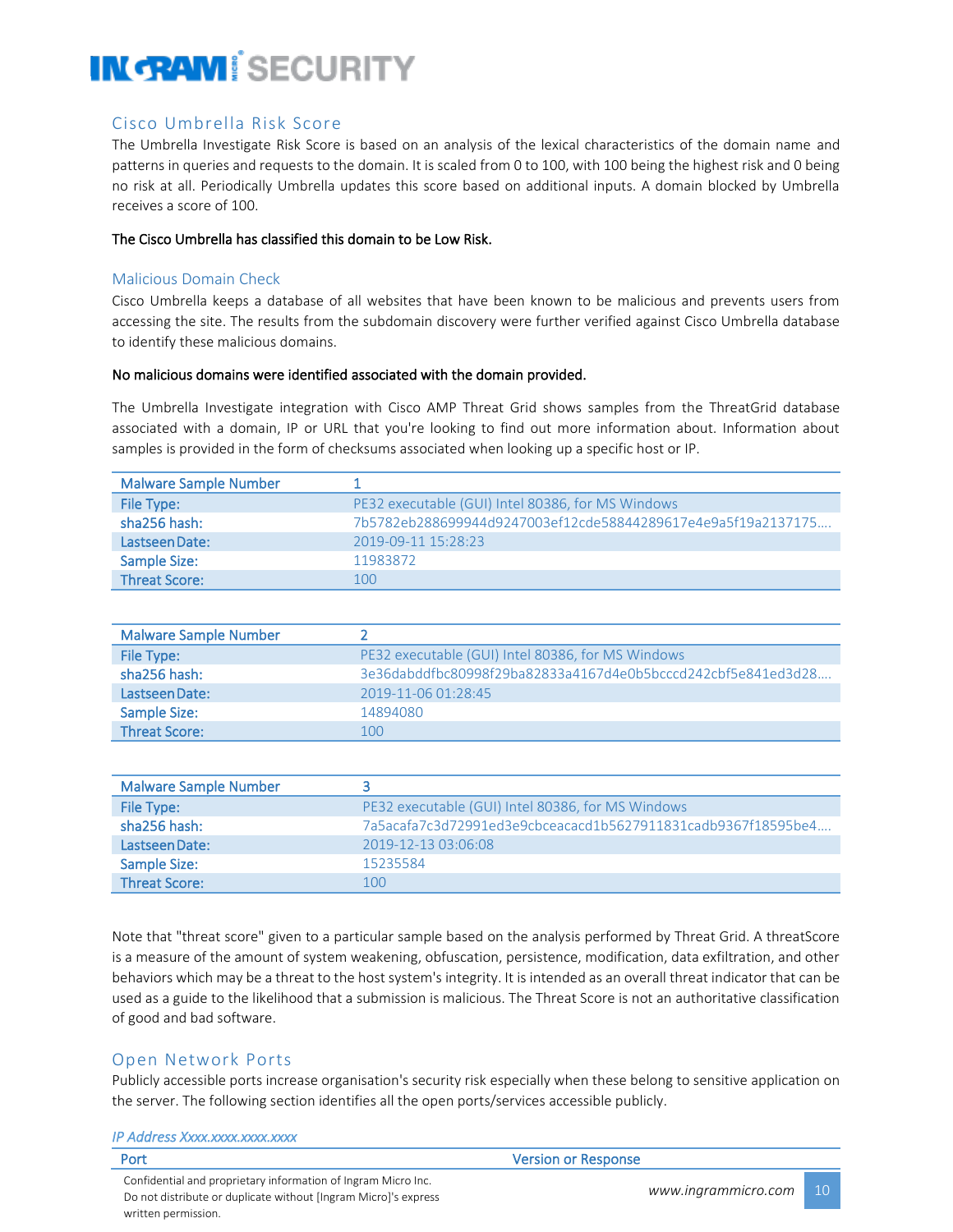| 443 | 443 HTTP/1.1 200 OK                    |
|-----|----------------------------------------|
|     | Content-Type: text/html; charset=utf-8 |
|     | Transfer-Encodin                       |
|     | 22 SSH-1.99-Cisco-1.25                 |
|     | Key type: ssh-rsa                      |
|     | Key: AAAAB3NzaC1yc2EAAAADAQABAA        |

*IP Address Xxxx.xxxx.xxxx.xxxx* 

| Port | <b>Version or Response</b>                       |
|------|--------------------------------------------------|
| 995  | 995 + OK Dovecot DA ready.                       |
|      | $+OK$                                            |
|      | <b>CAPA</b>                                      |
|      | <b>TOP</b>                                       |
|      | <b>UIDL</b>                                      |
|      | <b>RESP-CODES</b>                                |
|      | PIPELINING                                       |
|      | AUTH-RESP                                        |
| 53   | 53 9.10.3-P4-Debian                              |
|      | Resolver name: xxxx.xxxx.pl                      |
| 587  | 587 Exim smtpd 4.91                              |
| 25   | 25 Exim smtpd 4.91                               |
| 80   | 80 Apache httpd 2                                |
| 993  | 993 * OK [CAPABILITY IMAP4rev1 SASL-IR LOGIN-    |
|      | REFERRALS ID ENABLE IDLE LITER                   |
| 53   | 53 9.10.3-P4-Debian                              |
|      | Resolver name: xxxx.xxxx.pl                      |
| 443  | 443 Apache httpd 2                               |
| 21   | 21 Pure-FTPd                                     |
| 143  | 143 * OK [CAPABILITY IMAP4rev1 SASL-IR LOGIN-    |
|      | REFERRALS ID ENABLE IDLE LITER                   |
| 465  | 465 Exim smtpd 4.91                              |
| 2222 | 2222 HTTP/1.1 200 OK                             |
|      | Server: DirectAdmin Daemon v1.60.1 Registered to |
|      | Naj                                              |

*IP Address Xxxx.xxxx.xxxx.xxxx* 

| Port             | <b>Version or Response</b>                                            |
|------------------|-----------------------------------------------------------------------|
| $\frac{1}{5222}$ | 5222 <stream:stream <="" th="" xmlns="jabber:client"></stream:stream> |
|                  | xml:lang='en-US.UTF-8' xmlns:stre                                     |
| 443              | 443 cpe:/a:jquery:jquery                                              |
| 8443             | 8443 HTTP/1.1 400 Bad Request                                         |
|                  | Date: Fri, 27 Aug 2021 09:21:01 GMT                                   |
|                  | Connectio                                                             |

*IP Address Xxxx.xxxx.xxxx.xxxx* 

| Port | <b>Version or Response</b> |
|------|----------------------------|
| -25  | 25 Postfix smtpd           |
| 80   | 80 Apache httpd 2.4.25     |
| 53   |                            |

#### *IP Address Xxxx.xxxx.xxxx.xxxx*

| Port | <b>Version or Response</b> |
|------|----------------------------|
| -80  | 80 Apache httpd 2          |
|      | 21 Pure-FTPd               |
| 443  | 443 Apache httpd 2         |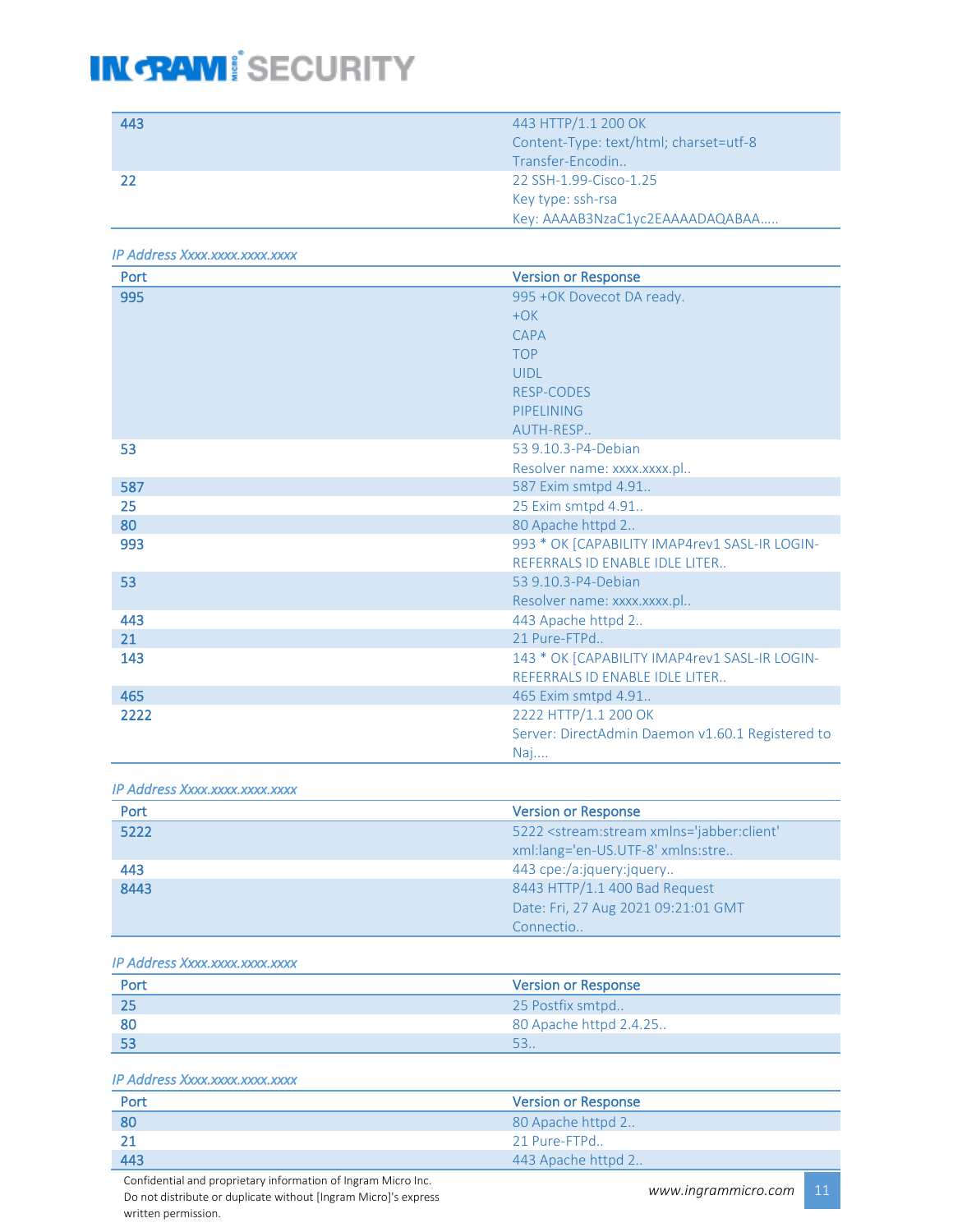| 993                            | 993 * OK [CAPABILITY IMAP4rev1 SASL-IR LOGIN- |
|--------------------------------|-----------------------------------------------|
|                                | REFERRALS ID ENABLE IDLE LITER                |
| 2222                           | 2222 HTTP/1.1 302 Found                       |
|                                | Server: DirectAdmin Daemon v1.59.4            |
|                                | Location: https:                              |
| 143                            | 143 * OK [CAPABILITY IMAP4rev1 SASL-IR LOGIN- |
|                                | REFERRALS ID ENABLE IDLE LITER                |
| 53                             | 53 9.10.3-P4-Debian                           |
|                                | Resolver name: xxxx.xxxx.xxxx.pl              |
| 25                             | 25 Exim smtpd                                 |
| 995                            | 995 +OK Dovecot DA ready.                     |
|                                | $+OK$                                         |
|                                | <b>CAPA</b>                                   |
|                                | <b>TOP</b>                                    |
|                                | <b>UIDL</b>                                   |
|                                | <b>RESP-CODES</b>                             |
|                                | <b>PIPELINING</b>                             |
|                                | AUTH-RESP                                     |
| 587                            | 587 Exim smtpd                                |
|                                |                                               |
| IP Address Xxxx.xxxx.xxxx.xxxx |                                               |
| Port                           | <b>Version or Response</b>                    |
| 80                             | $80$ uc-httpd $100$                           |

| 80  | 80 uc-httpd 1.0.0      |
|-----|------------------------|
| 123 | $123$ ntnd " $4"$<br>⊤ |

*IP Address Xxxx.xxxx.xxxx.xxxx* 

| Port         | <b>Version or Response</b> |
|--------------|----------------------------|
| $\sim$<br>44 | 21 Pure-                   |

*IP Address Xxxx.xxxx.xxxx.xxxx* 

| Port | <b>Version or Response</b> |
|------|----------------------------|
| 443  | 443 Apache httpd 2.4.25.   |
|      | 21 ProFTPD 1.3.5b          |

*IP Address Xxxx.xxxx.xxxx.xxxx* 

| <b>Version or Response</b>                      |
|-------------------------------------------------|
| 631 Apache httpd 2.2.16                         |
| 80 Apache httpd 2.2.16                          |
| 21 Pure-FTPd                                    |
| 636 HTTP/1.1 404 Not Found                      |
| Date: Sat, 18 Sep 2021 05:08:34 GMT             |
| Server: Apac                                    |
| 587 Postfix smtpd                               |
| 993 * OK [CAPABILITY IMAP4rev1 LITERAL+ SASL-IR |
| LOGIN-REFERRALS ID ENABLE A                     |
| 53.                                             |
| 995 + OK Dovecot ready.                         |
| $+OK$                                           |
| <b>CAPA</b>                                     |
| <b>TOP</b>                                      |
| <b>UIDL</b>                                     |
| <b>RESP-CODES</b>                               |
| PIPELINING                                      |
| <b>USER</b>                                     |
| <b>SASL PL</b>                                  |
|                                                 |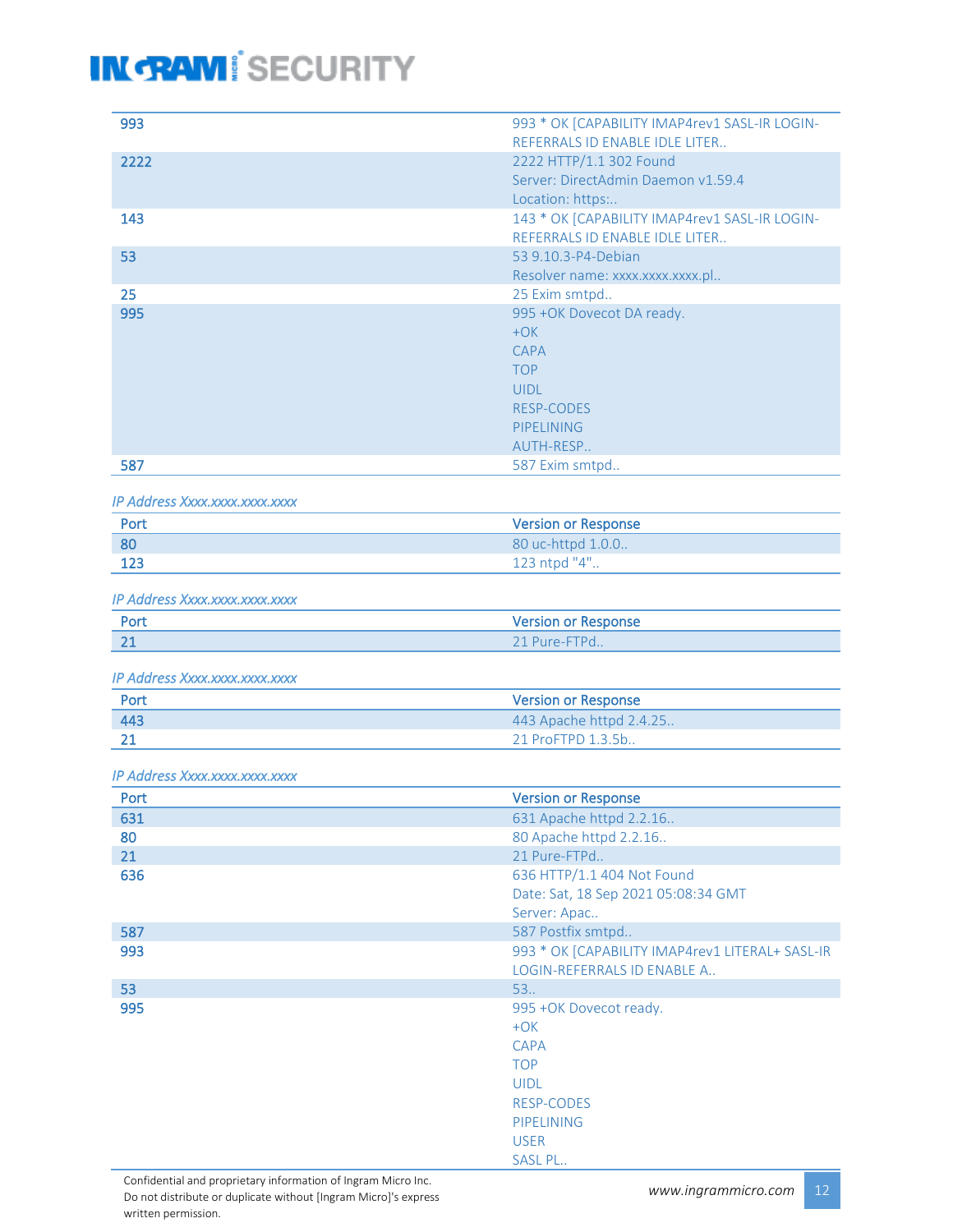#### $53.$

#### Sensitive Ports (Exposed)

The open ports can be dangerous when the service listening on the port is misconfigured, unpatched, vulnerable to exploits, or has poorly configured security rules. The following section describes the security risks produces by some of the above disclosed open TCP ports.

The following graph demonstrates the open TCP ports across the target domain and its subdomains:



The detailed list of publicly accessible services in the domain is below:

| <b>DNS (Domain Name System)</b> | <b>PORT: 53</b>                                                                                                                                                                                                                                                                                                                        |
|---------------------------------|----------------------------------------------------------------------------------------------------------------------------------------------------------------------------------------------------------------------------------------------------------------------------------------------------------------------------------------|
| <b>Risk</b>                     | If DNS service is poorly secured, this can cause<br>widespread disruption with attacks such as a<br>distributed denial of service(DDoS) where the<br>attacker targets the DNS Servers. This service is<br>often used by attackers as an exit strategy where<br>confidential data is smuggled outside the network<br>via DNS tunnelling |
| Recommendation                  | Patch DNS servers regularly to minimise<br>vulnerabilities. Inspect the traffic to/from port 53<br>to prevent data exfiltration.                                                                                                                                                                                                       |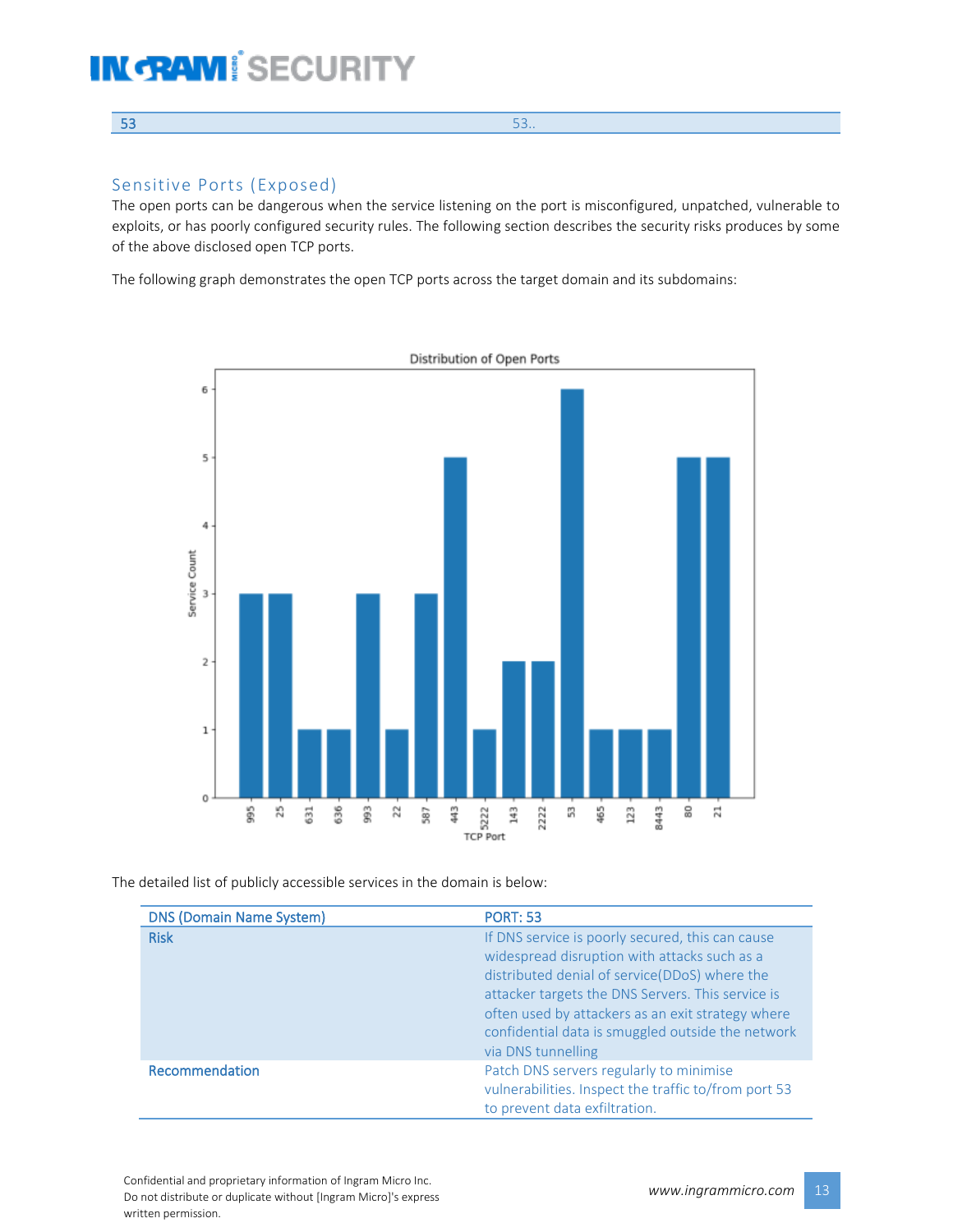| <b>SSH (Secure Shell)</b> | <b>PORT: 22</b>                                                                                                                                                                                                       |
|---------------------------|-----------------------------------------------------------------------------------------------------------------------------------------------------------------------------------------------------------------------|
| <b>Risk</b>               | A web service need not have a publicly accessible<br>SSH service. This allows an attacker to guess or<br>brute-force credentials and gain access to the                                                               |
|                           | server.                                                                                                                                                                                                               |
| Recommendation            | Disable the service if access is not mandatory. If<br>public access is required, use a VPN to access via<br>the internal network. Enable and configure<br>firewalls to filter the incoming traffic to the<br>service. |

| <b>SMTP (Simple Mail Transfer Protocol)</b> | <b>PORT: 25</b>                                                                                                                                                                                                                                                            |  |
|---------------------------------------------|----------------------------------------------------------------------------------------------------------------------------------------------------------------------------------------------------------------------------------------------------------------------------|--|
| <b>Risk</b>                                 | If the service is not monitored or configured,<br>spammers can connect to the target server and<br>send unsolicited emails.                                                                                                                                                |  |
| Recommendation                              | Specify trusted sources which can connect into<br>your network on this Port using a firewall or the<br>mail server. On an Exchange server, this can be<br>achieved by creating a Receive Connector and only<br>allowing it to accept SMTP traffic from designated<br>IP's. |  |

| <b>FTP (File Transfer Protocol)</b> | <b>PORT: 21</b>                                                                                                                                                                                       |
|-------------------------------------|-------------------------------------------------------------------------------------------------------------------------------------------------------------------------------------------------------|
| <b>Risk</b>                         | FTP is often considered as an insecure protocol as<br>data is sent in clear text format and offers an<br>anonymous option with no password request.                                                   |
| Recommendation                      | Ensure that access to the service is password<br>protected and anonymous login is disabled.<br>Furthermore, enforce IP white-list on the service<br>thereby allowing only limited access to the port. |

Finding 5: Each exposed port to the public internet is a front door for the attacker to try and infiltrate. During reconnaissance certain services were identified that were publicly accessible which may be unused by the application. When legitimate services are exposed to public internet, these may be exploited through code execution or miss-configurations.

*[ Severity of this risk: LOW ]*

#### Vulnerable Services

The open ports discovered from the previous sections are analysed for vulnerabilities using IOT search engine "Shodan". It allows the security experts to easily locate poorly protected devices exposed over the internet. At the same time, it represents a privileged instrument for the hackers that have to search for a specific target and need to gather information on its configuration.

The following outdated software(s) were discovered:

- The software hosted on TCP port 587 in host IP Xxxx.xxxx.xxxx.xxxx is running an outdated software Exim smtpd 4.91
- The software hosted on TCP port 80 in host IP Xxxx.xxxx.xxxx.xxxx is running an outdated software Apache httpd 2.4.25
- The software hosted on TCP port 443 in host IP Xxxx.xxxx.xxxx.xxxx is running an outdated software Apache httpd 2.4.25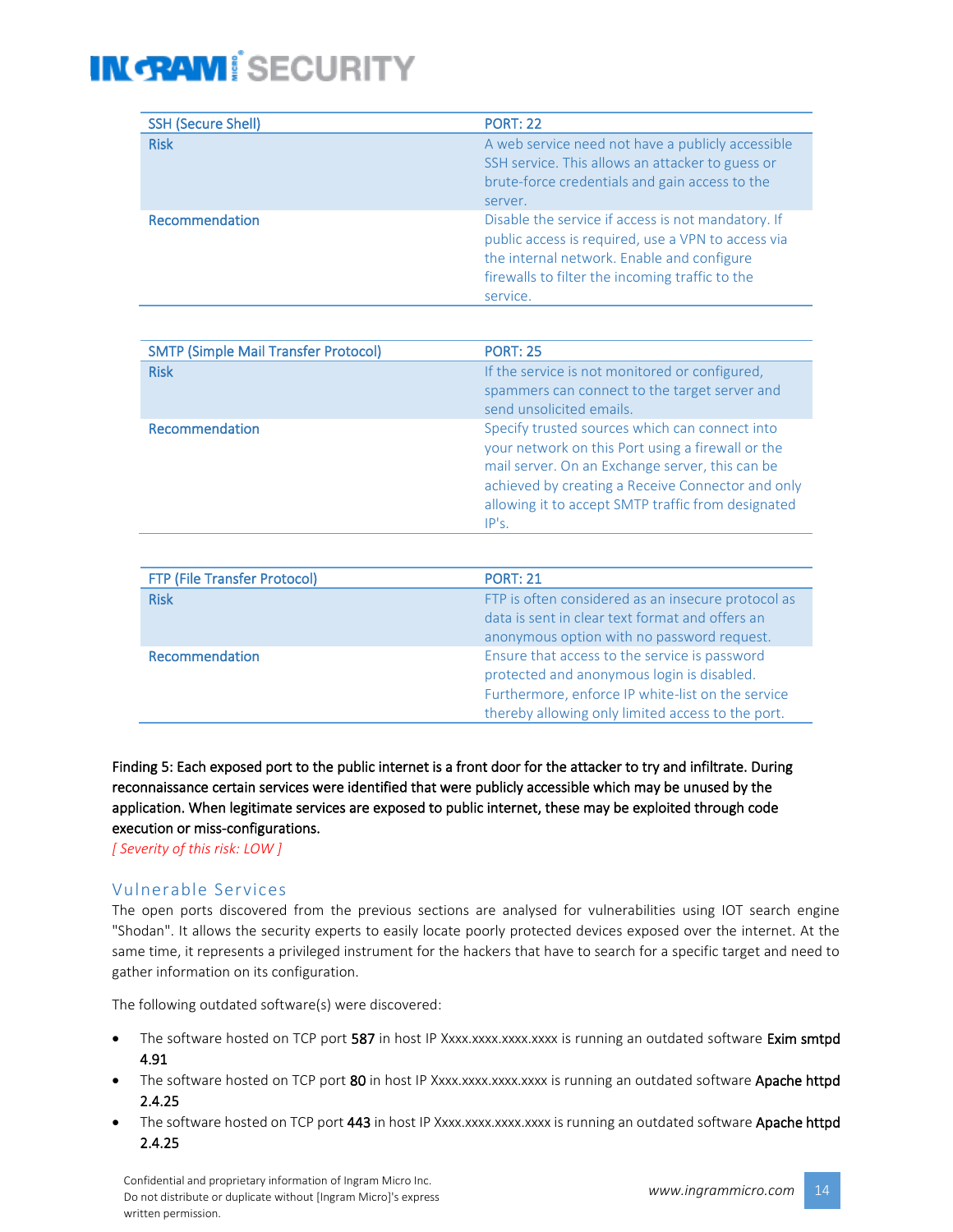• The software hosted on TCP port 631 in host IP Xxxx.xxxx.xxxx.xxxx is running an outdated software Apache httpd 2.2.16

Refer to "Appendix: CVE (Outdated Software)" section for more information on the impacting vulnerabilities.

#### Finding 6: There are technologies installed on the server which are outdated and are having vulnerabilities. If there are known exploits in exploit databases( or deep web) for these vulnerabilities, an attacker may leverage these and gain access to the organisation network.

*[ Severity of this risk: HIGH ]*

#### SSL/TLS Information

When a user connects to a web site with HTTPS, the application server returns a list of ciphers to encrypt the data stream. If weak ciphers were offered, secure communications can easily be defeated by a skilled attacker. Furthermore, the SSL certificates are used to create an encrypted channel between the client and the server. They are means to offer trust to the end user and an assurance that they are communicating with the indented party.

The services employing SSL/TLS are investigated further and following information was gathered:

| <b>Service</b>                         | 443 (https) (Xxxx.xxxx.xxxx.xxxx)             |
|----------------------------------------|-----------------------------------------------|
| <b>Accepted SSL/TLS Protocols</b>      | TLSv1 TLSv1.1 TLSv1.2                         |
| <b>Certificate Signature Algorithm</b> | sha1WithRSAEncryption (Bits: 1024, Type: rsa) |
| Is Certificate Expired:                | False                                         |
|                                        |                                               |
| <b>Service</b>                         | 587 (smtp) (185.216.182.230)                  |
| <b>Accepted SSL/TLS Protocols</b>      | TLSv1 SSLv2 SSLv3                             |
| <b>Certificate Signature Algorithm</b> | sha1WithRSAEncryption (Bits: 1024, Type: rsa) |
| Is Certificate Expired:                | True                                          |
|                                        |                                               |

The following graph demonstrates the services using SSL/TLS protocols across the target domain and its subdomains: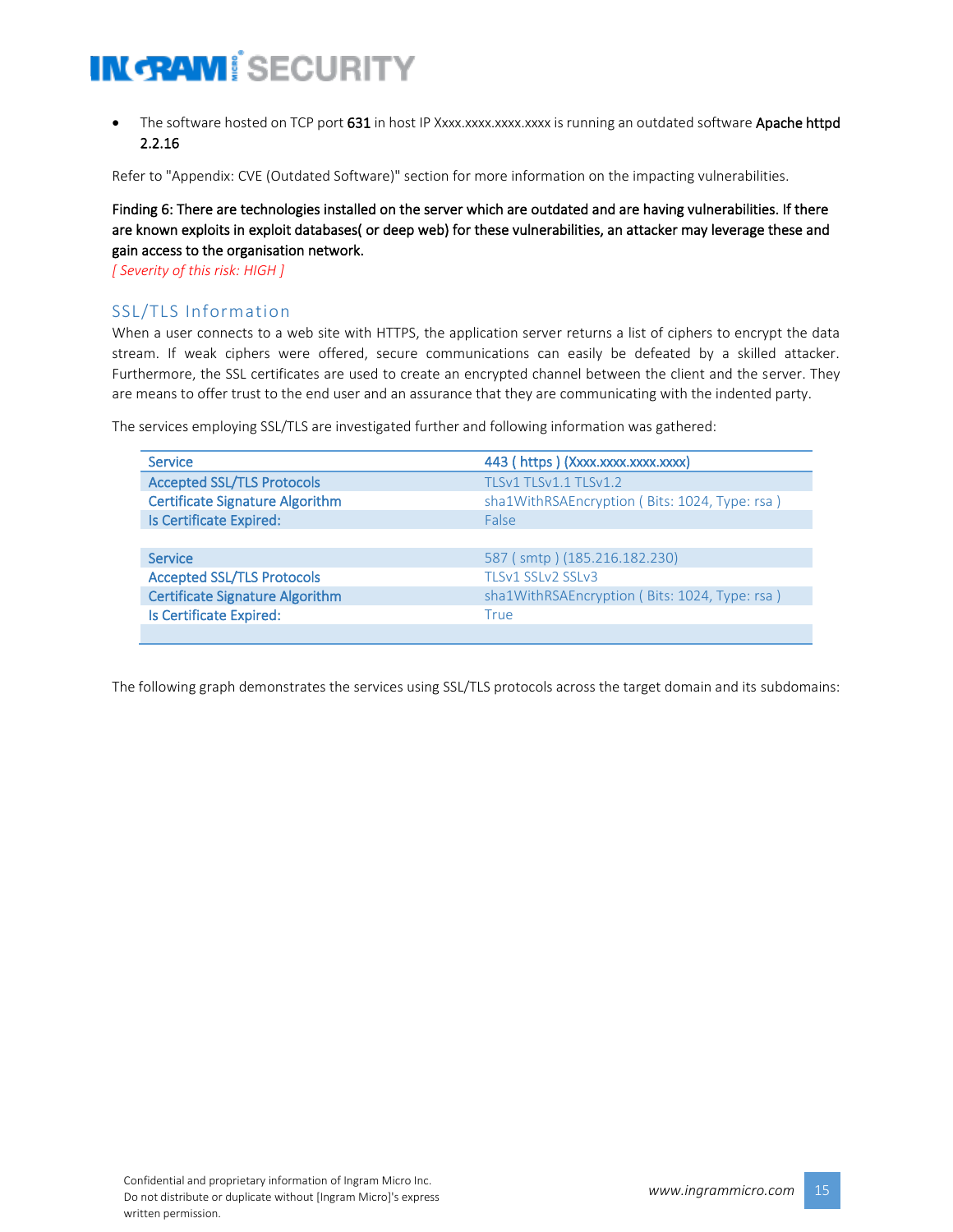

#### Outdated SSL/TLS Protocols

On March of 2020, Firefox and other popular browsers disabled the support of TLS 1.1 along with TLS 1.0. As these protocols do not support modern cryptographic algorithms, their existence on the application server remains a security risk.

The employment of the latest TLS version such TLS1.2 and higher, come with many benefits:

- These have desirable performance and security properties, such as perfect forward secrecy and authenticated encryption.
- As part of peer authentication, mandatory and insecure SHA-1 and MD5 hash functions were removed.
- Resistance to downgrade-related attacks such as FREAK.

The following services use outdated SSL/TLS ciphers:

- TCP PORT: 587 ( Xxxx.xxxx.xxxx.xxxx)
- TCP PORT: 443 (Xxxx.xxxx.xxxx.xxxx)

Finding 7: TLS scans identified the domain xxxxxxx to use outdated cipher suites that are often vulnerable to attacks. These protocols may be affected by vulnerabilities such as FREAK, POODLE, BEAST, and CRIME. If supporting TLS 1.0 is a business requirement, disable TLS 1.0 compression to avoid CRIME attacks. *[ Severity of this risk: LOW ]*

#### Expired Security Certificates

Security Certificate expire after a certain validity period and this is means to provide assurance to the security of SSL. The validity period regulates and confirms the authenticity of the server to the web browsers. Among the gathered domain related hosts, the security certificate of the following services were found expired:

TLS Certificate of the service hosted on TCP PORT 587 (Xxxx.xxxx.xxxx.xxxx) has expired.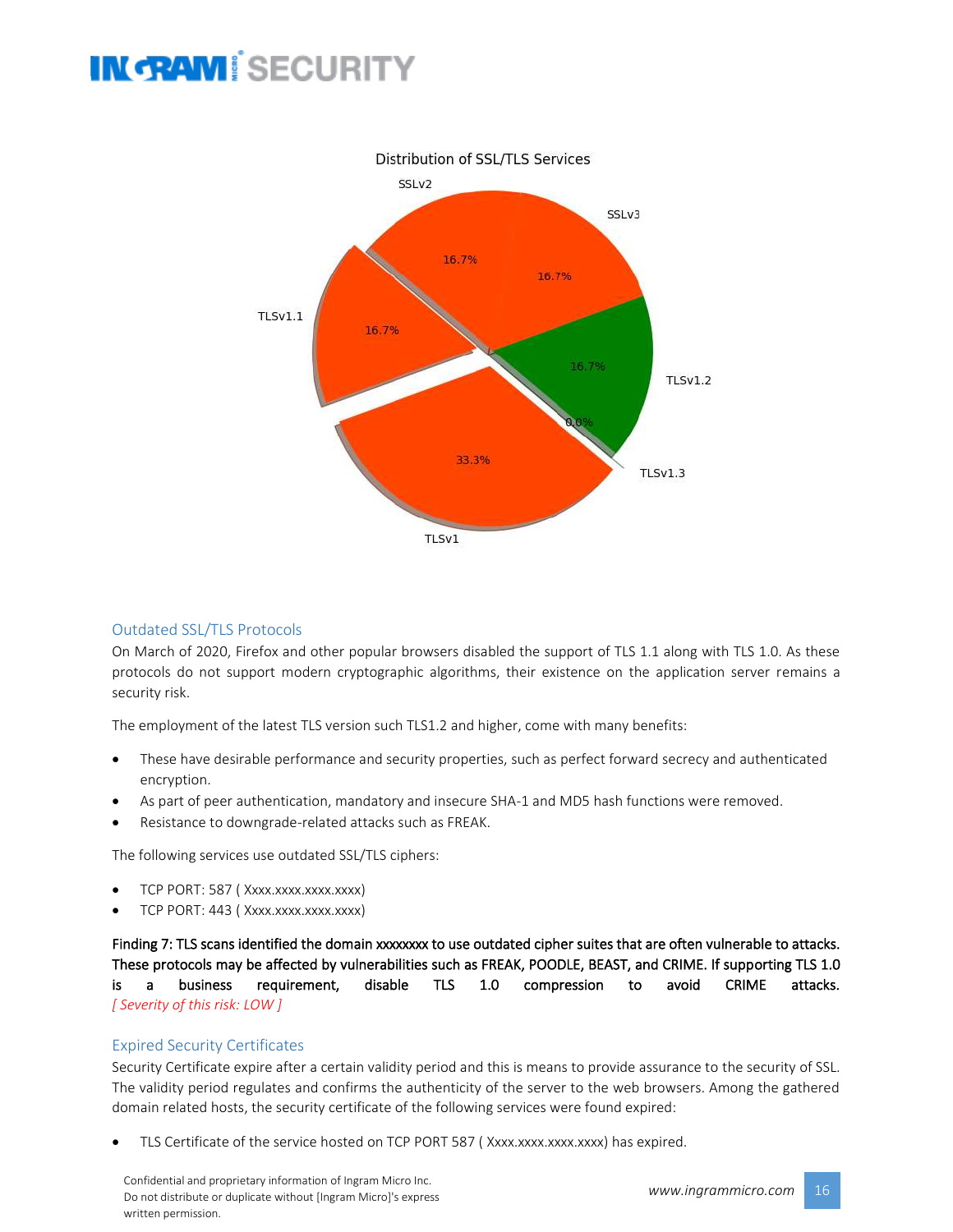Finding 8: Certificate seems to have been expired on services of the domain xxxxxxxx. This puts the personal information of the customers at risk especially when sensitive operations such as financial transaction are carried out. This can also results in decline in sales and revenue as customers do not trust site any more.*[ Severity of this risk: MEDIUM ]*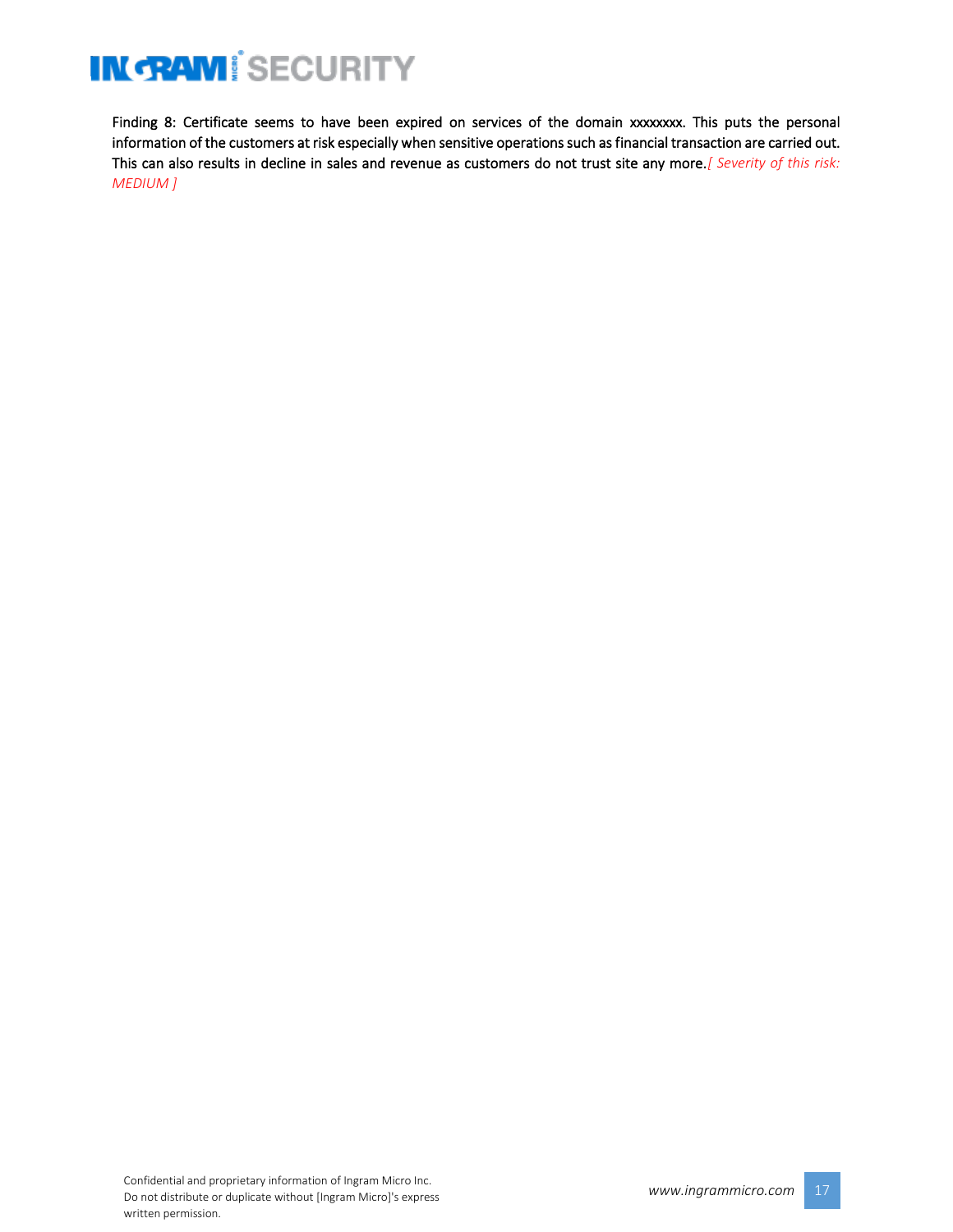### Appendix: Additional Gathered intelligence

The following sections describes the various tests conducted on the domain(s).

#### DNS Lookup

Below are the DNS records for a domain determined using the dig DNS tool.

| Record     | Value                                                                         |
|------------|-------------------------------------------------------------------------------|
| А          | XXXX.XXXX.XXXX.XXXX                                                           |
| <b>MX</b>  | xxxxxxx.outlook.com.                                                          |
| <b>NS</b>  | ns2.xxxxxxxxxx.pl.                                                            |
| <b>NS</b>  | ns1.xxxxxxxxxx.pl.                                                            |
| <b>TXT</b> |                                                                               |
|            | "ciscocidomainverification=asadadd0234aec915156b862c0539d4591d48b3c733270002" |
| <b>TXT</b> | " $v = spf1$ a mx ptr ip4                                                     |
| <b>TXT</b> | "MS=0E1135TR65E4D155B4577A6E"                                                 |
| <b>SOA</b> | dns.xxxxxx.pl. root.xxxxxx.pl. 20212342700 2400 3700 1469600 00000            |

#### WHOIS Lookup

WHOIS database provides information on domain registration and availability.

| <b>WHOIS Result</b>    |  |  |
|------------------------|--|--|
| request limit exceeded |  |  |

#### Domain Subnets

The section lists the subnet ranges of the organisation(s) from public sources like ipv4list.info and several others.

| IP Info          |                                                |
|------------------|------------------------------------------------|
| <b>Address</b>   | $=$ XXXX.XXXX.XXXX.XXXX                        |
| <b>Network</b>   | $=$ xxxx.xxxx.xxxx.xxxx / 32                   |
| <b>Netmask</b>   | $= 255.255.255.255$                            |
|                  | Broadcast = not needed on Point-to-Point links |
|                  | Wildcard Mask = $0.0.0.0$                      |
| Hosts Bits $= 0$ |                                                |
|                  | Max. Hosts = $1$ (2^0 - 0)                     |
|                  |                                                |

#### Reverse IP Lookup

Reverse IP lookup lets identifies the websites hosted on a server.

| <b>Domain List</b> |  |
|--------------------|--|
| axxxxxxxx.pl       |  |
| rxxxxxxx.pl        |  |
| yxxxxxxxx.pl       |  |
| rxxxxxxx.pl        |  |
| wxxxxxxxx.pl       |  |
| xxxxxxxxx.pl       |  |
| nxxxxxxxx.pl       |  |
| xxxxxxxxx.pl       |  |
| sxxxxxxxxx.pl      |  |
|                    |  |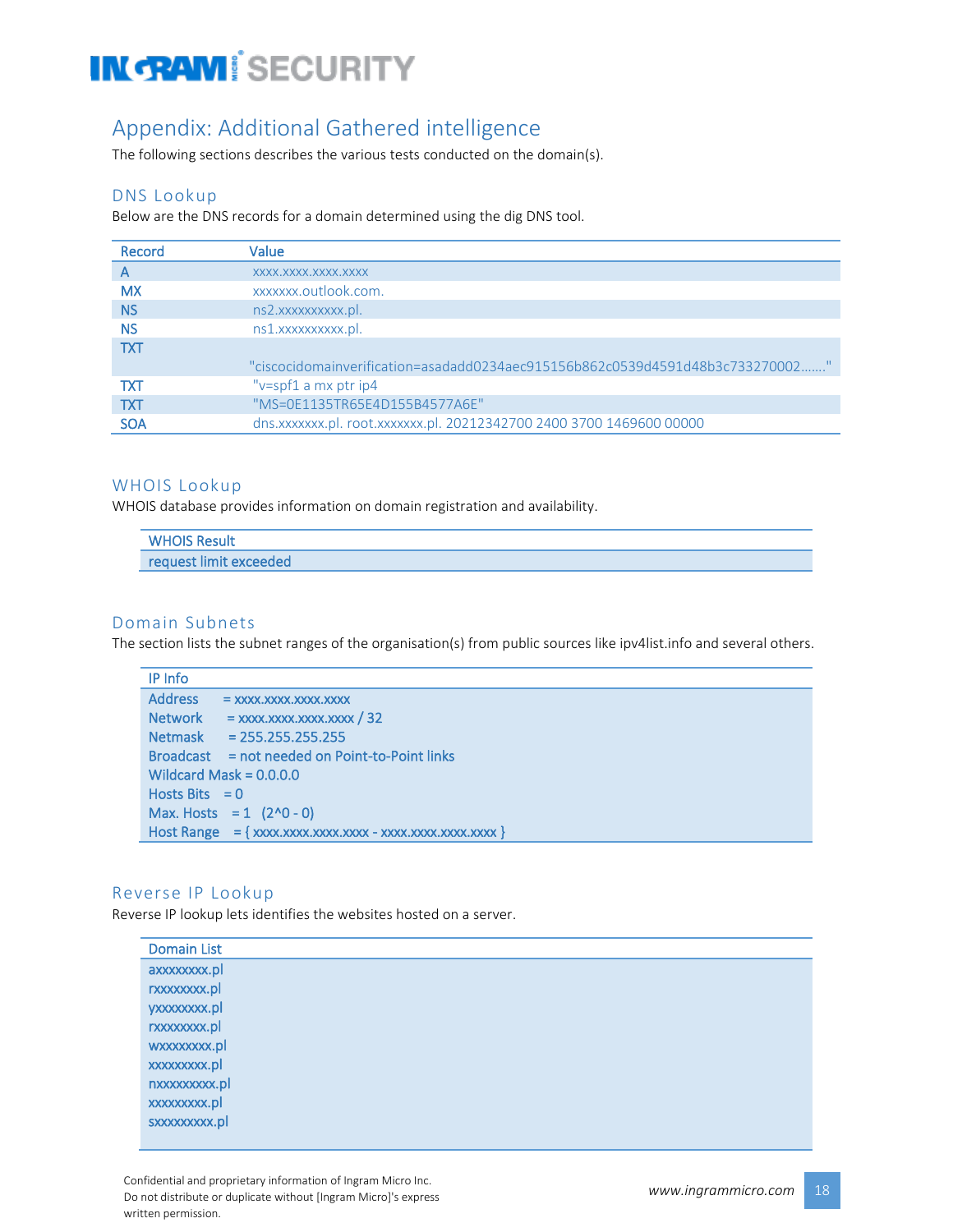If there is a security breach on any of the hosted websites, all other websites sharing this host may also be impacted. This setup does not offer any protection even if these websites are running the latest software and protected by WAF. *[ Severity : Remark ]*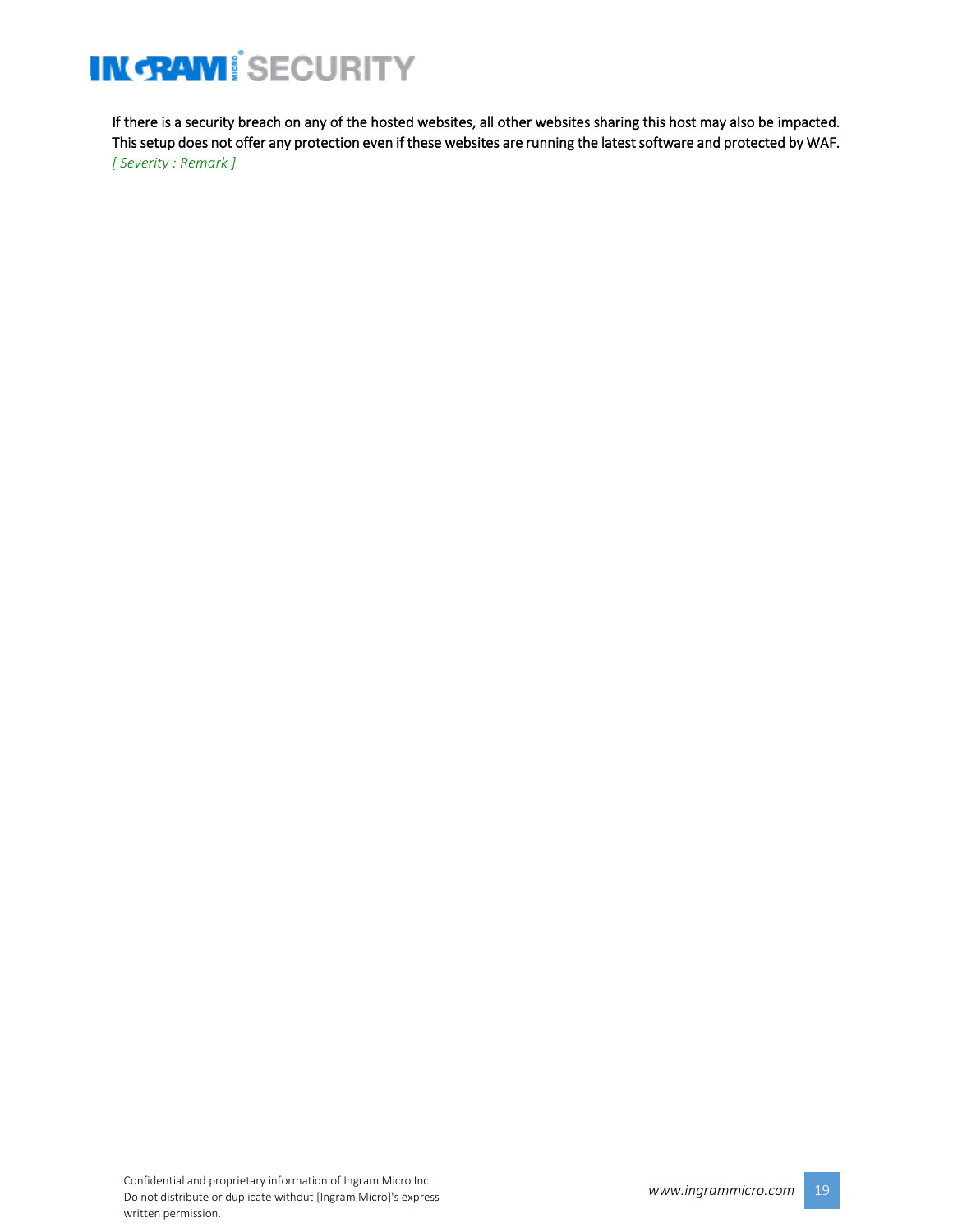### Appendix: Known Breaches

| <b>Breach Name</b>     | <b>Description</b>                                                                                                                                                                                                                                                                                                                                                                                                                                                                                                                                                                                                                                                          |
|------------------------|-----------------------------------------------------------------------------------------------------------------------------------------------------------------------------------------------------------------------------------------------------------------------------------------------------------------------------------------------------------------------------------------------------------------------------------------------------------------------------------------------------------------------------------------------------------------------------------------------------------------------------------------------------------------------------|
| <b>AntiPublic</b>      | In December 2016, a huge list of email address and<br>password pairs appeared in a combo list referred<br>to as Anti Public. The list contained 458 million<br>unique email addresses, many with multiple<br>different passwords hacked from various online<br>systems. The list was broadly circulated and used<br>for credential stuffing, that is attackers employ it<br>in an attempt to identify other online systems<br>where the account owner had reused their<br>password. For detailed background on this<br>incident, read Password reuse, credential stuffing<br>and another billion records in Have I Been Pwned.                                              |
| <b>Dailymotion</b>     | In October 2016, the video sharing platform<br>Dailymotion suffered a data breach. The attack led<br>to the exposure of more than 85 million user<br>accounts and included email addresses,<br>usernames and bcrypt hashes of passwords.                                                                                                                                                                                                                                                                                                                                                                                                                                    |
| <b>VerificationsIO</b> | In February 2019, the email address validation<br>service verifications.io suffered a data breach.<br>Discovered by Bob Diachenko and Vinny Troia, the<br>breach was due to the data being stored in a<br>MongoDB instance left publicly facing without a<br>password and resulted in 763 million unique email<br>addresses being exposed. Many records within the<br>data also included additional personal attributes<br>such as names, phone numbers, IP addresses,<br>dates of birth and genders. No passwords were<br>included in the data. The Verifications.io website<br>went offline during the disclosure process,<br>although an archived copy remains viewable. |
| <b>Adobe</b>           | In October 2013, 153 million Adobe accounts were<br>breached with each containing an internal ID,<br>username, email, encrypted password and a<br>password hint in plain text. The password<br>cryptography was poorly done and many were<br>quickly resolved back to plain text. The<br>unencrypted hints also disclosed much about the<br>passwords adding further to the risk that hundreds<br>of millions of Adobe customers already faced.                                                                                                                                                                                                                             |
| <b>ExploitIn</b>       | In late 2016, a huge list of email address and<br>password pairs appeared in a combo list referred<br>to as Exploit.In . The list contained 593 million<br>unique email addresses, many with multiple<br>different passwords hacked from various online<br>systems. The list was broadly circulated and used<br>for credential stuffing, that is attackers employ it<br>in an attempt to identify other online systems<br>where the account owner had reused their<br>password. For detailed background on this<br>incident, read Password reuse, credential stuffing<br>and another billion records in Have I Been Pwned.                                                  |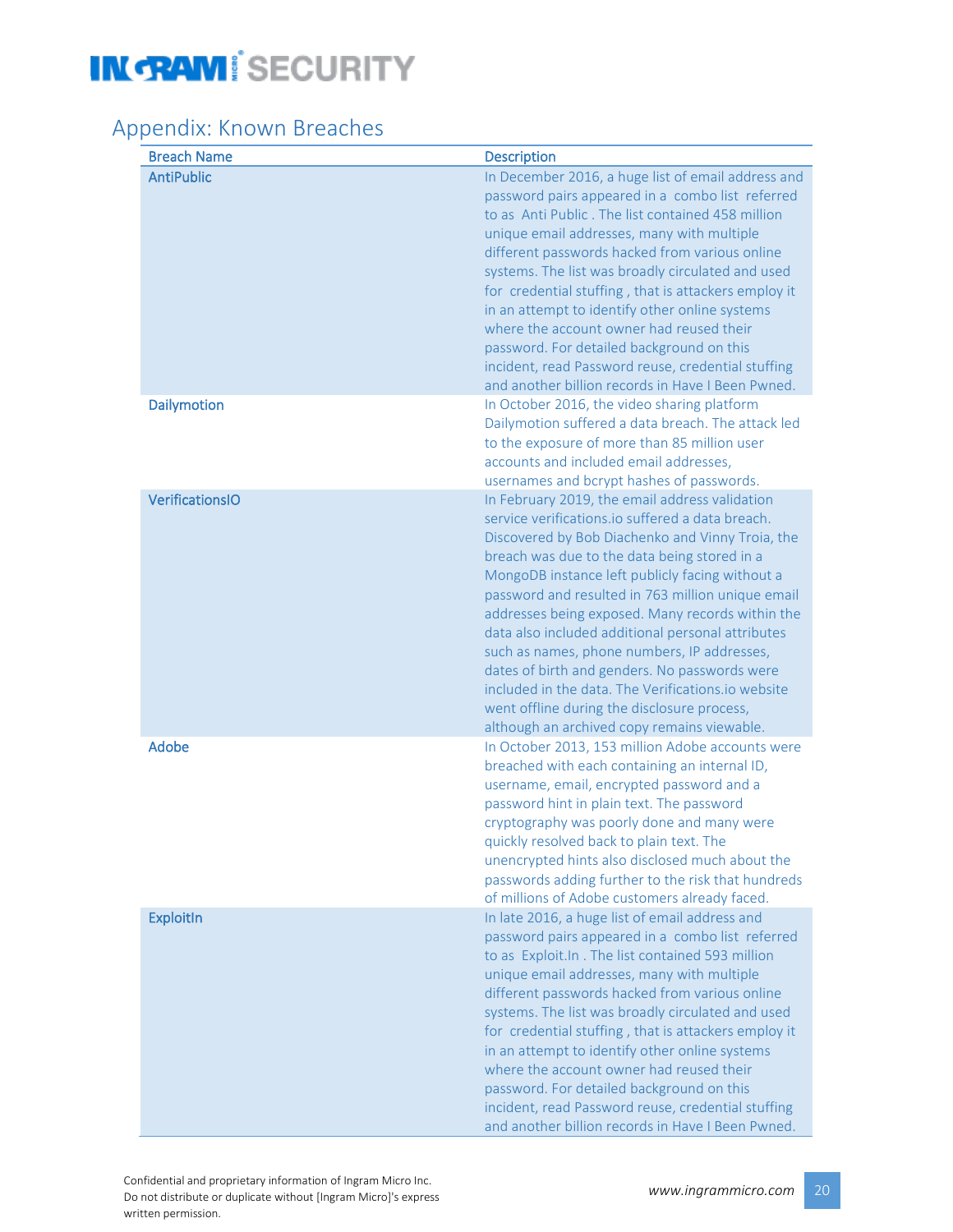| Autocentrum       | In February 2018, data belonging to the Polish<br>motoring website autocentrum.pl was found<br>online. The data contained 144k email addresses<br>and plain text passwords.                                                                                                                                                                                                                                                                                                                                                                                                                                                |
|-------------------|----------------------------------------------------------------------------------------------------------------------------------------------------------------------------------------------------------------------------------------------------------------------------------------------------------------------------------------------------------------------------------------------------------------------------------------------------------------------------------------------------------------------------------------------------------------------------------------------------------------------------|
| 2844Breaches      | In February 2018, a massive collection of almost<br>3,000 alleged data breaches was found online.<br>Whilst some of the data had previously been seen<br>in Have I Been Pwned, 2,844 of the files consisting<br>of more than 80 million unique email addresses<br>had not previously been seen. Each file contained<br>both an email address and plain text password and<br>were consequently loaded as a single unverified<br>data breach.                                                                                                                                                                                |
| Collection1       | In January 2019, a large collection of credential<br>stuffing lists (combinations of email addresses and<br>passwords used to hijack accounts on other<br>services) was discovered being distributed on a<br>popular hacking forum. The data contained almost<br>2.7 billion records including 773 million unique<br>email addresses alongside passwords those<br>addresses had used on other breached services.<br>Full details on the incident and how to search the<br>breached passwords are provided in the blog post<br>The 773 Million Record "Collection #1" Data<br>Breach.                                       |
| <b>MyHeritage</b> | In October 2017, the genealogy website<br>MyHeritage suffered a data breach. The incident<br>was reported 7 months later after a security<br>researcher discovered the data and contacted<br>MyHeritage. In total, more than 92M customer<br>records were exposed and included email<br>addresses and salted SHA-1 password hashes. In<br>2019, the data appeared listed for sale on a dark<br>web marketplace (along with several other large<br>breaches) and subsequently began circulating<br>more broadly. The data was provided to HIBP by a<br>source who requested it be attributed to<br>BenjaminBlue@exploit.im. |
| <b>Dropbox</b>    | In mid-2012, Dropbox suffered a data breach<br>which exposed the stored credentials of tens of<br>millions of their customers. In August 2016, they<br>forced password resets for customers they<br>believed may be at risk. A large volume of data<br>totalling over 68 million records was subsequently<br>traded online and included email addresses and<br>salted hashes of passwords (half of them SHA1,<br>half of them bcrypt).                                                                                                                                                                                     |
| <b>CitOday</b>    | In November 2020, a collection of more than<br>23,000 allegedly breached websites known as<br>CitOday were made available for download on<br>several hacking forums. The data consisted of<br>226M unique email address alongside password<br>pairs, often represented as both password hashes<br>and the cracked, plain text versions. Independent<br>verification of the data established it contains                                                                                                                                                                                                                    |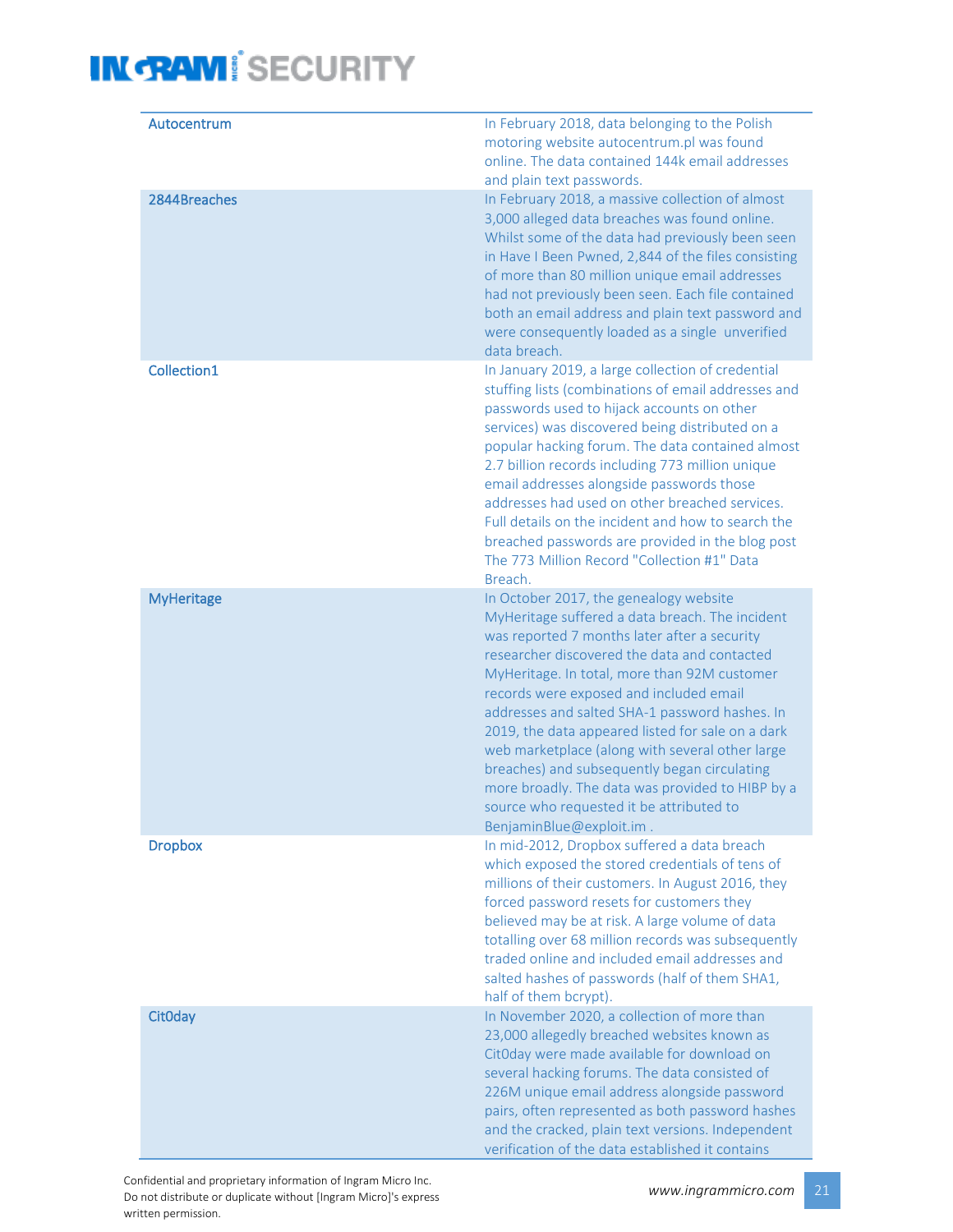many legitimate, previously undisclosed breaches. The data was provided to HIBP by dehashed.com.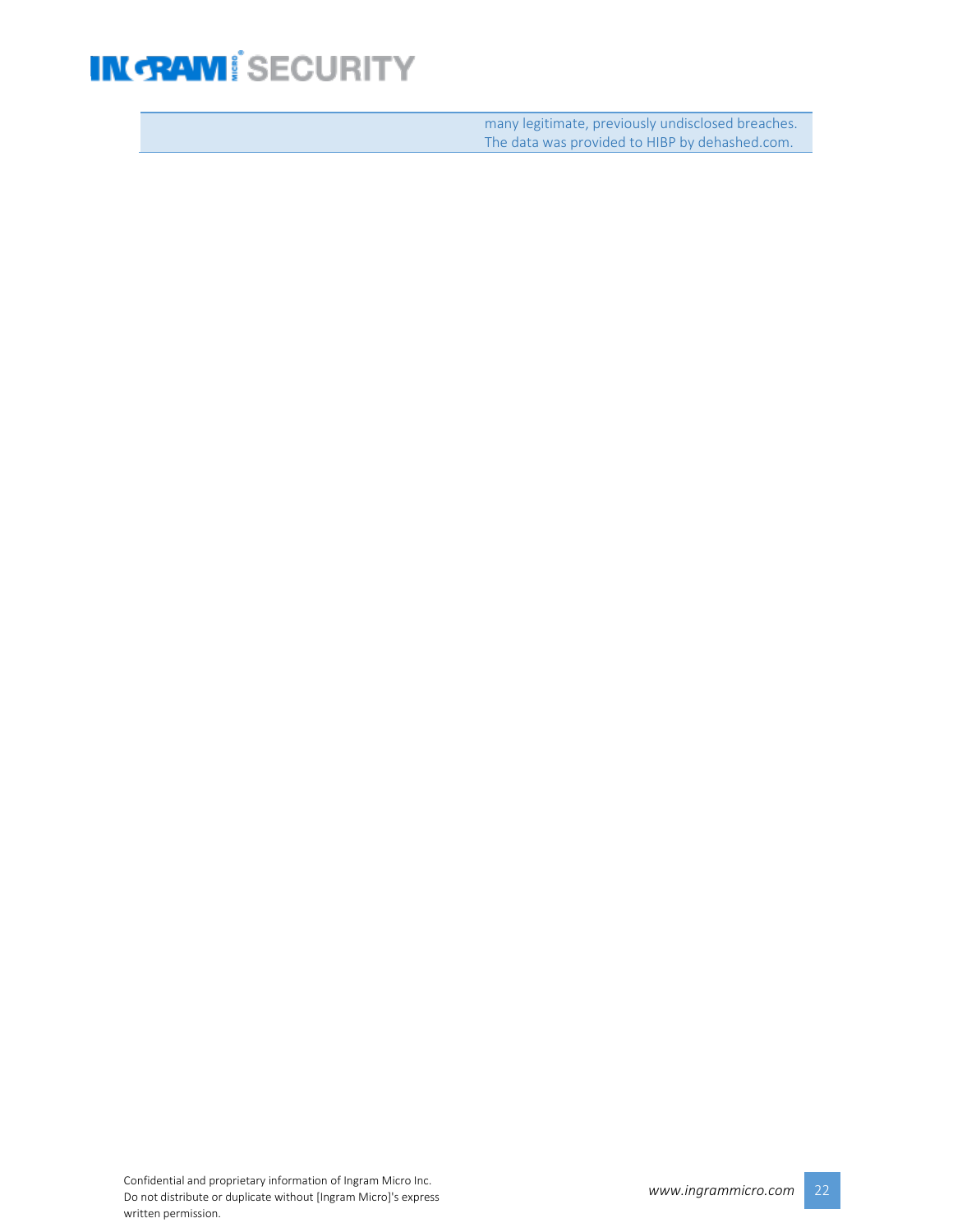### Appendix: CVE (Outdated Software)

The vulnerabilities impacting the software Exim smtpd 4.91 on TCP port (587)(xxxx.xxxx.xxxx.xxxx.

Note that the host/device may not be impacted by all of these issues mentioned below. The vulnerabilities are implied based on the software and version.

| <b>CVE</b>     | <b>CVSS</b> | <b>Verified</b> | <b>Summary</b>                                                                                                                                                                                                                                                  |
|----------------|-------------|-----------------|-----------------------------------------------------------------------------------------------------------------------------------------------------------------------------------------------------------------------------------------------------------------|
| CVE-2019-13917 | 10.0        | False           | Exim 4.85 through 4.92<br>(fixed in 4.92.1) allows<br>remote code execution<br>as root in some unusual<br>configurations that use<br>the $$$ {sort } expansion<br>for items that can be<br>controlled by an<br>attacker (e.g.,<br>\$local part or<br>\$domain). |
| CVE-2019-10149 | 7.5         | False           | A flaw was found in<br>Exim versions 4.87 to<br>4.91 (inclusive).<br>Improper validation of<br>recipient address in<br>deliver_message()<br>function in<br>/src/deliver.c may lead<br>to remote command<br>execution.                                           |

The vulnerabilities impacting the software Apache httpd 2.4.25 on TCP port (80)(xxxx.xxxx.xxxx.xxxx)

Note that the host/device may not be impacted by all of these issues mentioned below. The vulnerabilities are implied based on the software and version.

| <b>CVE</b>    | <b>CVSS</b> | <b>Verified</b> | <b>Summary</b>                                                                                                                                                                                                                                                                                                                                                              |
|---------------|-------------|-----------------|-----------------------------------------------------------------------------------------------------------------------------------------------------------------------------------------------------------------------------------------------------------------------------------------------------------------------------------------------------------------------------|
| CVE-2019-0220 | 5.0         | False           | A vulnerability was found in<br>Apache HTTP Server 2.4.0 to<br>2.4.38. When the path<br>component of a request URL<br>contains multiple consecutive<br>slashes ('/'), directives such as<br>LocationMatch and<br>RewriteRule must account for<br>duplicates in regular<br>expressions while other<br>aspects of the servers<br>processing will implicitly<br>collapse them. |
| CVE-2018-1333 | 5.0         | False           | By specially crafting HTTP/2<br>requests, workers would be<br>allocated 60 seconds longer<br>than necessary, leading to<br>worker exhaustion and a denial<br>of service. Fixed in Apache                                                                                                                                                                                    |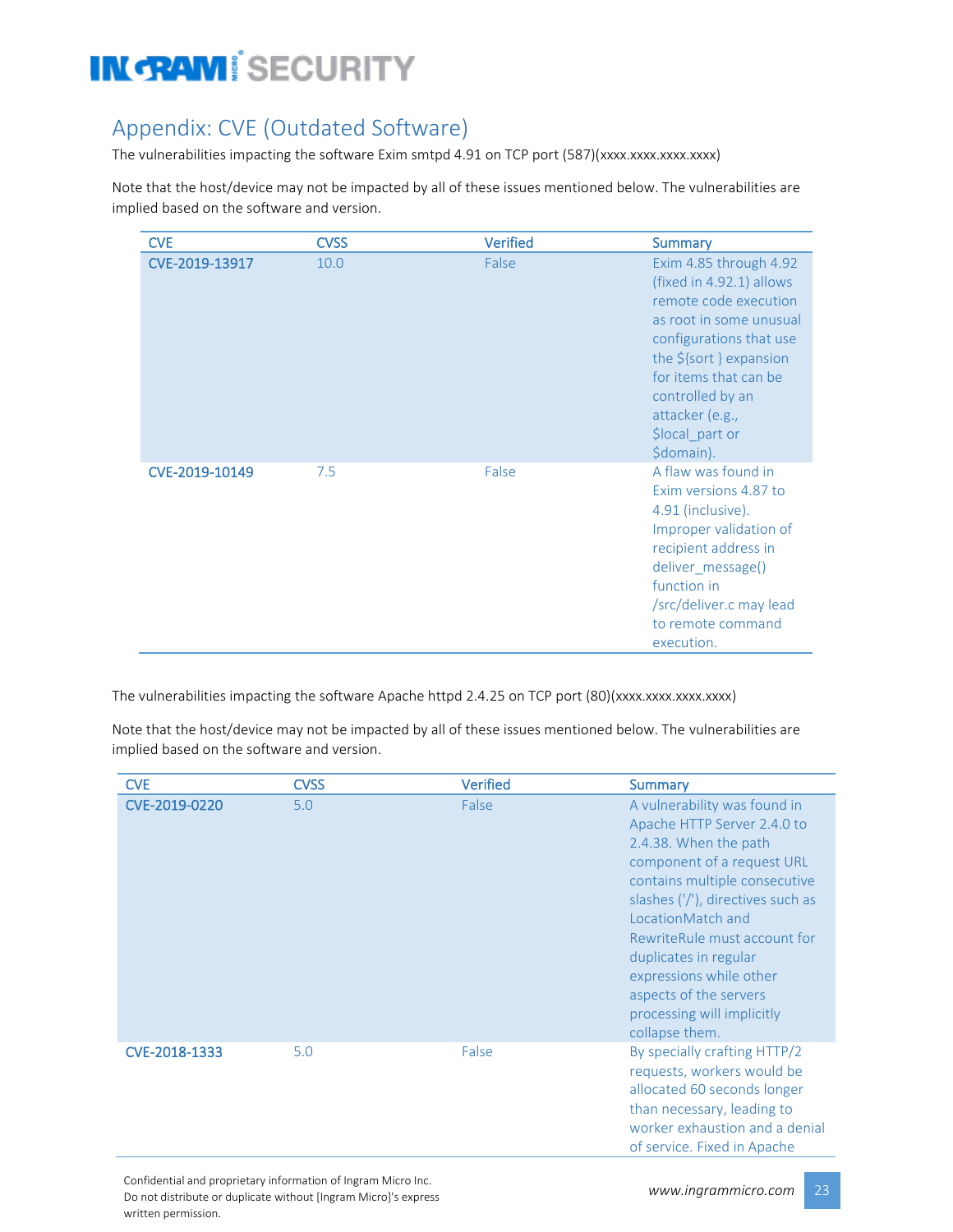|                |     |       | HTTP Server 2.4.34 (Affected<br>2.4.18-2.4.30, 2.4.33).                                                                                                                                                                                                                                                                                                                                                                                                                                |
|----------------|-----|-------|----------------------------------------------------------------------------------------------------------------------------------------------------------------------------------------------------------------------------------------------------------------------------------------------------------------------------------------------------------------------------------------------------------------------------------------------------------------------------------------|
| CVE-2020-1927  | 5.8 | False | In Apache HTTP Server 2.4.0 to<br>2.4.41, redirects configured<br>with mod rewrite that were<br>intended to be self-referential<br>might be fooled by encoded<br>newlines and redirect instead<br>to an an unexpected URL<br>within the request URL.                                                                                                                                                                                                                                   |
| CVE-2019-10098 | 5.8 | False | In Apache HTTP server 2.4.0 to<br>2.4.39, Redirects configured<br>with mod rewrite that were<br>intended to be self-referential<br>might be fooled by encoded<br>newlines and redirect instead<br>to an unexpected URL within<br>the request URL.                                                                                                                                                                                                                                      |
| CVE-2019-0197  | 4.9 | False | A vulnerability was found in<br>Apache HTTP Server 2.4.34 to<br>2.4.38. When HTTP/2 was<br>enabled for a http: host or<br>H2Upgrade was enabled for h2<br>on a https: host, an Upgrade<br>request from http/1.1 to<br>http/2 that was not the first<br>request on a connection could<br>lead to a misconfiguration and<br>crash. Server that never<br>enabled the h2 protocol or that<br>only enabled it for https: and<br>did not set "H2Upgrade on" are<br>unaffected by this issue. |
| CVE-2019-0196  | 5.0 | False | A vulnerability was found in<br>Apache HTTP Server 2.4.17 to<br>2.4.38. Using fuzzed network<br>input, the http/2 request<br>handling could be made to<br>access freed memory in string<br>comparison when determining<br>the method of a request and<br>thus process the request<br>incorrectly.                                                                                                                                                                                      |
| CVE-2017-7659  | 5.0 | False | A maliciously constructed<br>HTTP/2 request could cause<br>mod_http2 in Apache HTTP<br>Server 2.4.24, 2.4.25 to<br>dereference a NULL pointer<br>and crash the server process.                                                                                                                                                                                                                                                                                                         |
| CVE-2017-9788  | 6.4 | False | In Apache httpd before 2.2.34<br>and 2.4.x before 2.4.27, the<br>value placeholder in [Proxy-<br>JAuthorization headers of type<br>'Digest' was not initialized or<br>reset before or between                                                                                                                                                                                                                                                                                          |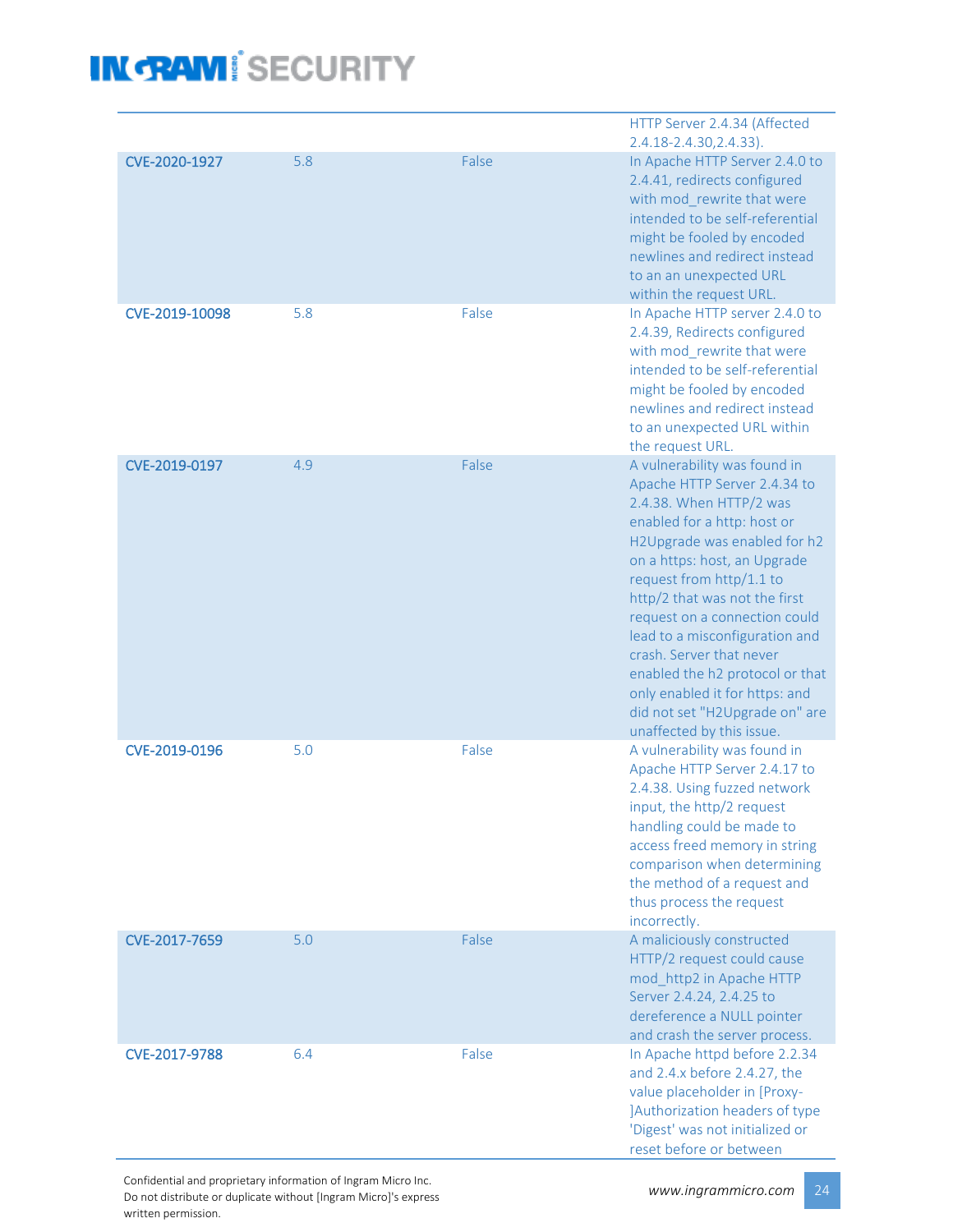|                |     |       | successive key=value<br>assignments by<br>mod_auth_digest. Providing an<br>initial key with no '='<br>assignment could reflect the<br>stale value of uninitialized pool<br>memory used by the prior<br>request, leading to leakage of<br>potentially confidential<br>information, and a segfault in<br>other cases resulting in denial<br>of service.                                                                                                                                                                                                                                                                                                                                                             |
|----------------|-----|-------|-------------------------------------------------------------------------------------------------------------------------------------------------------------------------------------------------------------------------------------------------------------------------------------------------------------------------------------------------------------------------------------------------------------------------------------------------------------------------------------------------------------------------------------------------------------------------------------------------------------------------------------------------------------------------------------------------------------------|
| CVE-2017-9798  | 5.0 | False | Apache httpd allows remote<br>attackers to read secret data<br>from process memory if the<br>Limit directive can be set in a<br>user's .htaccess file, or if<br>httpd.conf has certain<br>misconfigurations, aka<br>Optionsbleed. This affects the<br>Apache HTTP Server through<br>2.2.34 and 2.4.x through<br>2.4.27. The attacker sends an<br>unauthenticated OPTIONS<br>HTTP request when attempting<br>to read secret data. This is a<br>use-after-free issue and thus<br>secret data is not always sent,<br>and the specific data depends<br>on many factors including<br>configuration. Exploitation with<br>htaccess can be blocked with a<br>patch to the ap_limit_section<br>function in server/core.c. |
| CVE-2019-0211  | 7.2 | False | In Apache HTTP Server 2.4<br>releases 2.4.17 to 2.4.38, with<br>MPM event, worker or prefork,<br>code executing in less-<br>privileged child processes or<br>threads (including scripts<br>executed by an in-process<br>scripting interpreter) could<br>execute arbitrary code with the<br>privileges of the parent process<br>(usually root) by manipulating<br>the scoreboard. Non-Unix<br>systems are not affected.                                                                                                                                                                                                                                                                                            |
| CVE-2017-15710 | 5.0 | False | In Apache httpd 2.0.23 to<br>2.0.65, 2.2.0 to 2.2.34, and<br>2.4.0 to 2.4.29,<br>mod_authnz_ldap, if<br>configured with<br>AuthLDAPCharsetConfig, uses<br>the Accept-Language header<br>value to lookup the right                                                                                                                                                                                                                                                                                                                                                                                                                                                                                                 |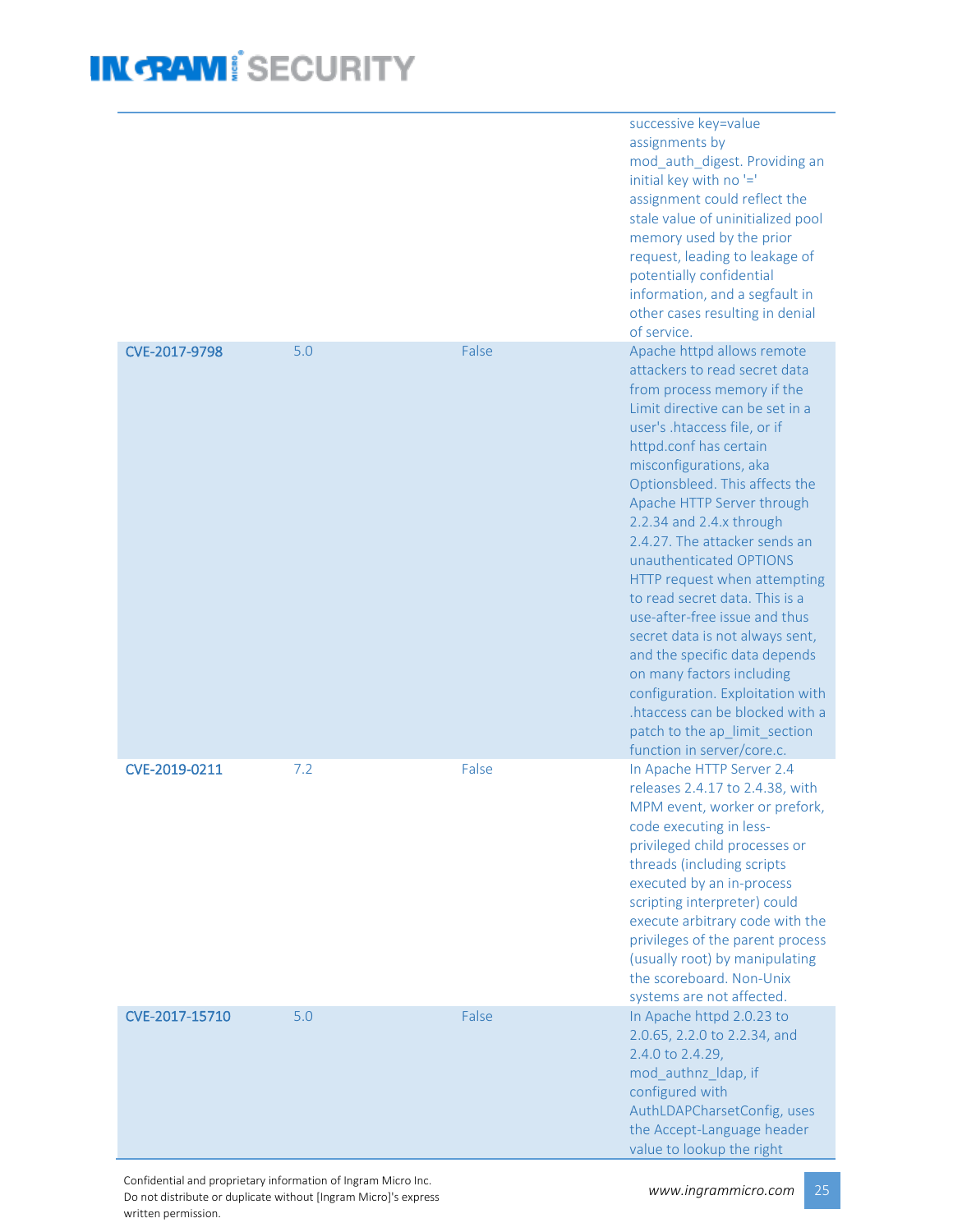|                |     |       | charset encoding when<br>verifying the user's credentials.<br>If the header value is not<br>present in the charset<br>conversion table, a fallback<br>mechanism is used to truncate<br>it to a two characters value to<br>allow a quick retry (for<br>example, 'en-US' is truncated<br>to 'en'). A header value of less<br>than two characters forces an<br>out of bound write of one NUL<br>byte to a memory location that<br>is not part of the string. In the<br>worst case, quite unlikely, the<br>process would crash which<br>could be used as a Denial of<br>Service attack. In the more<br>likely case, this memory is<br>already reserved for future use<br>and the issue has no effect at<br>all. |
|----------------|-----|-------|-------------------------------------------------------------------------------------------------------------------------------------------------------------------------------------------------------------------------------------------------------------------------------------------------------------------------------------------------------------------------------------------------------------------------------------------------------------------------------------------------------------------------------------------------------------------------------------------------------------------------------------------------------------------------------------------------------------|
| CVE-2018-11763 | 4.3 | False | In Apache HTTP Server 2.4.17<br>to 2.4.34, by sending<br>continuous, large SETTINGS<br>frames a client can occupy a<br>connection, server thread and<br>CPU time without any<br>connection timeout coming to<br>effect. This affects only HTTP/2<br>connections. A possible<br>mitigation is to not enable the<br>h <sub>2</sub> protocol.                                                                                                                                                                                                                                                                                                                                                                  |
| CVE-2018-1283  | 3.5 | False | In Apache httpd 2.4.0 to<br>2.4.29, when mod_session is<br>configured to forward its<br>session data to CGI<br>applications (SessionEnv on,<br>not the default), a remote user<br>may influence their content by<br>using a "Session" header. This<br>comes from the<br>"HTTP SESSION" variable name<br>used by mod_session to<br>forward its data to CGIs, since<br>the prefix "HTTP_" is also used<br>by the Apache HTTP Server to<br>pass HTTP header fields, per<br>CGI specifications.                                                                                                                                                                                                                 |
| CVE-2017-3167  | 7.5 | False | In Apache httpd 2.2.x before<br>2.2.33 and 2.4.x before 2.4.26,<br>use of the<br>ap_get_basic_auth_pw() by<br>third-party modules outside of<br>the authentication phase may                                                                                                                                                                                                                                                                                                                                                                                                                                                                                                                                |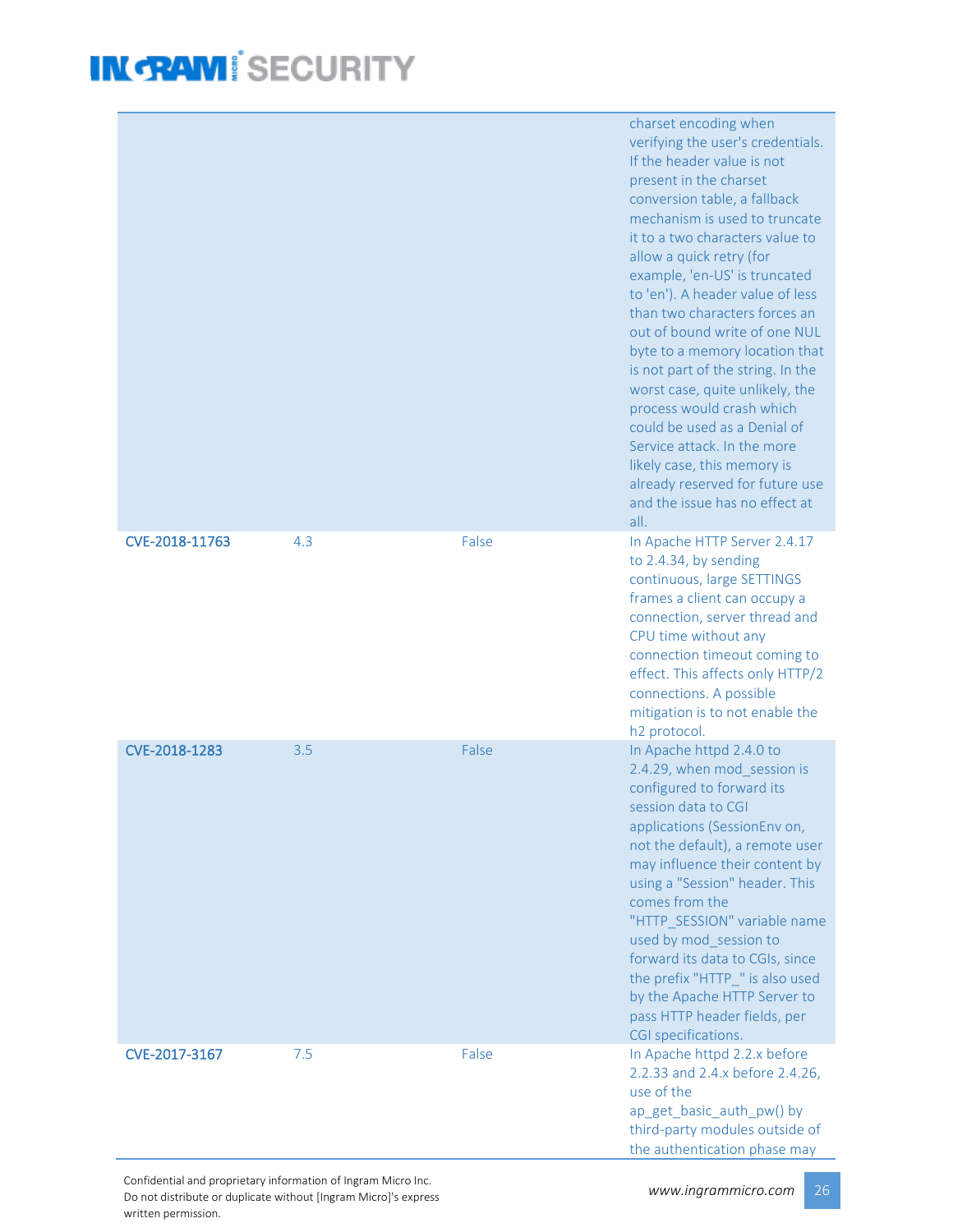|                |     |       | lead to authentication                                          |
|----------------|-----|-------|-----------------------------------------------------------------|
|                |     |       | requirements being bypassed.                                    |
| CVE-2018-1312  | 6.8 | False | In Apache httpd 2.2.0 to                                        |
|                |     |       | 2.4.29, when generating an                                      |
|                |     |       | <b>HTTP Digest authentication</b>                               |
|                |     |       | challenge, the nonce sent to                                    |
|                |     |       | prevent reply attacks was not                                   |
|                |     |       | correctly generated using a                                     |
|                |     |       | pseudo-random seed. In a                                        |
|                |     |       | cluster of servers using a                                      |
|                |     |       | common Digest authentication                                    |
|                |     |       | configuration, HTTP requests<br>could be replayed across        |
|                |     |       | servers by an attacker without                                  |
|                |     |       | detection.                                                      |
| CVE-2017-7668  | 7.5 | False | The HTTP strict parsing                                         |
|                |     |       | changes added in Apache                                         |
|                |     |       | httpd 2.2.32 and 2.4.24                                         |
|                |     |       | introduced a bug in token list                                  |
|                |     |       | parsing, which allows                                           |
|                |     |       | ap_find_token() to search past                                  |
|                |     |       | the end of its input string. By                                 |
|                |     |       | maliciously crafting a sequence                                 |
|                |     |       | of request headers, an attacker                                 |
|                |     |       | may be able to cause a                                          |
|                |     |       | segmentation fault, or to force                                 |
|                |     |       | ap find token() to return an                                    |
| CVE-2017-3169  | 7.5 | False | incorrect value.                                                |
|                |     |       | In Apache httpd 2.2.x before<br>2.2.33 and 2.4.x before 2.4.26, |
|                |     |       | mod_ssl may dereference a                                       |
|                |     |       | NULL pointer when third-party                                   |
|                |     |       | modules call                                                    |
|                |     |       | ap hook process connection()                                    |
|                |     |       | during an HTTP request to an                                    |
|                |     |       | HTTPS port.                                                     |
| CVE-2018-17199 | 5.0 | False | In Apache HTTP Server 2.4                                       |
|                |     |       | release 2.4.37 and prior,                                       |
|                |     |       | mod session checks the                                          |
|                |     |       | session expiry time before                                      |
|                |     |       | decoding the session. This                                      |
|                |     |       | causes session expiry time to                                   |
|                |     |       | be ignored for<br>mod session cookie sessions                   |
|                |     |       | since the expiry time is loaded                                 |
|                |     |       | when the session is decoded.                                    |
| CVE-2017-7679  | 7.5 | False | In Apache httpd 2.2.x before                                    |
|                |     |       | 2.2.33 and 2.4.x before 2.4.26,                                 |
|                |     |       | mod_mime can read one byte                                      |
|                |     |       | past the end of a buffer when                                   |
|                |     |       | sending a malicious Content-                                    |
|                |     |       | Type response header.                                           |
| CVE-2017-15715 | 6.8 | False | In Apache httpd 2.4.0 to                                        |
|                |     |       | 2.4.29, the expression                                          |
|                |     |       | specified in <filesmatch> could</filesmatch>                    |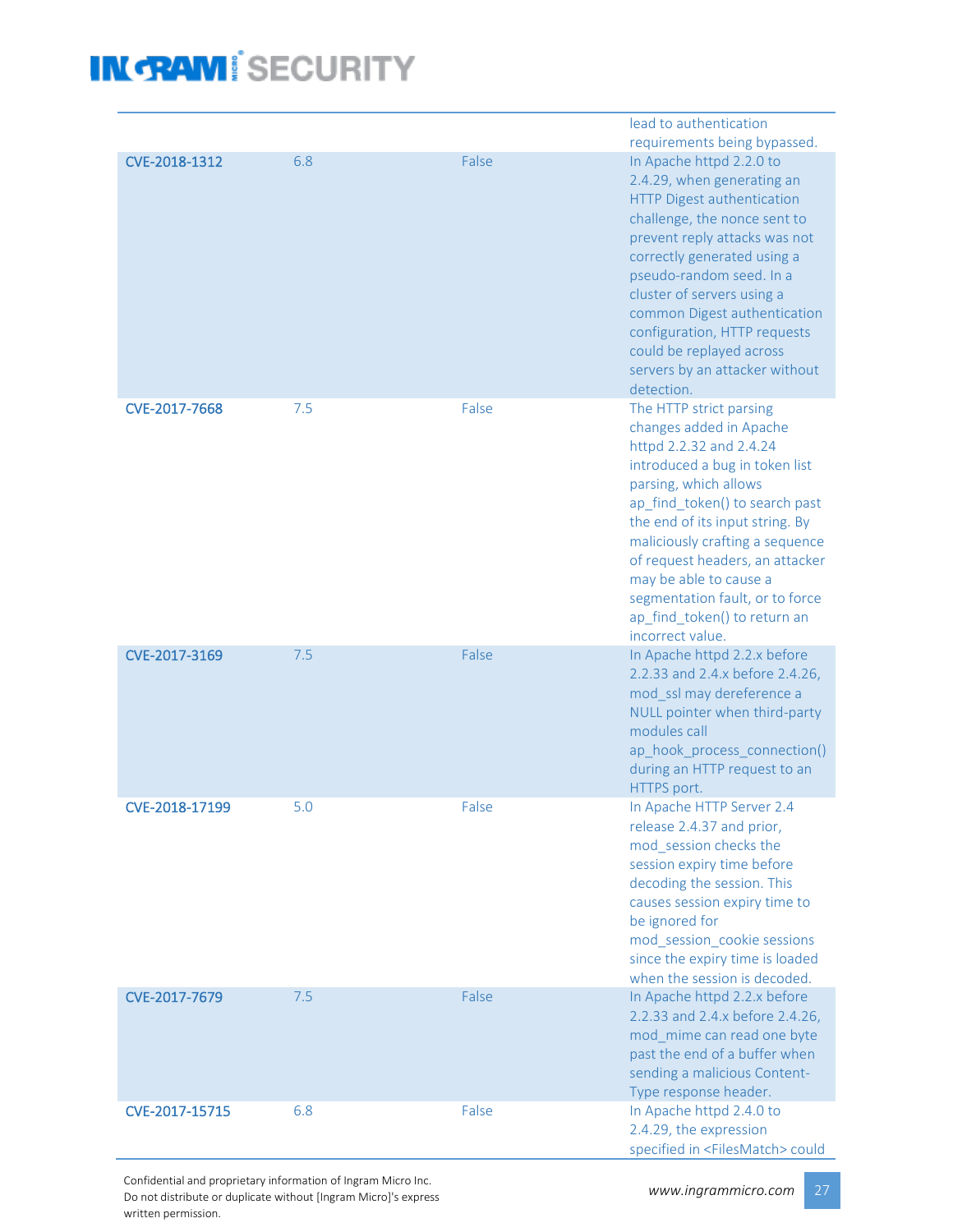match '\$' to a newline character in a malicious filename, rather than matching only the end of the filename. This could be exploited in environments where uploads of some files are are externally blocked, but only by matching the trailing portion of the filename.

The vulnerabilities impacting the software Apache httpd 2.4.25 on TCP port (443)(xxxx.xxxx.xxxx.xxxx)

Note that the host/device may not be impacted by all of these issues mentioned below. The vulnerabilities are implied based on the software and version.

| <b>CVE</b>     | <b>CVSS</b> | <b>Verified</b> | <b>Summary</b>                                                                                                                                                                                                                                                                                                                                                              |
|----------------|-------------|-----------------|-----------------------------------------------------------------------------------------------------------------------------------------------------------------------------------------------------------------------------------------------------------------------------------------------------------------------------------------------------------------------------|
| CVE-2019-0220  | 5.0         | False           | A vulnerability was found in<br>Apache HTTP Server 2.4.0 to<br>2.4.38. When the path<br>component of a request URL<br>contains multiple consecutive<br>slashes ('/'), directives such as<br>LocationMatch and<br>RewriteRule must account for<br>duplicates in regular<br>expressions while other<br>aspects of the servers<br>processing will implicitly<br>collapse them. |
| CVE-2018-1333  | 5.0         | False           | By specially crafting HTTP/2<br>requests, workers would be<br>allocated 60 seconds longer<br>than necessary, leading to<br>worker exhaustion and a denial<br>of service. Fixed in Apache<br>HTTP Server 2.4.34 (Affected<br>2.4.18-2.4.30, 2.4.33).                                                                                                                         |
| CVE-2020-1927  | 5.8         | False           | In Apache HTTP Server 2.4.0 to<br>2.4.41, redirects configured<br>with mod rewrite that were<br>intended to be self-referential<br>might be fooled by encoded<br>newlines and redirect instead<br>to an an unexpected URL<br>within the request URL.                                                                                                                        |
| CVE-2019-10098 | 5.8         | False           | In Apache HTTP server 2.4.0 to<br>2.4.39, Redirects configured<br>with mod rewrite that were<br>intended to be self-referential<br>might be fooled by encoded<br>newlines and redirect instead<br>to an unexpected URL within<br>the request URL.                                                                                                                           |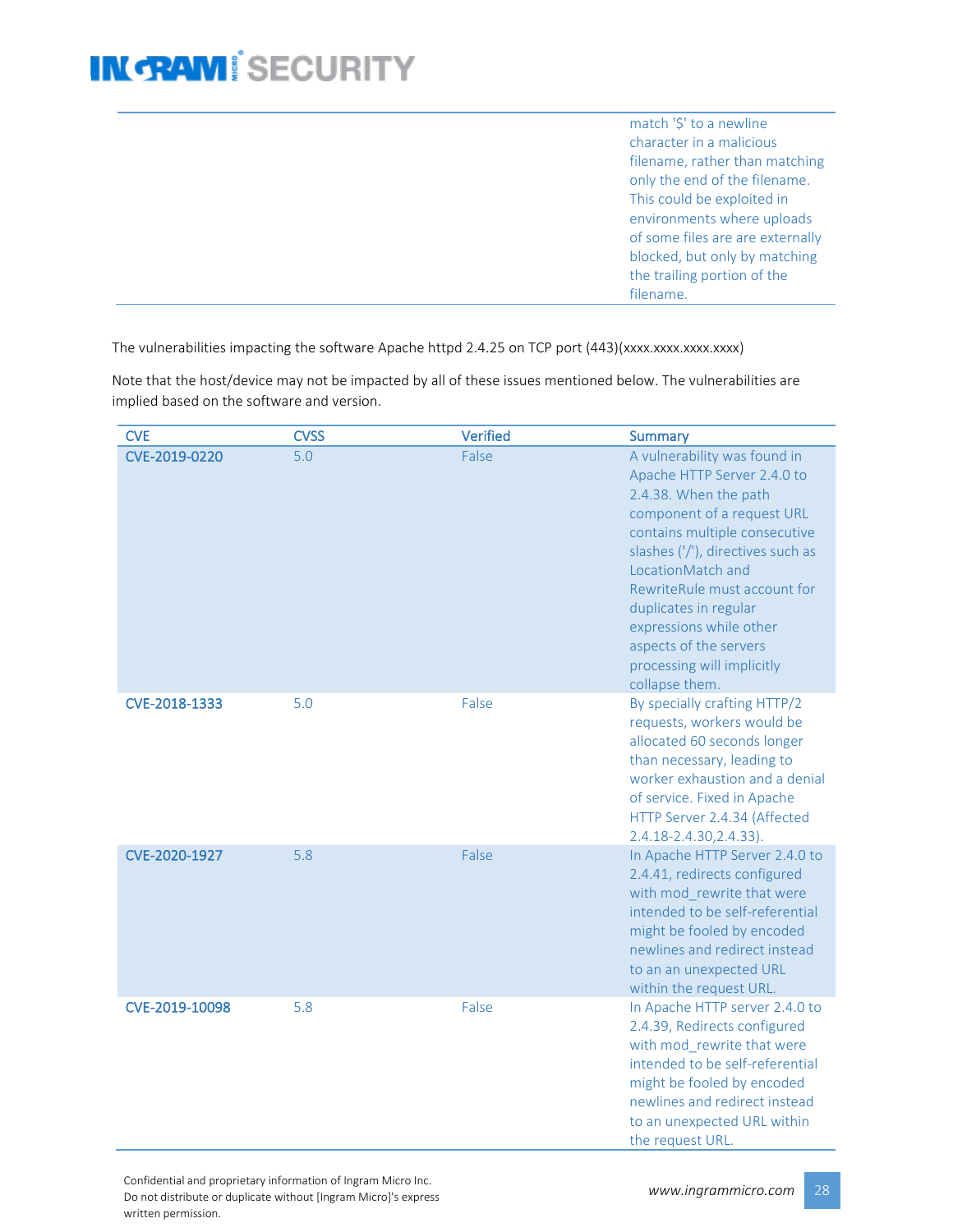| CVE-2019-0197 | 4.9 | False | A vulnerability was found in<br>Apache HTTP Server 2.4.34 to<br>2.4.38. When HTTP/2 was<br>enabled for a http: host or<br>H2Upgrade was enabled for h2<br>on a https: host, an Upgrade<br>request from http/1.1 to<br>http/2 that was not the first<br>request on a connection could<br>lead to a misconfiguration and<br>crash. Server that never<br>enabled the h2 protocol or that<br>only enabled it for https: and<br>did not set "H2Upgrade on" are<br>unaffected by this issue.                                                                 |
|---------------|-----|-------|--------------------------------------------------------------------------------------------------------------------------------------------------------------------------------------------------------------------------------------------------------------------------------------------------------------------------------------------------------------------------------------------------------------------------------------------------------------------------------------------------------------------------------------------------------|
| CVE-2019-0196 | 5.0 | False | A vulnerability was found in<br>Apache HTTP Server 2.4.17 to<br>2.4.38. Using fuzzed network<br>input, the http/2 request<br>handling could be made to<br>access freed memory in string<br>comparison when determining<br>the method of a request and<br>thus process the request<br>incorrectly.                                                                                                                                                                                                                                                      |
| CVE-2017-7659 | 5.0 | False | A maliciously constructed<br>HTTP/2 request could cause<br>mod_http2 in Apache HTTP<br>Server 2.4.24, 2.4.25 to<br>dereference a NULL pointer<br>and crash the server process.                                                                                                                                                                                                                                                                                                                                                                         |
| CVE-2017-9788 | 6.4 | False | In Apache httpd before 2.2.34<br>and 2.4.x before 2.4.27, the<br>value placeholder in [Proxy-<br>JAuthorization headers of type<br>'Digest' was not initialized or<br>reset before or between<br>successive key=value<br>assignments by<br>mod_auth_digest. Providing an<br>initial key with no '='<br>assignment could reflect the<br>stale value of uninitialized pool<br>memory used by the prior<br>request, leading to leakage of<br>potentially confidential<br>information, and a segfault in<br>other cases resulting in denial<br>of service. |
| CVE-2017-9798 | 5.0 | False | Apache httpd allows remote<br>attackers to read secret data<br>from process memory if the<br>Limit directive can be set in a<br>user's .htaccess file, or if<br>httpd.conf has certain                                                                                                                                                                                                                                                                                                                                                                 |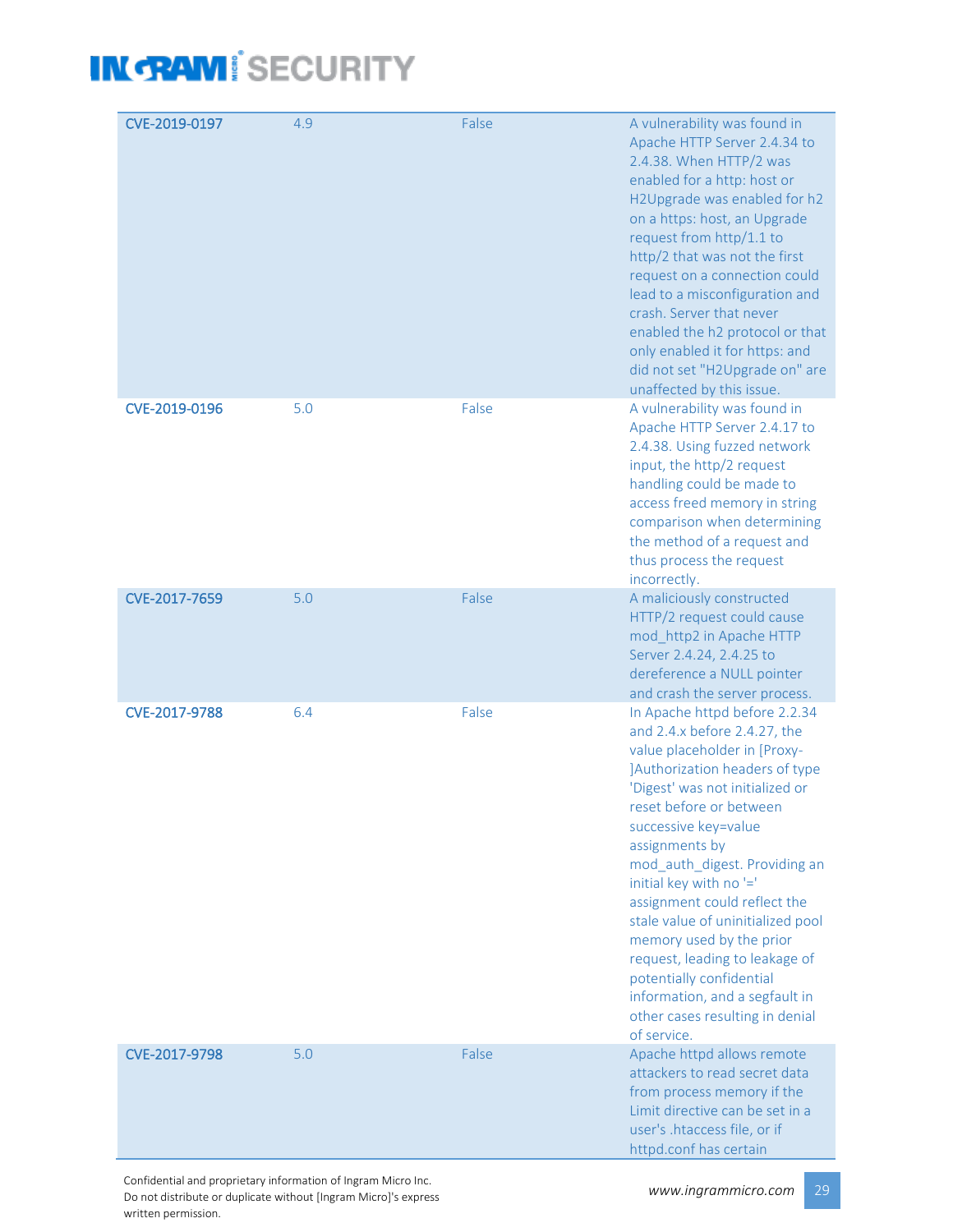|                |     |       | misconfigurations, aka<br>Optionsbleed. This affects the<br>Apache HTTP Server through<br>2.2.34 and 2.4.x through<br>2.4.27. The attacker sends an<br>unauthenticated OPTIONS<br>HTTP request when attempting<br>to read secret data. This is a<br>use-after-free issue and thus<br>secret data is not always sent,<br>and the specific data depends<br>on many factors including<br>configuration. Exploitation with<br>.htaccess can be blocked with a<br>patch to the ap_limit_section<br>function in server/core.c.                                                                                                                                                                                                                                                                                             |
|----------------|-----|-------|----------------------------------------------------------------------------------------------------------------------------------------------------------------------------------------------------------------------------------------------------------------------------------------------------------------------------------------------------------------------------------------------------------------------------------------------------------------------------------------------------------------------------------------------------------------------------------------------------------------------------------------------------------------------------------------------------------------------------------------------------------------------------------------------------------------------|
| CVE-2019-0211  | 7.2 | False | In Apache HTTP Server 2.4<br>releases 2.4.17 to 2.4.38, with<br>MPM event, worker or prefork,<br>code executing in less-<br>privileged child processes or<br>threads (including scripts<br>executed by an in-process<br>scripting interpreter) could<br>execute arbitrary code with the<br>privileges of the parent process<br>(usually root) by manipulating<br>the scoreboard. Non-Unix<br>systems are not affected.                                                                                                                                                                                                                                                                                                                                                                                               |
| CVE-2017-15710 | 5.0 | False | In Apache httpd 2.0.23 to<br>2.0.65, 2.2.0 to 2.2.34, and<br>2.4.0 to 2.4.29,<br>mod_authnz_ldap, if<br>configured with<br>AuthLDAPCharsetConfig, uses<br>the Accept-Language header<br>value to lookup the right<br>charset encoding when<br>verifying the user's credentials.<br>If the header value is not<br>present in the charset<br>conversion table, a fallback<br>mechanism is used to truncate<br>it to a two characters value to<br>allow a quick retry (for<br>example, 'en-US' is truncated<br>to 'en'). A header value of less<br>than two characters forces an<br>out of bound write of one NUL<br>byte to a memory location that<br>is not part of the string. In the<br>worst case, quite unlikely, the<br>process would crash which<br>could be used as a Denial of<br>Service attack. In the more |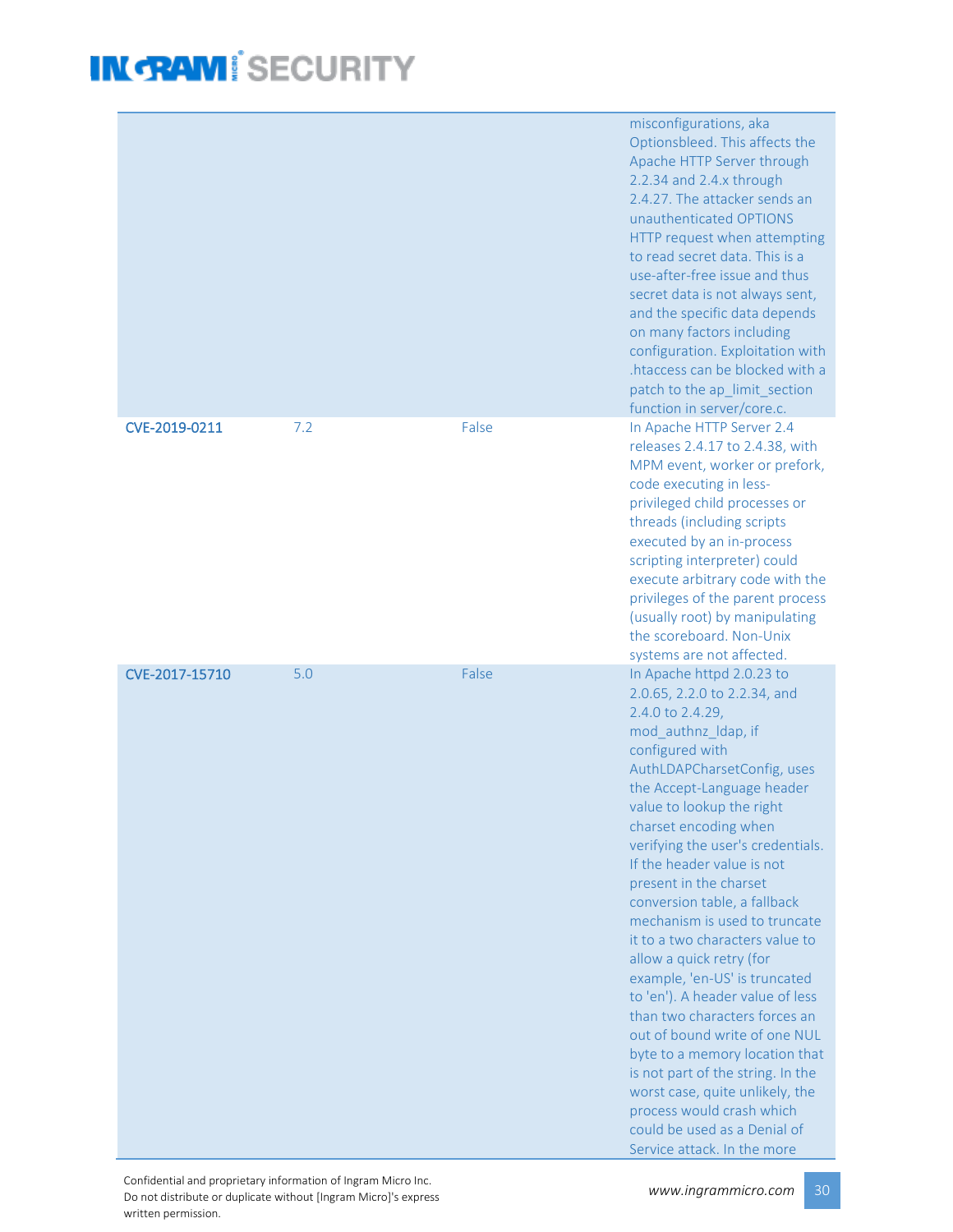|                |     |       | likely case, this memory is<br>already reserved for future use<br>and the issue has no effect at<br>all.                                                                                                                                                                                                                                                                                                                                                                                    |
|----------------|-----|-------|---------------------------------------------------------------------------------------------------------------------------------------------------------------------------------------------------------------------------------------------------------------------------------------------------------------------------------------------------------------------------------------------------------------------------------------------------------------------------------------------|
| CVE-2018-11763 | 4.3 | False | In Apache HTTP Server 2.4.17<br>to 2.4.34, by sending<br>continuous, large SETTINGS<br>frames a client can occupy a<br>connection, server thread and<br>CPU time without any<br>connection timeout coming to<br>effect. This affects only HTTP/2<br>connections. A possible<br>mitigation is to not enable the<br>h <sub>2</sub> protocol.                                                                                                                                                  |
| CVE-2018-1283  | 3.5 | False | In Apache httpd 2.4.0 to<br>2.4.29, when mod_session is<br>configured to forward its<br>session data to CGI<br>applications (SessionEnv on,<br>not the default), a remote user<br>may influence their content by<br>using a "Session" header. This<br>comes from the<br>"HTTP_SESSION" variable name<br>used by mod_session to<br>forward its data to CGIs, since<br>the prefix "HTTP_" is also used<br>by the Apache HTTP Server to<br>pass HTTP header fields, per<br>CGI specifications. |
| CVE-2017-3167  | 7.5 | False | In Apache httpd 2.2.x before<br>2.2.33 and 2.4.x before 2.4.26,<br>use of the<br>ap_get_basic_auth_pw() by<br>third-party modules outside of<br>the authentication phase may<br>lead to authentication<br>requirements being bypassed.                                                                                                                                                                                                                                                      |
| CVE-2018-1312  | 6.8 | False | In Apache httpd 2.2.0 to<br>2.4.29, when generating an<br>HTTP Digest authentication<br>challenge, the nonce sent to<br>prevent reply attacks was not<br>correctly generated using a<br>pseudo-random seed. In a<br>cluster of servers using a<br>common Digest authentication<br>configuration, HTTP requests<br>could be replayed across<br>servers by an attacker without<br>detection.                                                                                                  |
| CVE-2017-7668  | 7.5 | False | The HTTP strict parsing<br>changes added in Apache<br>httpd 2.2.32 and 2.4.24                                                                                                                                                                                                                                                                                                                                                                                                               |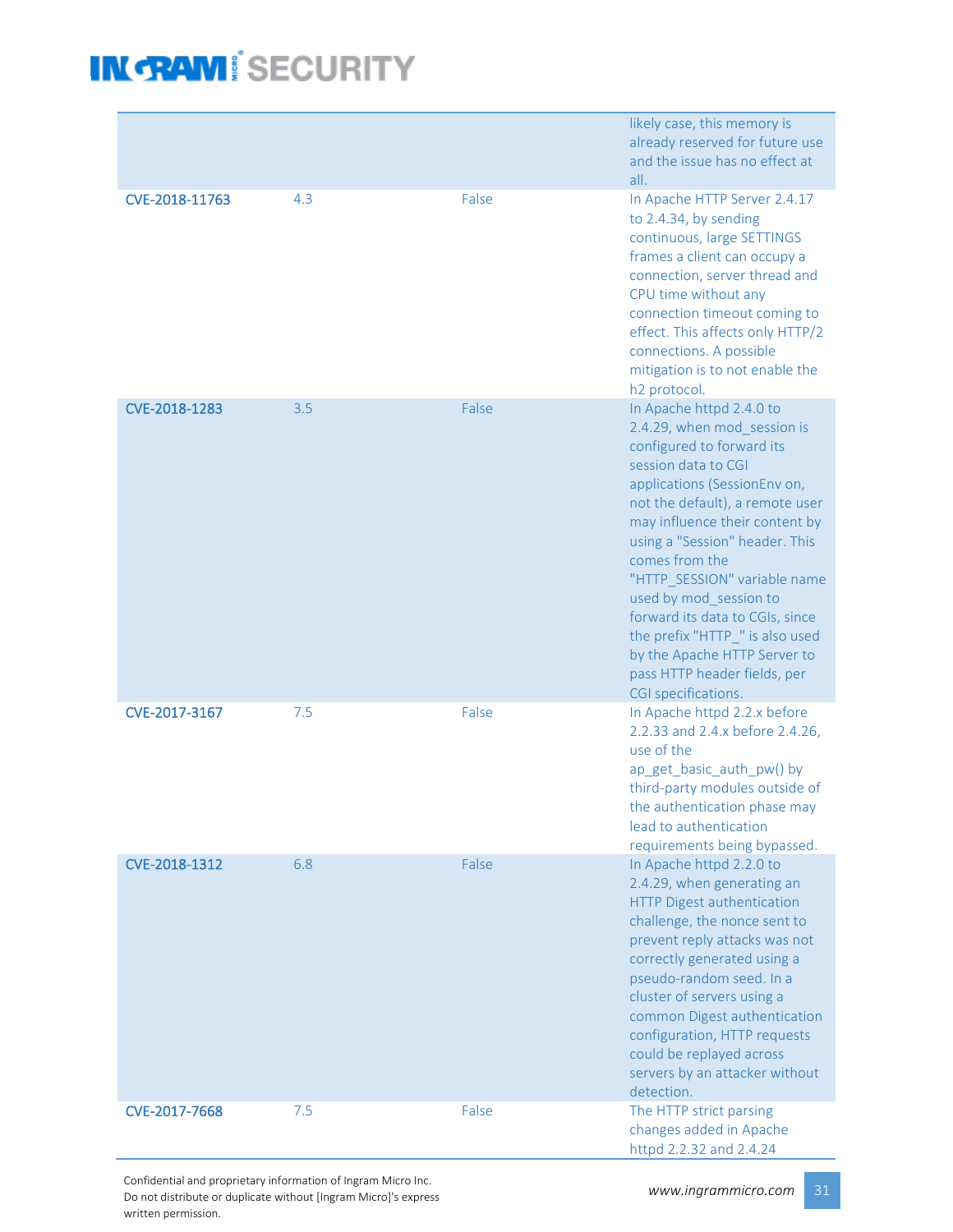|                |     |       | introduced a bug in token list<br>parsing, which allows<br>ap_find_token() to search past<br>the end of its input string. By<br>maliciously crafting a sequence<br>of request headers, an attacker<br>may be able to cause a<br>segmentation fault, or to force<br>ap find_token() to return an<br>incorrect value.                                                                                                 |
|----------------|-----|-------|---------------------------------------------------------------------------------------------------------------------------------------------------------------------------------------------------------------------------------------------------------------------------------------------------------------------------------------------------------------------------------------------------------------------|
| CVE-2017-3169  | 7.5 | False | In Apache httpd 2.2.x before<br>2.2.33 and 2.4.x before 2.4.26,<br>mod_ssl may dereference a<br>NULL pointer when third-party<br>modules call<br>ap_hook_process_connection()<br>during an HTTP request to an<br>HTTPS port.                                                                                                                                                                                        |
| CVE-2018-17199 | 5.0 | False | In Apache HTTP Server 2.4<br>release 2.4.37 and prior,<br>mod session checks the<br>session expiry time before<br>decoding the session. This<br>causes session expiry time to<br>be ignored for<br>mod_session_cookie sessions<br>since the expiry time is loaded<br>when the session is decoded.                                                                                                                   |
| CVE-2017-7679  | 7.5 | False | In Apache httpd 2.2.x before<br>2.2.33 and 2.4.x before 2.4.26,<br>mod_mime can read one byte<br>past the end of a buffer when<br>sending a malicious Content-<br>Type response header.                                                                                                                                                                                                                             |
| CVE-2017-15715 | 6.8 | False | In Apache httpd 2.4.0 to<br>2.4.29, the expression<br>specified in <filesmatch> could<br/>match '\$' to a newline<br/>character in a malicious<br/>filename, rather than matching<br/>only the end of the filename.<br/>This could be exploited in<br/>environments where uploads<br/>of some files are are externally<br/>blocked, but only by matching<br/>the trailing portion of the<br/>filename.</filesmatch> |

The vulnerabilities impacting the software Apache httpd 2.2.16 on TCP port (631)(xxxx.xxxx.xxxx.xxxx)

Note that the host/device may not be impacted by all of these issues mentioned below. The vulnerabilities are implied based on the software and version.

| <b>CVE</b>                                                      | CVSS                                                          | Verified | Summary             |                 |
|-----------------------------------------------------------------|---------------------------------------------------------------|----------|---------------------|-----------------|
|                                                                 |                                                               |          |                     |                 |
|                                                                 | Confidential and proprietary information of Ingram Micro Inc. |          | www.ingrammicro.com | 32 <sub>1</sub> |
| Do not distribute or duplicate without [Ingram Micro]'s express |                                                               |          |                     |                 |
| written permission.                                             |                                                               |          |                     |                 |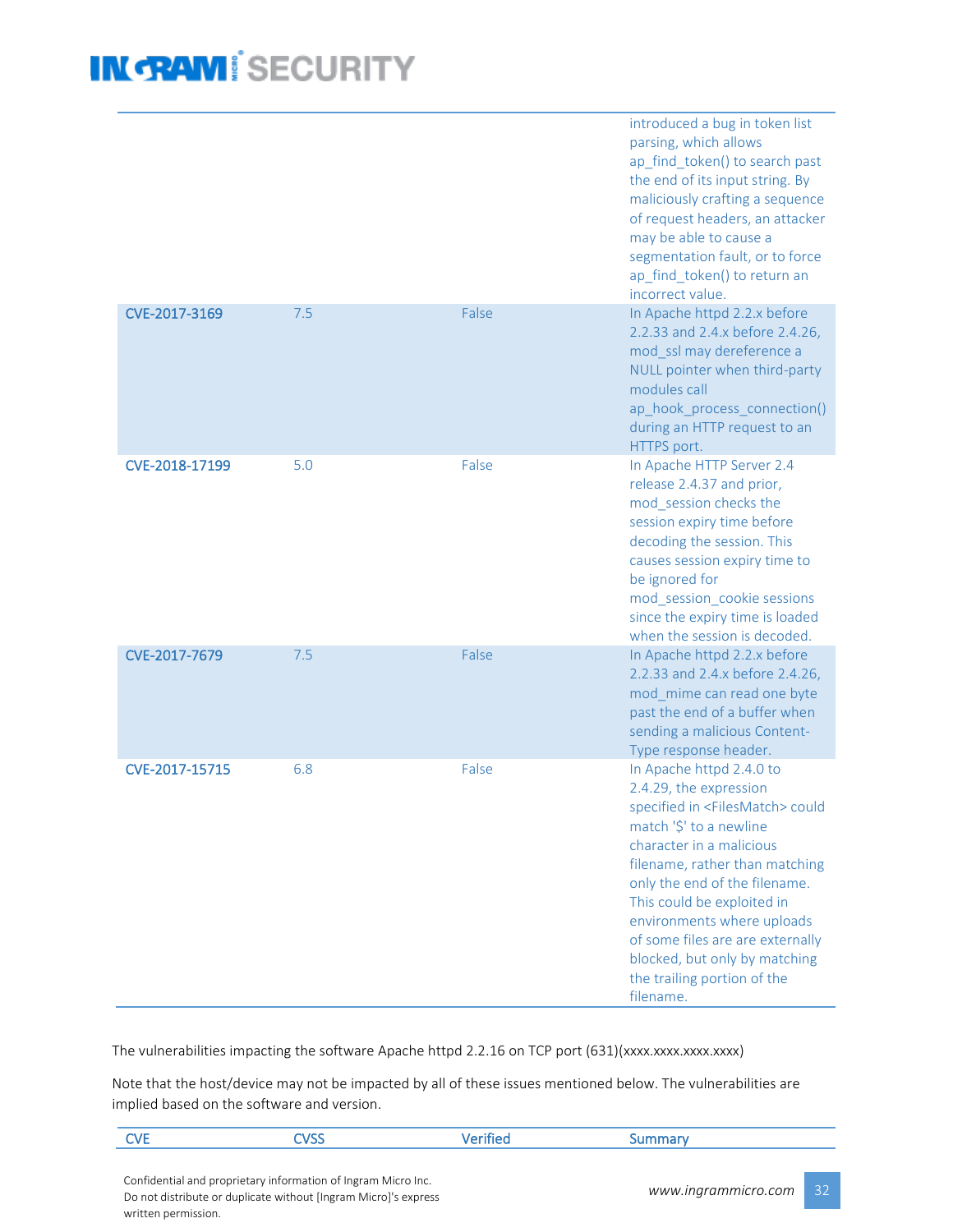| CVE-2011-4317 | 4.3 | False | The mod_proxy module in the<br>Apache HTTP Server 1.3.x<br>through 1.3.42, 2.0.x through<br>2.0.64, and 2.2.x through<br>2.2.21, when the Revision<br>1179239 patch is in place, does<br>not properly interact with use<br>of (1) RewriteRule and (2)<br>ProxyPassMatch pattern<br>matches for configuration of a<br>reverse proxy, which allows<br>remote attackers to send<br>requests to intranet servers via<br>a malformed URI containing an<br>$@$ (at sign) character and a :<br>(colon) character in invalid<br>positions. NOTE: this<br>vulnerability exists because of<br>an incomplete fix for CVE-<br>2011-3368. |
|---------------|-----|-------|------------------------------------------------------------------------------------------------------------------------------------------------------------------------------------------------------------------------------------------------------------------------------------------------------------------------------------------------------------------------------------------------------------------------------------------------------------------------------------------------------------------------------------------------------------------------------------------------------------------------------|
| CVE-2017-7679 | 7.5 | False | In Apache httpd 2.2.x before<br>2.2.33 and 2.4.x before 2.4.26,<br>mod_mime can read one byte<br>past the end of a buffer when<br>sending a malicious Content-<br>Type response header.                                                                                                                                                                                                                                                                                                                                                                                                                                      |
| CVE-2018-1312 | 6.8 | False | In Apache httpd 2.2.0 to<br>2.4.29, when generating an<br>HTTP Digest authentication<br>challenge, the nonce sent to<br>prevent reply attacks was not<br>correctly generated using a<br>pseudo-random seed. In a<br>cluster of servers using a<br>common Digest authentication<br>configuration, HTTP requests<br>could be replayed across<br>servers by an attacker without<br>detection.                                                                                                                                                                                                                                   |
| CVE-2011-3368 | 5.0 | False | The mod proxy module in the<br>Apache HTTP Server 1.3.x<br>through 1.3.42, 2.0.x through<br>2.0.64, and 2.2.x through<br>2.2.21 does not properly<br>interact with use of (1)<br>RewriteRule and (2)<br>ProxyPassMatch pattern<br>matches for configuration of a<br>reverse proxy, which allows<br>remote attackers to send<br>requests to intranet servers via<br>a malformed URI containing an<br>initial $@$ (at sign) character.                                                                                                                                                                                         |
| CVE-2011-3348 | 4.3 | False | The mod_proxy_ajp module in<br>the Apache HTTP Server before                                                                                                                                                                                                                                                                                                                                                                                                                                                                                                                                                                 |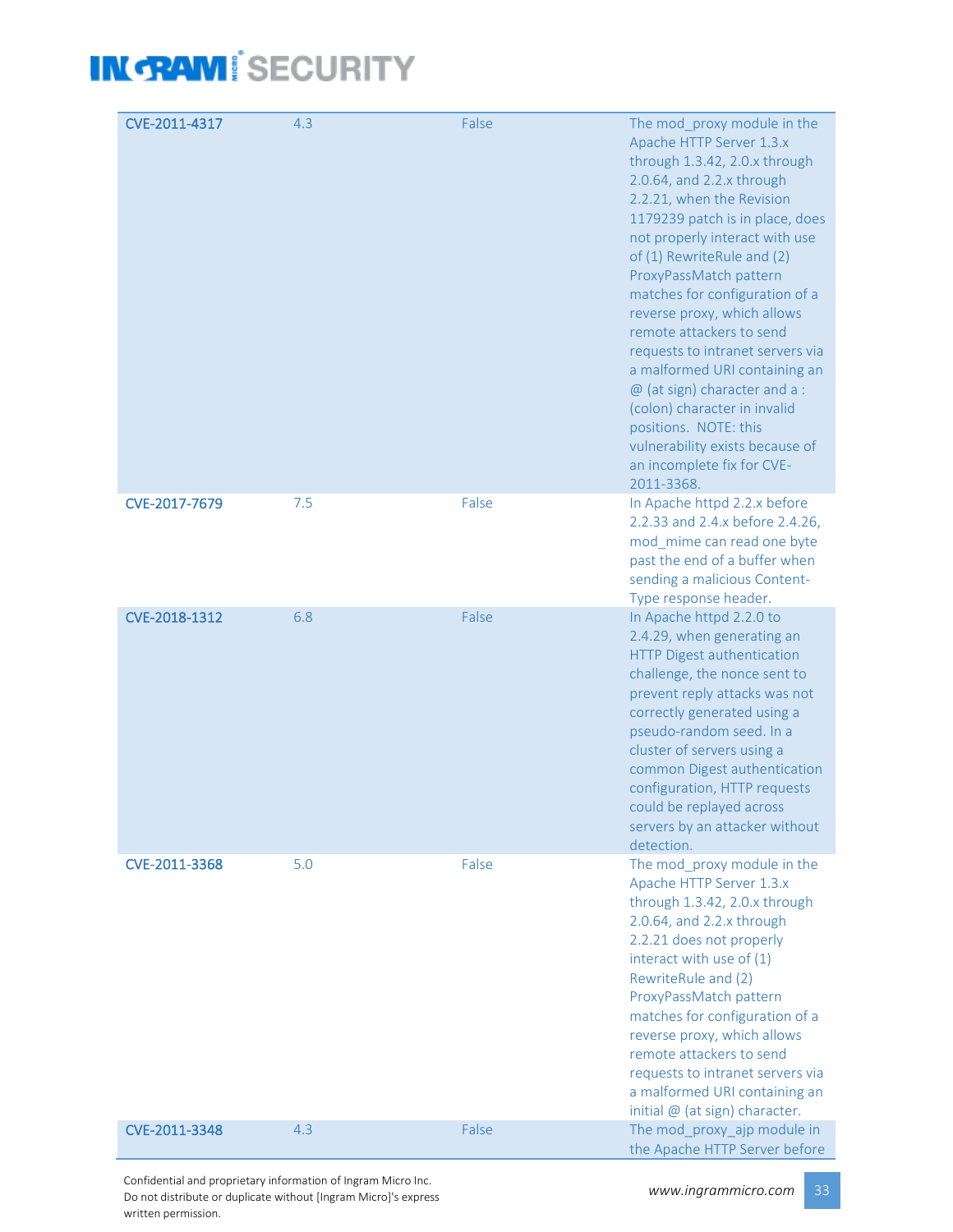|               |     |       | 2.2.21, when used with<br>mod proxy_balancer in certain<br>configurations, allows remote<br>attackers to cause a denial of<br>service (temporary "error<br>state" in the backend server)<br>via a malformed HTTP request.                                                                                                                                                                        |
|---------------|-----|-------|--------------------------------------------------------------------------------------------------------------------------------------------------------------------------------------------------------------------------------------------------------------------------------------------------------------------------------------------------------------------------------------------------|
| CVE-2012-3499 | 4.3 | False | Multiple cross-site scripting<br>(XSS) vulnerabilities in the<br>Apache HTTP Server 2.2.x<br>before $2.2.24$ -dev and $2.4.x$<br>before 2.4.4 allow remote<br>attackers to inject arbitrary<br>web script or HTML via vectors<br>involving hostnames and URIs<br>in the $(1)$ mod_imagemap, $(2)$<br>mod_info, (3) mod_ldap, (4)<br>mod_proxy_ftp, and (5)<br>mod_status modules.                |
| CVE-2012-4558 | 4.3 | False | Multiple cross-site scripting<br>(XSS) vulnerabilities in the<br>balancer handler function in<br>the manager interface in<br>mod_proxy_balancer.c in the<br>mod_proxy_balancer module<br>in the Apache HTTP Server<br>2.2.x before 2.2.24-dev and<br>2.4.x before 2.4.4 allow remote<br>attackers to inject arbitrary<br>web script or HTML via a<br>crafted string.                             |
| CVE-2013-1896 | 4.3 | False | mod dav.c in the Apache HTTP<br>Server before 2.2.25 does not<br>properly determine whether<br>DAV is enabled for a URI, which<br>allows remote attackers to<br>cause a denial of service<br>(segmentation fault) via a<br>MERGE request in which the<br>URI is configured for handling<br>by the mod dav svn module,<br>but a certain href attribute in<br>XML data refers to a non-DAV<br>URI. |
| CVE-2016-8612 | 3.3 | False | Apache HTTP Server<br>mod cluster before version<br>httpd 2.4.23 is vulnerable to an<br>Improper Input Validation in<br>the protocol parsing logic in<br>the load balancer resulting in a<br>Segmentation Fault in the<br>serving httpd process.                                                                                                                                                 |
| CVE-2016-4975 | 4.3 | False | Possible CRLF injection<br>allowing HTTP response<br>splitting attacks for sites which                                                                                                                                                                                                                                                                                                           |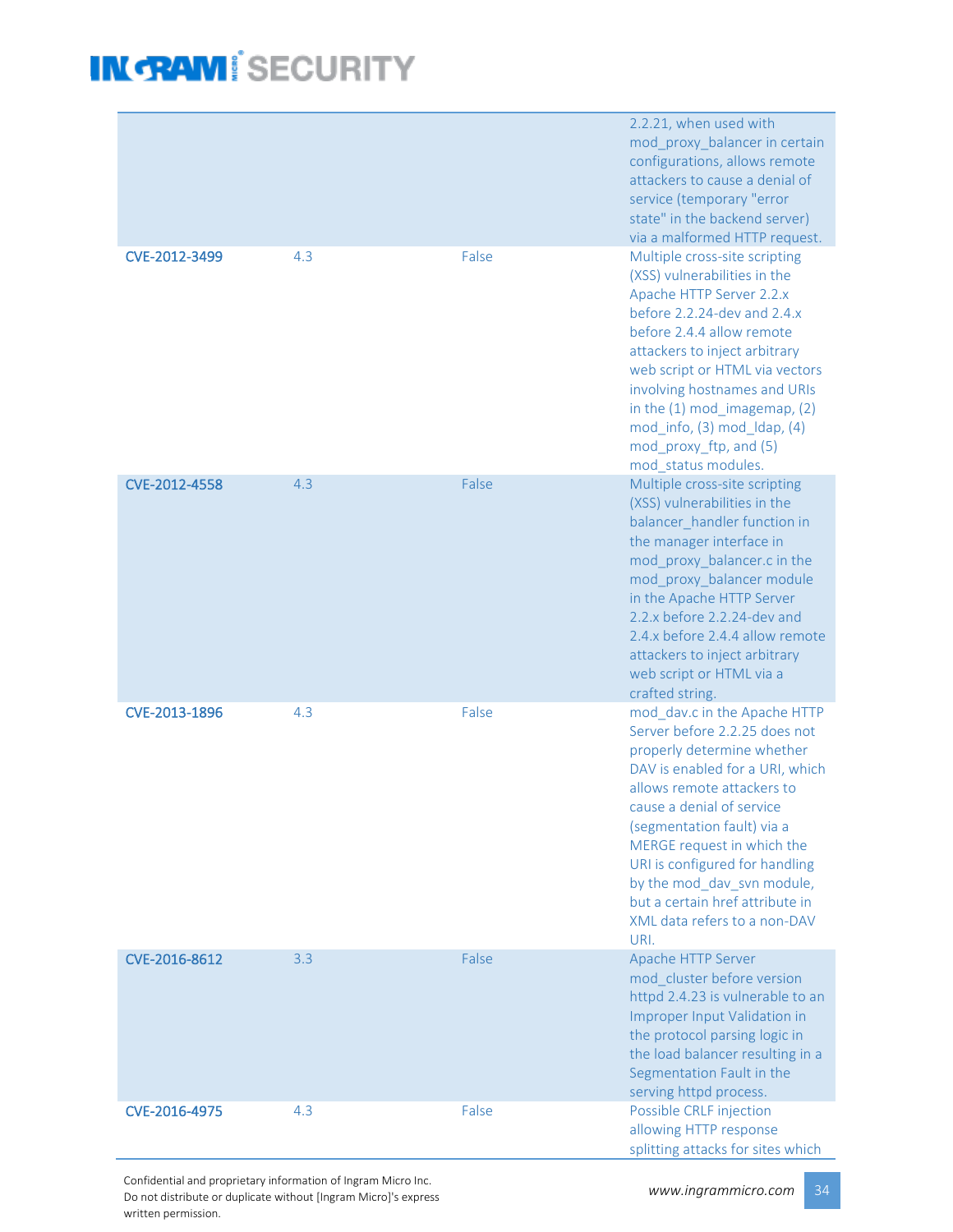|               |     |       | use mod_userdir. This issue<br>was mitigated by changes<br>made in 2.4.25 and 2.2.32<br>which prohibit CR or LF<br>injection into the "Location" or<br>other outbound header key or<br>value. Fixed in Apache HTTP<br>Server 2.4.25 (Affected 2.4.1-<br>2.4.23). Fixed in Apache HTTP<br>Server 2.2.32 (Affected 2.2.0-<br>$2.2.31$ ).                                                               |
|---------------|-----|-------|------------------------------------------------------------------------------------------------------------------------------------------------------------------------------------------------------------------------------------------------------------------------------------------------------------------------------------------------------------------------------------------------------|
| CVE-2012-4557 | 5.0 | False | The mod_proxy_ajp module in<br>the Apache HTTP Server 2.2.12<br>through 2.2.21 places a worker<br>node into an error state upon<br>detection of a long request-<br>processing time, which allows<br>remote attackers to cause a<br>denial of service (worker<br>consumption) via an expensive<br>request.                                                                                            |
| CVE-2017-7668 | 7.5 | False | The HTTP strict parsing<br>changes added in Apache<br>httpd 2.2.32 and 2.4.24<br>introduced a bug in token list<br>parsing, which allows<br>ap_find_token() to search past<br>the end of its input string. By<br>maliciously crafting a sequence<br>of request headers, an attacker<br>may be able to cause a<br>segmentation fault, or to force<br>ap find token() to return an<br>incorrect value. |
| CVE-2013-6438 | 5.0 | False | The dav_xml_get_cdata<br>function in main/util.c in the<br>mod dav module in the<br>Apache HTTP Server before<br>2.4.8 does not properly<br>remove whitespace characters<br>from CDATA sections, which<br>allows remote attackers to<br>cause a denial of service<br>(daemon crash) via a crafted<br>DAV WRITE request.                                                                              |
| CVE-2012-2687 | 2.6 | False | Multiple cross-site scripting<br>(XSS) vulnerabilities in the<br>make_variant_list function in<br>mod_negotiation.c in the<br>mod_negotiation module in<br>the Apache HTTP Server 2.4.x<br>before 2.4.3, when the<br>MultiViews option is enabled,<br>allow remote attackers to<br>inject arbitrary web script or                                                                                    |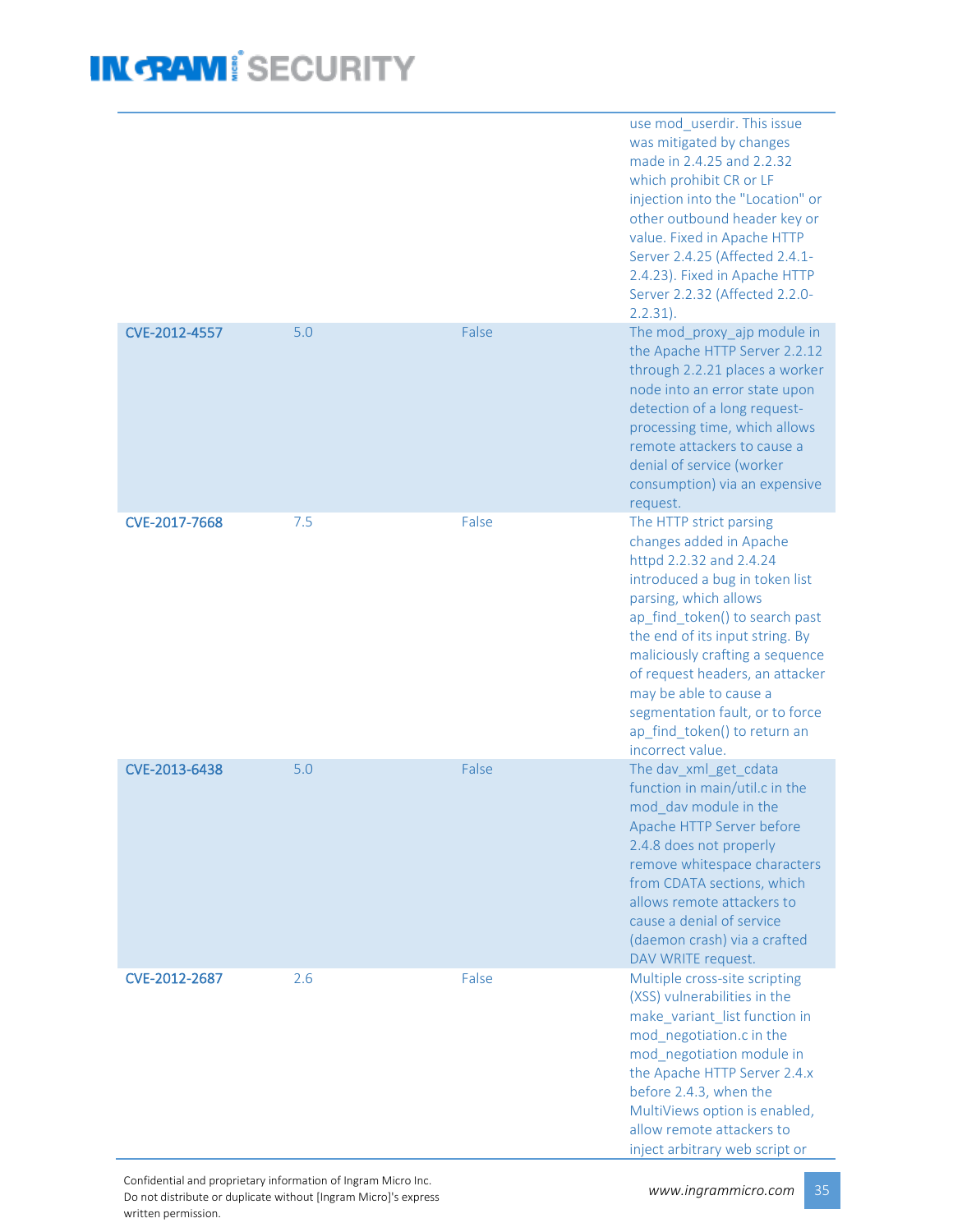|               |     |       | HTML via a crafted filename<br>that is not properly handled<br>during construction of a variant<br>list.                                                                                                                                                                                                                                                                                                                                                                                                                                                                                                                          |
|---------------|-----|-------|-----------------------------------------------------------------------------------------------------------------------------------------------------------------------------------------------------------------------------------------------------------------------------------------------------------------------------------------------------------------------------------------------------------------------------------------------------------------------------------------------------------------------------------------------------------------------------------------------------------------------------------|
| CVE-2011-4415 | 1.2 | False | The ap pregsub function in<br>server/util.c in the Apache<br>HTTP Server 2.0.x through<br>2.0.64 and 2.2.x through<br>2.2.21, when the mod_setenvif<br>module is enabled, does not<br>restrict the size of values of<br>environment variables, which<br>allows local users to cause a<br>denial of service (memory<br>consumption or NULL pointer<br>dereference) via a .htaccess file<br>with a crafted SetEnvIf<br>directive, in conjunction with a<br>crafted HTTP request header,<br>related to $(1)$ the "len +="<br>statement and (2) the<br>apr_pcalloc function call, a<br>different vulnerability than<br>CVE-2011-3607. |
| CVE-2012-0031 | 4.6 | False | scoreboard.c in the Apache<br>HTTP Server 2.2.21 and earlier<br>might allow local users to<br>cause a denial of service<br>(daemon crash during<br>shutdown) or possibly have<br>unspecified other impact by<br>modifying a certain type field<br>within a scoreboard shared<br>memory segment, leading to<br>an invalid call to the free<br>function.                                                                                                                                                                                                                                                                            |
| CVE-2013-2249 | 7.5 | False | mod session dbd.c in the<br>mod_session_dbd module in<br>the Apache HTTP Server before<br>2.4.5 proceeds with save<br>operations for a session<br>without considering the dirty<br>flag and the requirement for a<br>new session ID, which has<br>unspecified impact and remote<br>attack vectors.                                                                                                                                                                                                                                                                                                                                |
| CVE-2011-3607 | 4.4 | False | Integer overflow in the<br>ap_pregsub function in<br>server/util.c in the Apache<br>HTTP Server 2.0.x through<br>2.0.64 and 2.2.x through<br>2.2.21, when the mod_setenvif<br>module is enabled, allows local<br>users to gain privileges via a<br>htaccess file with a crafted                                                                                                                                                                                                                                                                                                                                                   |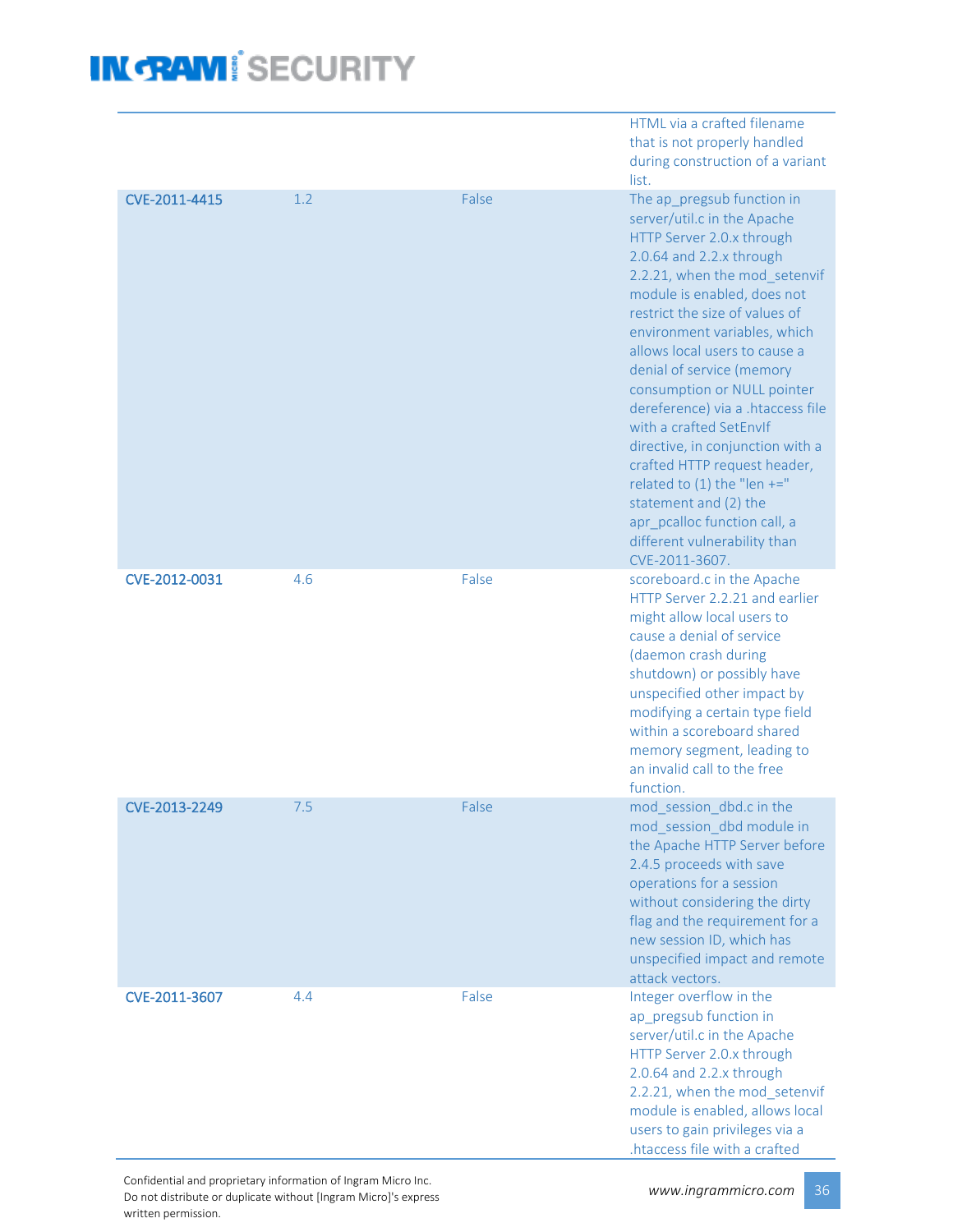|               |     |       | SetEnvIf directive, in<br>conjunction with a crafted<br>HTTP request header, leading<br>to a heap-based buffer<br>overflow.                                                                                                                                                                                                                                                       |
|---------------|-----|-------|-----------------------------------------------------------------------------------------------------------------------------------------------------------------------------------------------------------------------------------------------------------------------------------------------------------------------------------------------------------------------------------|
| CVE-2017-3167 | 7.5 | False | In Apache httpd 2.2.x before<br>2.2.33 and 2.4.x before 2.4.26,<br>use of the<br>ap_get_basic_auth_pw() by<br>third-party modules outside of<br>the authentication phase may<br>lead to authentication<br>requirements being bypassed.                                                                                                                                            |
| CVE-2012-0053 | 4.3 | False | protocol.c in the Apache HTTP<br>Server 2.2.x through 2.2.21<br>does not properly restrict<br>header information during<br>construction of Bad Request<br>(aka 400) error documents,<br>which allows remote attackers<br>to obtain the values of<br>HTTPOnly cookies via vectors<br>involving a (1) long or (2)<br>malformed header in<br>conjunction with crafted web<br>script. |
| CVE-2012-0883 | 6.9 | False | envvars (aka envvars-std) in<br>the Apache HTTP Server before<br>2.4.2 places a zero-length<br>directory name in the<br>LD_LIBRARY_PATH, which<br>allows local users to gain<br>privileges via a Trojan horse<br>DSO in the current working<br>directory during execution of<br>apachectl.                                                                                        |
| CVE-2017-3169 | 7.5 | False | In Apache httpd 2.2.x before<br>2.2.33 and 2.4.x before 2.4.26,<br>mod ssl may dereference a<br>NULL pointer when third-party<br>modules call<br>ap_hook_process_connection()<br>during an HTTP request to an<br>HTTPS port.                                                                                                                                                      |
| CVE-2011-3639 | 4.3 | False | The mod_proxy module in the<br>Apache HTTP Server 2.0.x<br>through 2.0.64 and 2.2.x<br>before 2.2.18, when the<br>Revision 1179239 patch is in<br>place, does not properly<br>interact with use of (1)<br>RewriteRule and (2)<br>ProxyPassMatch pattern<br>matches for configuration of a<br>reverse proxy, which allows                                                          |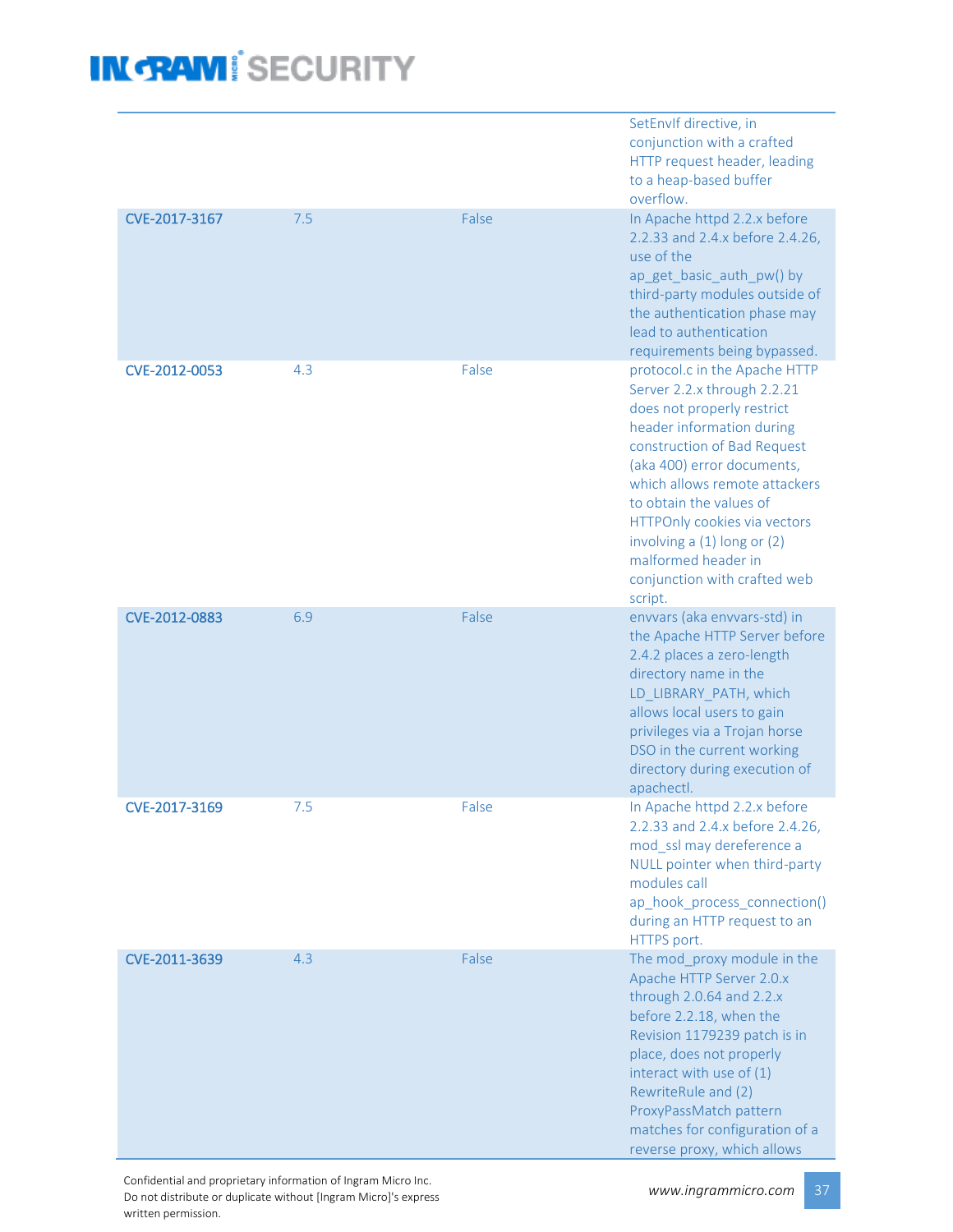|               |     |       | remote attackers to send<br>requests to intranet servers by<br>using the HTTP/0.9 protocol<br>with a malformed URI<br>containing an initial @ (at sign)<br>character. NOTE: this<br>vulnerability exists because of<br>an incomplete fix for CVE-<br>2011-3368.                                                                                                                                                                                                                                                                                                    |
|---------------|-----|-------|--------------------------------------------------------------------------------------------------------------------------------------------------------------------------------------------------------------------------------------------------------------------------------------------------------------------------------------------------------------------------------------------------------------------------------------------------------------------------------------------------------------------------------------------------------------------|
| CVE-2011-0419 | 4.3 | False | <b>Stack consumption</b><br>vulnerability in the fnmatch<br>implementation in<br>apr_fnmatch.c in the Apache<br>Portable Runtime (APR) library<br>before 1.4.3 and the Apache<br>HTTP Server before 2.2.18, and<br>in fnmatch.c in libc in NetBSD<br>5.1, OpenBSD 4.8, FreeBSD,<br>Apple Mac OS X 10.6, Oracle<br>Solaris 10, and Android, allows<br>context-dependent attackers<br>to cause a denial of service<br>(CPU and memory<br>consumption) via *? sequences<br>in the first argument, as<br>demonstrated by attacks<br>against mod_autoindex in<br>httpd. |
| CVE-2014-0231 | 5.0 | False | The mod_cgid module in the<br>Apache HTTP Server before<br>2.4.10 does not have a timeout<br>mechanism, which allows<br>remote attackers to cause a<br>denial of service (process hang)<br>via a request to a CGI script<br>that does not read from its<br>stdin file descriptor.                                                                                                                                                                                                                                                                                  |
| CVE-2013-1862 | 5.1 | False | mod_rewrite.c in the<br>mod rewrite module in the<br>Apache HTTP Server 2.2.x<br>before 2.2.25 writes data to a<br>log file without sanitizing non-<br>printable characters, which<br>might allow remote attackers<br>to execute arbitrary commands<br>via an HTTP request containing<br>an escape sequence for a<br>terminal emulator.                                                                                                                                                                                                                            |
| CVE-2014-0098 | 5.0 | False | The log_cookie function in<br>mod_log_config.c in the<br>mod_log_config module in the<br>Apache HTTP Server before<br>2.4.8 allows remote attackers<br>to cause a denial of service<br>(segmentation fault and                                                                                                                                                                                                                                                                                                                                                     |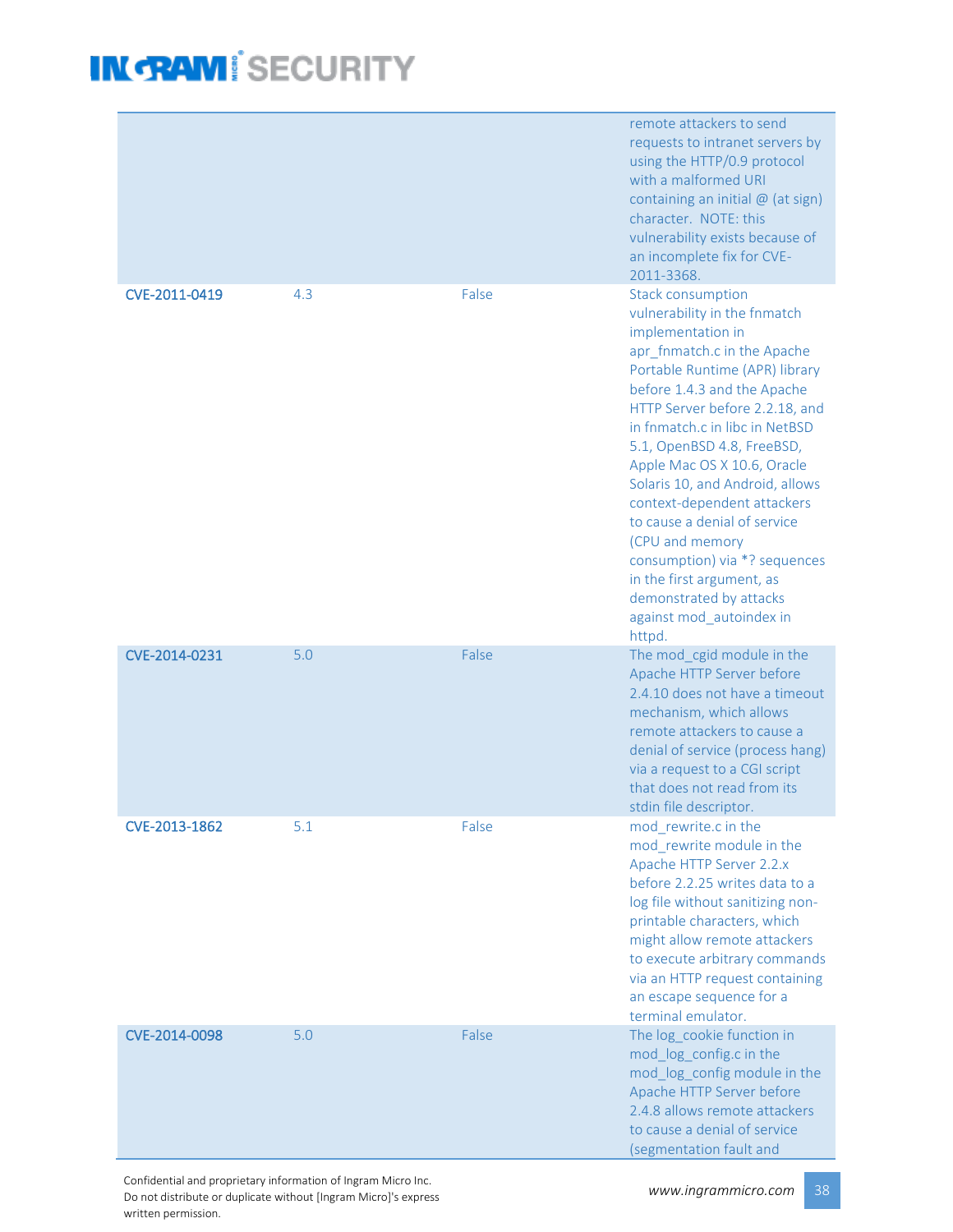|               |     |       | daemon crash) via a crafted<br>cookie that is not properly<br>handled during truncation.                                                                                                                                                                                                                                                                                           |
|---------------|-----|-------|------------------------------------------------------------------------------------------------------------------------------------------------------------------------------------------------------------------------------------------------------------------------------------------------------------------------------------------------------------------------------------|
| CVE-2011-3192 | 7.8 | False | The byterange filter in the<br>Apache HTTP Server 1.3.x, 2.0.x<br>through $2.0.64$ , and $2.2.x$<br>through 2.2.19 allows remote<br>attackers to cause a denial of<br>service (memory and CPU<br>consumption) via a Range<br>header that expresses multiple<br>overlapping ranges, as<br>exploited in the wild in August<br>2011, a different vulnerability<br>than CVE-2007-0086. |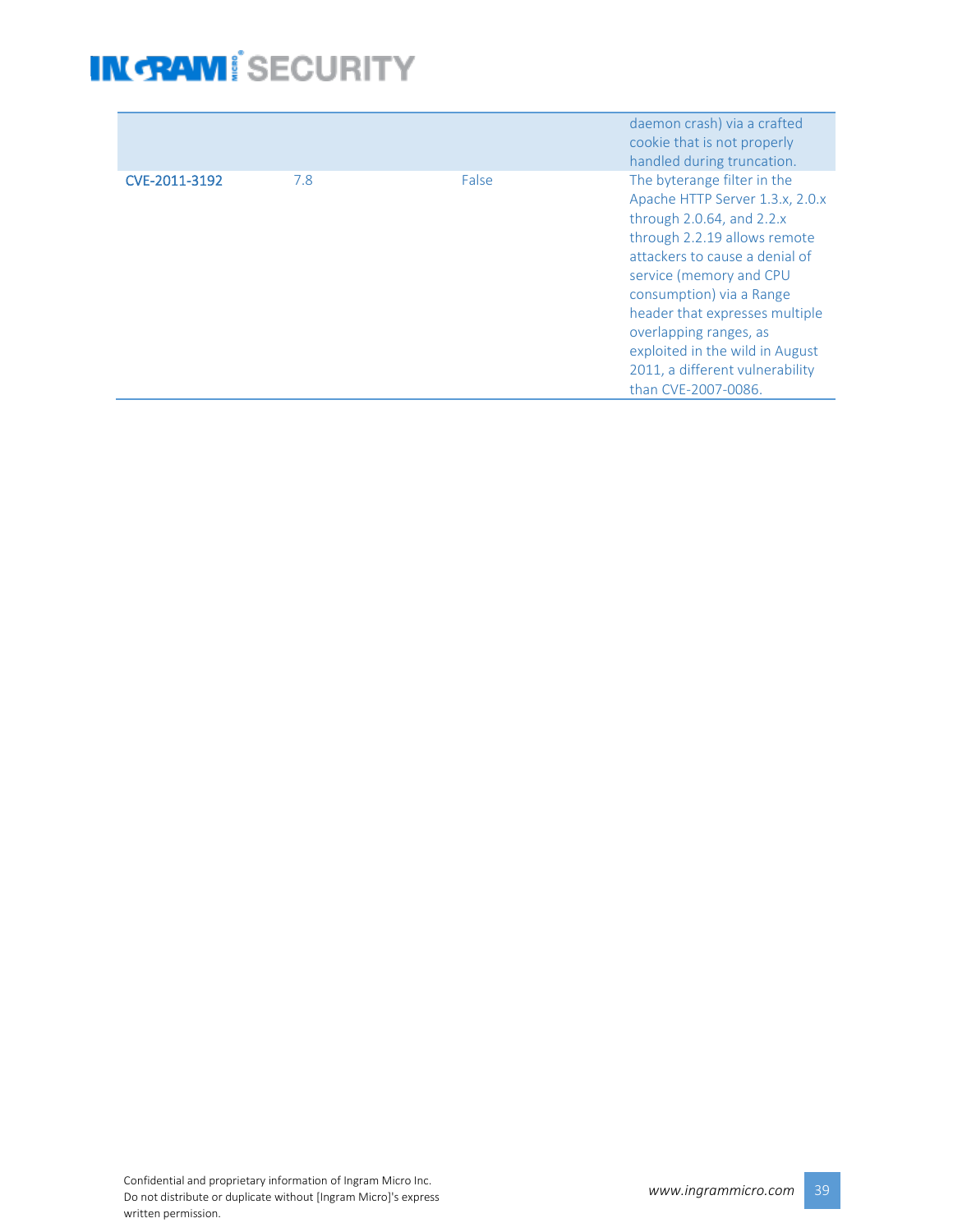### Appendix: Recommendations

The five Functions of the NIST Framework for Cybersecurity (Identify, Protect, Detect, Respond & Recover) were selected because they represent the five primary pillars for a successful and holistic cybersecurity program. They aid organizations in easily expressing their management of cybersecurity risk at a high level and enabling risk management decisions.

#### HTTP Headers

HTTP header Information disclosure can be used for zero-day attacks/XSS.

| NIST Identify       | Web Application Testing  | Testing the security of web applications and web services  |
|---------------------|--------------------------|------------------------------------------------------------|
| <b>NIST Protect</b> | Web Application Firewall | Web Application Firewall (WAF) - Monitor's web traffic and |
|                     |                          | protects web applications against OWASP Top 10 and other   |
|                     |                          | Web Layer Attacks based on Policy, Signature and Learning. |

#### E-Mail and breached databases

Leaked internal information were found. This means either someone has stolen your data and uploaded them somewhere or that your email credentials were listed in a public list. To avoid a breach like this you must first identify the source by ensuring continues execution of Vulnerability Assessments and Penetration Test (VAPT). In addition to that you should provide your employees awareness trainings by installing a phishing protection/simulation. A solution like Data Leak Prevention (DLP) would prevent your users to post sensitive information to the public. To keep attackers out of your infrastructure even if they have your (stolen) user credentials you need to have an Multi Factor Authentication (MFA) in place.

| <b>NIST Identify</b> | <b>Vulnerability Assessment</b> | Vulnerability Assessment (VA) - Provides deep insight into an<br>organization's current state of security, and the effectiveness of<br>its countermeasures. Perform Vulnerability Assessment scans,<br>possibly monthly. This will help you to avoid any breach that can<br>cause both financial and/or reputational loss and to evaluate<br>security posture and business exposure. |
|----------------------|---------------------------------|--------------------------------------------------------------------------------------------------------------------------------------------------------------------------------------------------------------------------------------------------------------------------------------------------------------------------------------------------------------------------------------|
| <b>NIST Identify</b> | <b>Penetration Test</b>         | A penetration test (PT), colloquially known as a pen test, pentest<br>or ethical hacking, is an authorized simulated cyberattack on a<br>computer system, performed to evaluate the security of the<br>system                                                                                                                                                                        |
| <b>NIST Protect</b>  | <b>Phishing Protection</b>      | Web Application Firewall (WAF) - Monitor's web traffic and<br>protects web applications against OWASP Top 10 and other<br>Web Layer Attacks based on Policy, Signature and Learning.                                                                                                                                                                                                 |
| <b>NIST Protect</b>  | Multi-Factor<br>Authentication  | Method of confirming users' claimed identities by using a<br>combination of two or more factors: 1. Something you know, 2.<br>Something you have, 3. Something you are. Enforce multi-factor<br>authentication mechanisms such as a one-time password (OTP)<br>sent to the registered mobile phone, or an OTP generated with<br>a previously issued secure token.                    |
| <b>NIST Protect</b>  | Data Leak Prevention (DLP)      | Data Leakage Prevention (DLP) - Refers to different processes,<br>techniques and solutions that detect and prevent theft of<br>sensitive data and unauthorized data exfiltration.                                                                                                                                                                                                    |
| <b>NIST Protect</b>  | <b>Email encryption</b>         | Email Encryption encrypts email messages to protect content<br>from being read by entities other than the intended recipients.                                                                                                                                                                                                                                                       |
| <b>NIST Protect</b>  | <b>Email Security</b>           | Email Security provides collective measures to secure the<br>content of an email account or service. It also allows an<br>individual or organization to protect the overall access to one or<br>more email addresses/accounts.                                                                                                                                                       |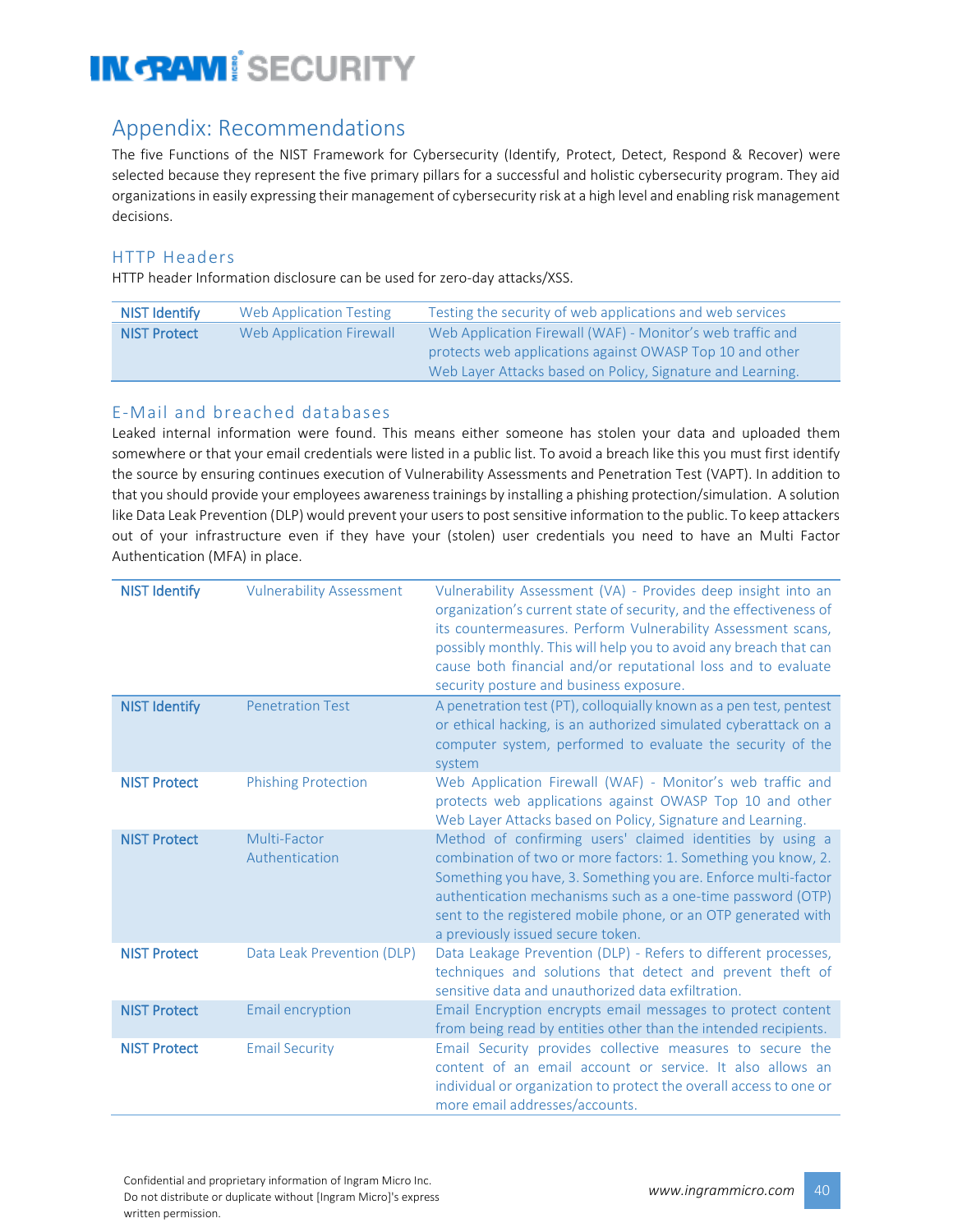#### DNS

The DNS findings in EYESIGHT are just an informational listing. However, scaling and securing every environment helps protect your business from site outages and improves DNS and application performance. Securing DNS infrastructures from the latest DDoS attacks and protecting DNS query responses from cache poisoning helps keep your business online and viable. Discuss the implementation of Domain Name System Security Extensions (DNSSEC) which is a set of specifications that extend the DNS protocol by adding cryptographic authentication for responses received from authoritative DNS servers. Its goal is to defend against techniques that hackers use to direct computers to rogue websites and servers.

| <b>NIST Protect</b> | <b>Cloud Workload Protection</b><br>Platforms (CWPP) | Cloud Workload Protection Platforms (CWPP) - A suite of<br>technology solutions aimed at securing server workloads in<br>public cloud Infrastructure as a Service (IaaS) environments. |
|---------------------|------------------------------------------------------|----------------------------------------------------------------------------------------------------------------------------------------------------------------------------------------|
| <b>NIST Protect</b> | <b>Cross Domain Solution</b><br>(CDS)                | Cross Domain Solution (CDS) - An information assurance<br>measure that governs access to or transfer of information<br>between two or more differing security domains.                 |

#### SSL/TLS(Certificate) Information

Eyesight lists SSL/TLS certificates incl. Its version, encryption algorithms, service using the certificate and even it shows if they are outdated and be used for a further attack.

| <b>NIST Protect</b> | Firewall                                 | Firewall - Network security device that monitors traffic to or<br>from your network. It allows or blocks traffic based on a defined<br>set of security rules.                                                                                                                                                                                                                 |
|---------------------|------------------------------------------|-------------------------------------------------------------------------------------------------------------------------------------------------------------------------------------------------------------------------------------------------------------------------------------------------------------------------------------------------------------------------------|
| <b>NIST Protect</b> | <b>Key Management</b>                    | Key Management System (KMS) - Key management is the<br>process of administering or managing cryptographic keys for a<br>cryptosystem. It involves the generation, creation, protection,<br>storage, exchange, replacement and use of said keys and with<br>another type of security system built into large cryptosystems,<br>enables selective restriction for certain keys. |
| <b>NIST Protect</b> | <b>Web Application Firewall</b><br>(WAF) | Web Application Firewall (WAF) - Monitor's web traffic and<br>protects web applications against OWASP Top 10 and other<br>Web Layer Attacks based on Policy, Signature and Learning.                                                                                                                                                                                          |
| <b>NIST Detect</b>  | <b>SSL Visibility</b>                    | SSL Visibility - Solutions that decrypt encrypted traffic and<br>forwards it to security solutions to detect and prevent threats to<br>the organization.                                                                                                                                                                                                                      |

#### Open Network Ports

Eyesight lists all Open Network ports on Public IPs: It provides information like port status, running services and its details.

| <b>NIST Identify</b> | <b>Vulnerability Assessment</b> | Vulnerability Assessment (VA) - Provides deep insight into an<br>organization's current state of security, and the effectiveness of<br>its countermeasures. Perform Vulnerability Assessment scans,<br>possibly monthly. This will help you to avoid any breach that can<br>cause both financial and/or reputational loss and to evaluate<br>security posture and business exposure. |
|----------------------|---------------------------------|--------------------------------------------------------------------------------------------------------------------------------------------------------------------------------------------------------------------------------------------------------------------------------------------------------------------------------------------------------------------------------------|
| <b>NIST Identify</b> | <b>Penetration Test</b>         | A penetration test (PT), colloquially known as a pen test, pentest<br>or ethical hacking, is an authorized simulated cyberattack on a<br>computer system, performed to evaluate the security of the<br>system                                                                                                                                                                        |
| <b>NIST Protect</b>  | <b>DDOS</b>                     | DDOS - provides advanced DDoS prevention, protection and IoT<br>botnet attack mitigation across legacy data center and public<br>cloud.                                                                                                                                                                                                                                              |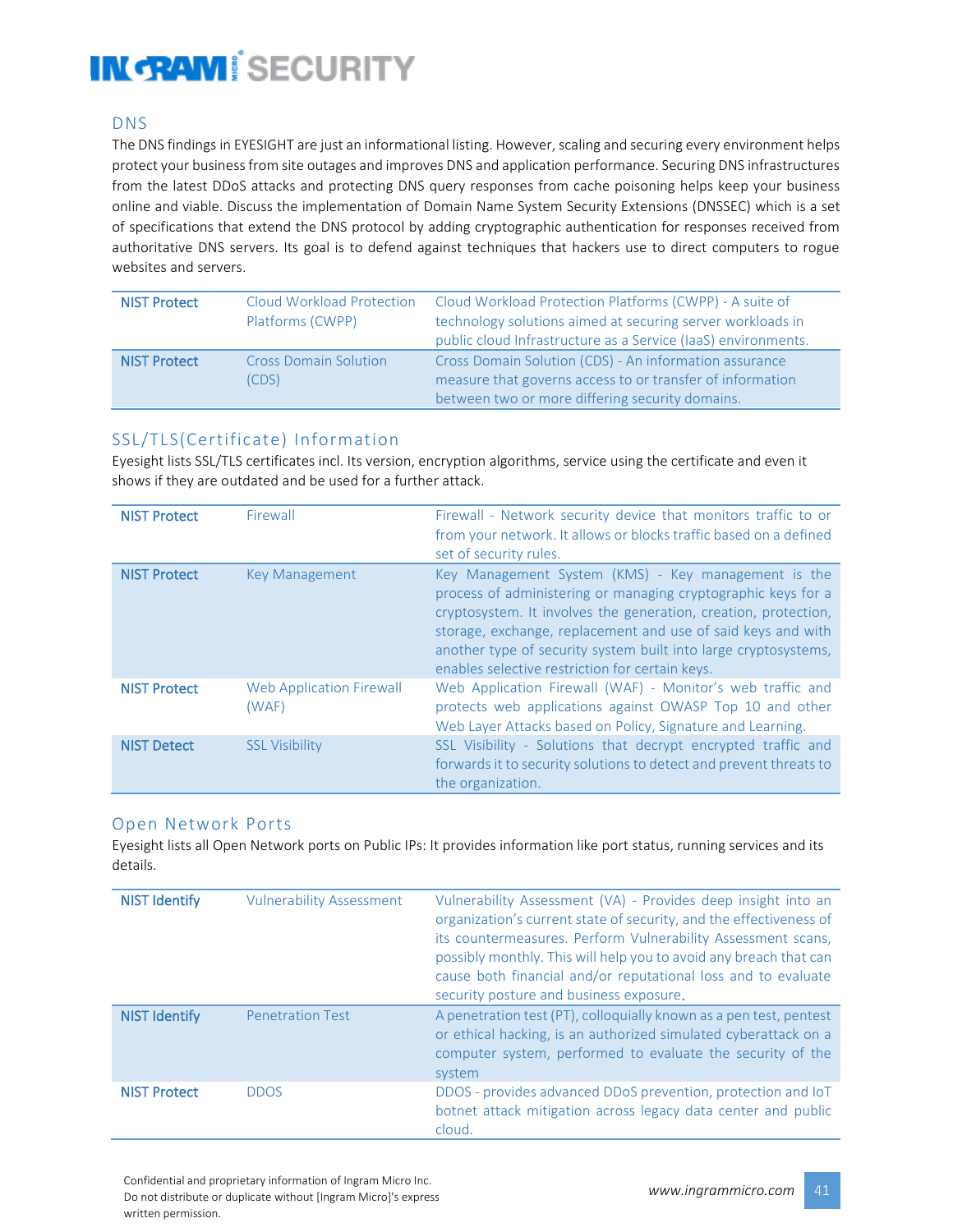| <b>NIST Protect</b> | <b>Network IPS</b>       | Network IPS - Continuously monitors network traffic, looking<br>for possible malicious actors, anomalies, and events, and<br>preventing them from entering protected portions of your<br>organizational network. And it could prevent the external<br>scanning. |
|---------------------|--------------------------|-----------------------------------------------------------------------------------------------------------------------------------------------------------------------------------------------------------------------------------------------------------------|
| <b>NIST Detect</b>  | <b>Remote Access VPN</b> | Remote Access VPN - Allows individual users to securely connect<br>and interact with a private network from a remote location<br>using a laptop or desktop computer connected to the internet,<br>instead of having public open ports.                          |

#### Outdated Software

Eyesight lists all Open Network ports on Public IPs: It provides information like port status, running services and its details.

| <b>NIST Identify</b> | <b>Vulnerability Assessment</b>                     | Vulnerability Assessment - Provides deep insight into an<br>organization's current state of security, and the effectiveness of<br>its countermeasures. Perform Vulnerability Assessment scans,<br>possibly monthly. This will help you to avoid any breach that can<br>cause both financial and/or reputational loss and to evaluate<br>security posture and business exposure. |
|----------------------|-----------------------------------------------------|---------------------------------------------------------------------------------------------------------------------------------------------------------------------------------------------------------------------------------------------------------------------------------------------------------------------------------------------------------------------------------|
| <b>NIST Protect</b>  | Network Intrusion<br><b>Prevention System (IPS)</b> | A Network IPS continuously monitors network traffic, looking for<br>possible malicious actors, anomalies, and events, and<br>preventing them from entering protected portions of your<br>organizational network.                                                                                                                                                                |
| <b>NIST Protect</b>  | Patch Management                                    | Implement a patch management solution and a formal process<br>to acquire, prioritize, test and install applicable patches (code<br>changes) on existing applications and tools in the organizational<br>environment, is enabling systems to stay protected against the<br>latest threats.                                                                                       |

#### Malicious Domain Check

Eyesight checks if malicious code was listed or linked on the provided domain. This can be an indicator of a successful attack. And you should check with the following set of solutions / services if the environment is already breached.

| <b>NIST Identify</b> | <b>Vulnerability Assessment</b>                     | Vulnerability Assessment (VA) - Provides deep insight into an<br>organization's current state of security, and the effectiveness of<br>its countermeasures. Perform Vulnerability Assessment scans,<br>possibly monthly. This will help you to avoid any breach that can<br>cause both financial and/or reputational loss and to evaluate<br>security posture and business exposure. |
|----------------------|-----------------------------------------------------|--------------------------------------------------------------------------------------------------------------------------------------------------------------------------------------------------------------------------------------------------------------------------------------------------------------------------------------------------------------------------------------|
| <b>NIST Identify</b> | <b>Penetration Test</b>                             | A penetration test (PT), colloquially known as a pen test, pentest<br>or ethical hacking, is an authorized simulated cyberattack on a<br>computer system, performed to evaluate the security of the<br>system                                                                                                                                                                        |
| <b>NIST Detect</b>   | Security Information and<br>Event Management (SIEM) | Security Information and Event Management (SIEM) - Provide<br>real-time analysis of security alerts generated by applications<br>and network hardware.                                                                                                                                                                                                                               |
| <b>NIST Protect</b>  | <b>NGFW (Application</b><br>Control)                | Improve security and meet compliance with easy enforcement<br>of your acceptable use policy through unmatched, real-time<br>visibility into the applications your users are running. With<br>Application Control, you can quickly create policies to allow,<br>deny, or restrict access to applications or entire categories of<br>applications.                                     |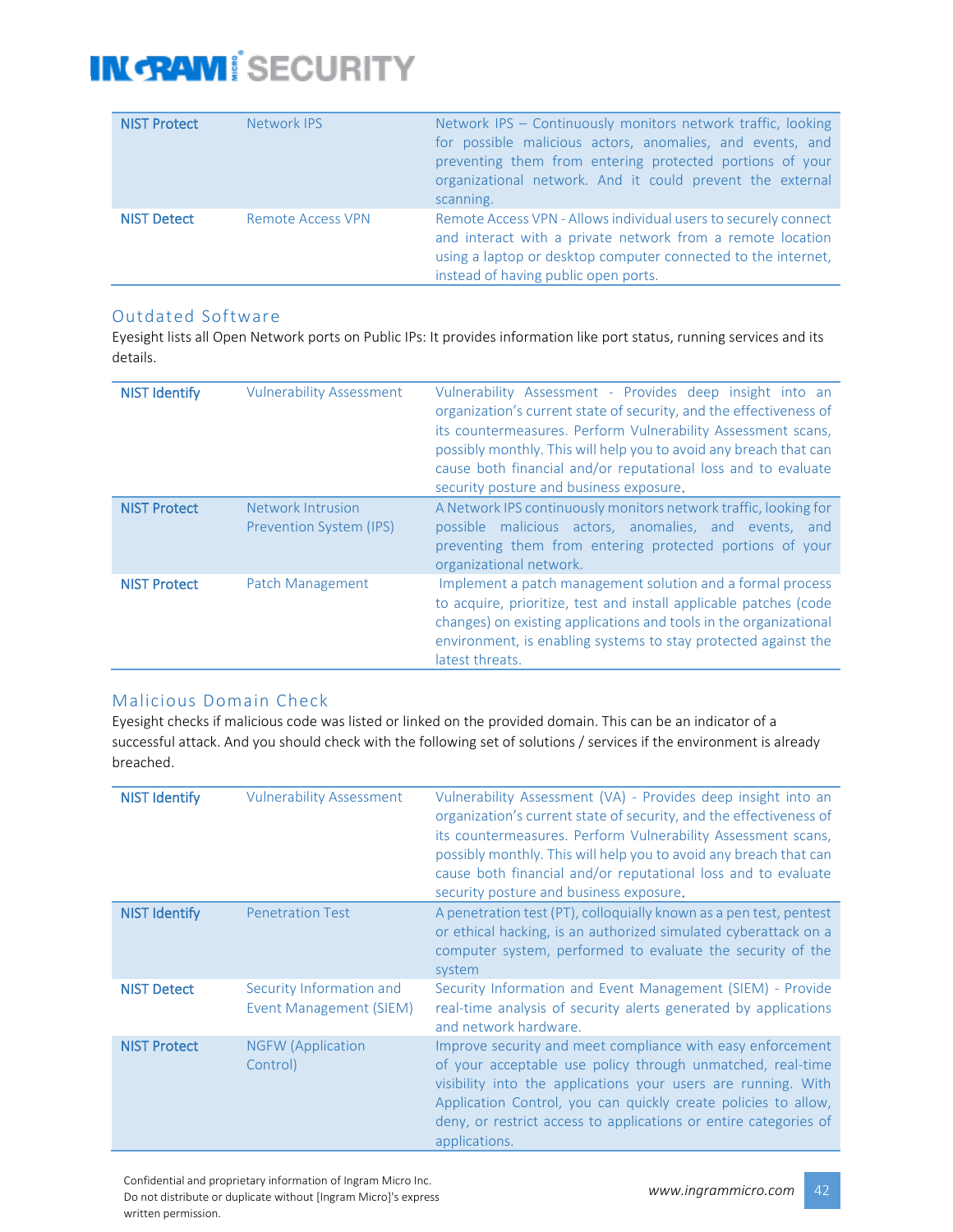| <b>NIST Protect</b> | <b>Advanced Threat</b><br>Protection (ATP)                                     | Advanced threat protection (ATP) refers to a category of<br>security solutions that defend against sophisticated malware or<br>hacking-based attacks targeting sensitive data. Advanced threat<br>protection solutions can be available as software or as managed<br>services. ATP solutions can differ in approaches and<br>components, but most include some combination of endpoint<br>agents, network devices, email gateways, malware protection<br>systems, and a centralized management console to correlate<br>alerts and manage defenses. |
|---------------------|--------------------------------------------------------------------------------|----------------------------------------------------------------------------------------------------------------------------------------------------------------------------------------------------------------------------------------------------------------------------------------------------------------------------------------------------------------------------------------------------------------------------------------------------------------------------------------------------------------------------------------------------|
| <b>NIST Protect</b> | <b>Web Application Firewall</b>                                                | Web Application Firewall (WAF) - Monitor's web traffic and<br>protects web applications against OWASP Top 10 and other<br>Web Layer Attacks based on Policy, Signature and Learning.                                                                                                                                                                                                                                                                                                                                                               |
| <b>NIST Protect</b> | <b>Endpoint Detection and</b><br>Response (EDR) / Endpoint<br><b>Forensics</b> | End-point Detection and Response (EDR) / End-point Forensics -<br>Refers to techniques and solutions that are used to detect and<br>respond to Advanced Persistent Threats that can evade<br>traditional detection and prevention mechanisms.                                                                                                                                                                                                                                                                                                      |
| <b>NIST Protect</b> | <b>Threat Hunting Services</b>                                                 | Threat Hunting - This is a proactive defense strategy to detect<br>threats within the organization that can evade existing security<br>solutions before they become an attack.                                                                                                                                                                                                                                                                                                                                                                     |
| <b>NIST Protect</b> | Threat Intelligence                                                            | Information an organization uses to understand the threats<br>that have, will, or are currently targeting the organization. This<br>information is used to identify, prepare for and prevent cyber<br>threats targeting valuable resources.                                                                                                                                                                                                                                                                                                        |

#### Geolocation

Eyesight shows you the geolocation of the target domains. This could lead to SD-WAN solutions. SD-WAN delivers advanced routing, self-healing capabilities, and flexible security using network firewall or SASE-based clouddelivered services—all in a single, integrated solution.

| <b>NIST Protect</b> | <b>Cloud Security (SASE)</b>          | Secure Access Service Edge is a term coined by analyst firm<br>Gartner, SASE simplifies wide-area networking and security by<br>delivering both as a cloud service directly to the source of<br>connection rather than the enterprise data center. |
|---------------------|---------------------------------------|----------------------------------------------------------------------------------------------------------------------------------------------------------------------------------------------------------------------------------------------------|
| <b>NIST Protect</b> | <b>Cross Domain Solution</b><br>(CDS) | Cross Domain Solution (CDS) - An information assurance<br>measure that governs access to or transfer of information<br>between two or more differing security domains.                                                                             |

#### DMARC

Domain-Based Message Authentication, Reporting and Conformance Solutions, better known as DMARC solutions, are a technology which makes email communication safer.

Email is extremely insecure, and it can be difficult to tell whether an email has come a valid sender address or domain. For example, a hacker can exploit Outlook to use the exact same email address a bank would use but be on a completely different domain entirely. DMARC is an authentication service which authenticates email domains to stop this exact situation.

DMARC is a policy layer for email which helps to ensure that emails meet two standards: Domain Keys Identified Mail (DKIM) and Sender-Policy Framework (SPF). These standards help to make sure that emails are not phishing attacks and that emails sent from your domain are compliant with DMARC regulations, so that they are not flagged as being fraudulent or unsafe email communications.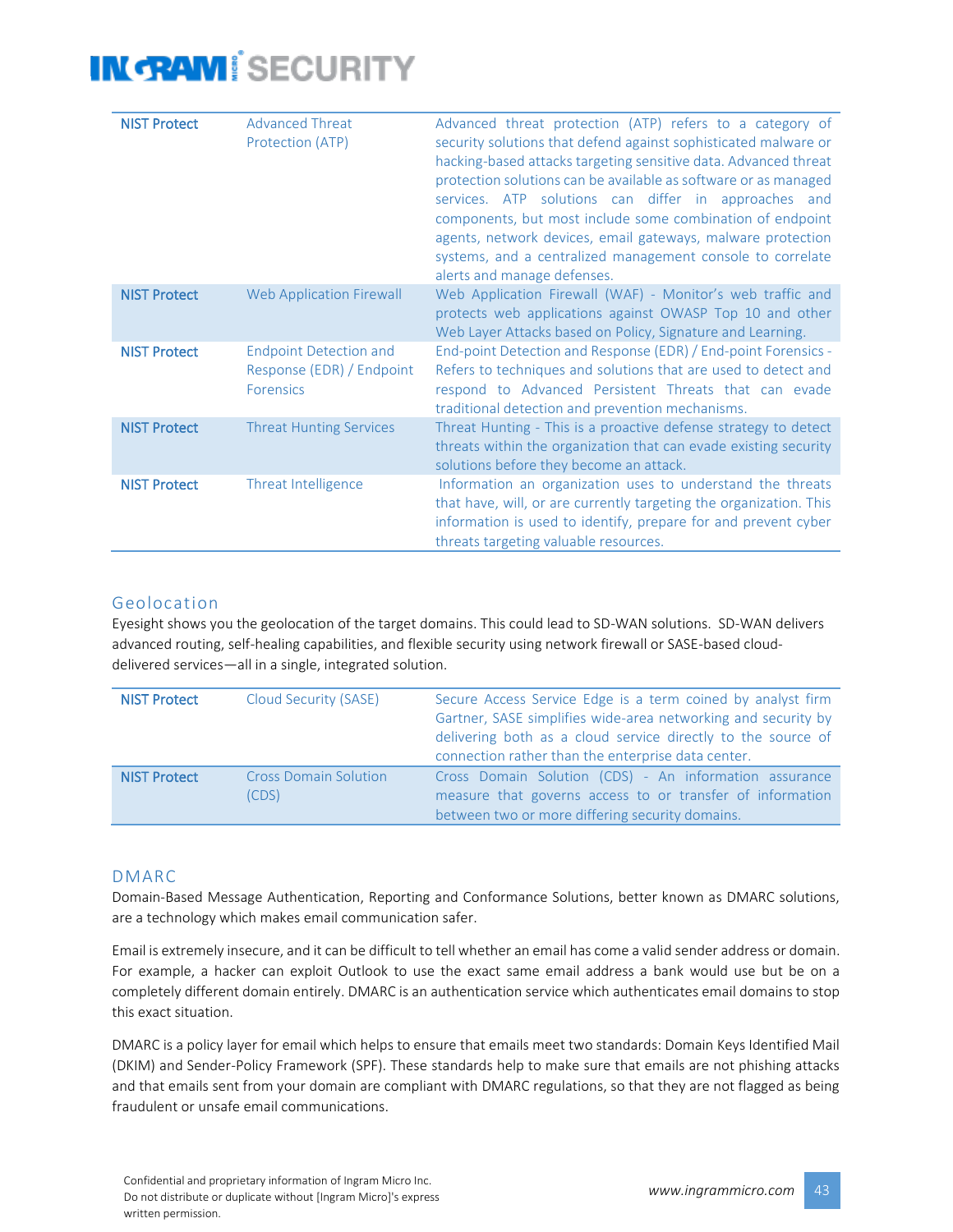| <b>NIST Protect</b> | <b>Email Security</b> | DMARC tools in this category scan all emails to ensure that                                                                                                                              |
|---------------------|-----------------------|------------------------------------------------------------------------------------------------------------------------------------------------------------------------------------------|
|                     |                       | emails coming in and out of an email network meet SPF and<br>DKIM standards, integrate with tools like a Secure Email<br>Gateway to block email attacks and help to stop phishing emails |
|                     |                       | that are not DMARC compliant from entering an email network.                                                                                                                             |